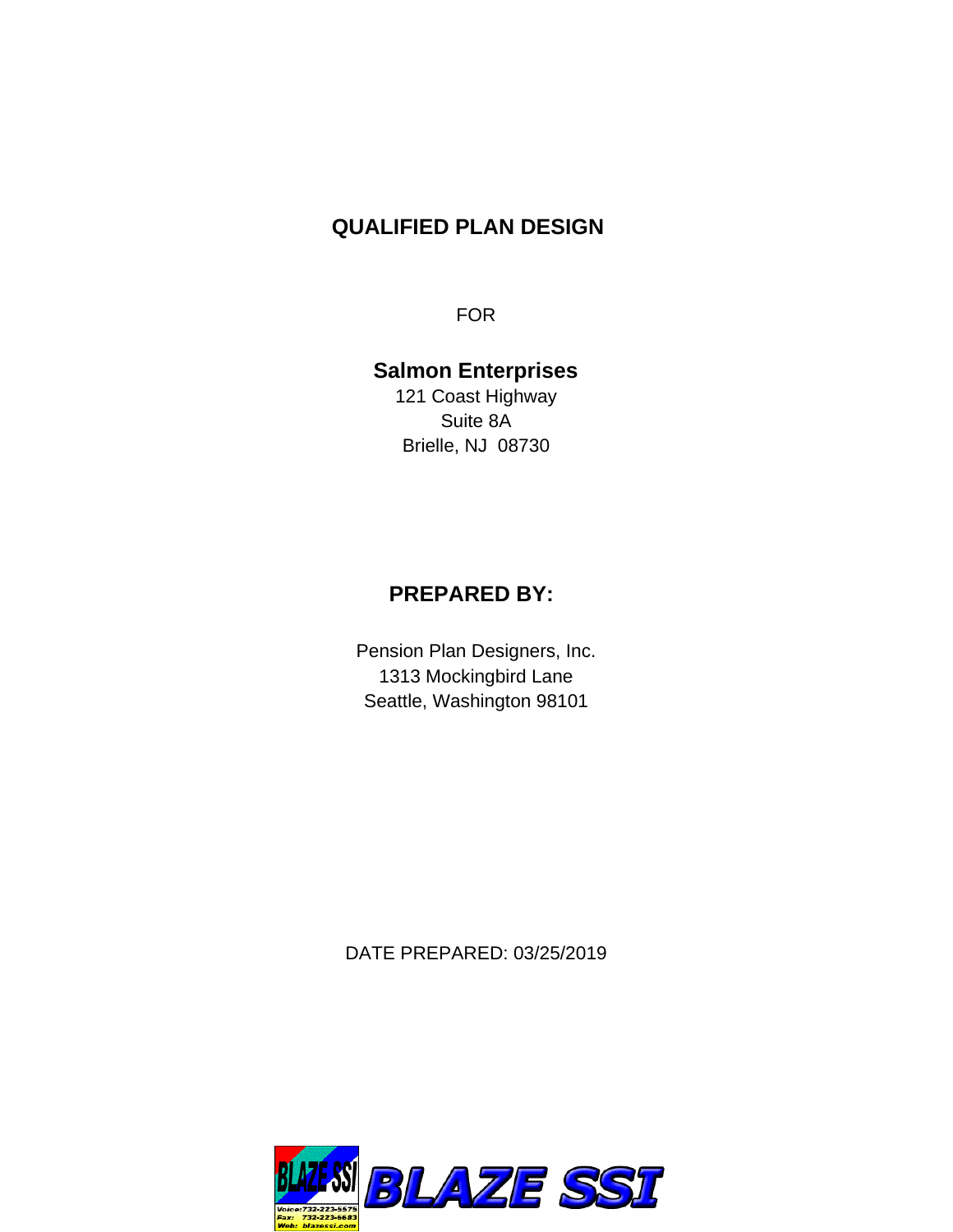## **Salmon Enterprises EFFECTIVE AS OF 01/01/2019 EMPLOYEE CENSUS**

|                        |        | S |              |             |                           |            |
|------------------------|--------|---|--------------|-------------|---------------------------|------------|
| <b>Employee</b>        |        | е | <b>Dates</b> |             | Annual                    |            |
| <b>Name</b>            | Owner% | X | <b>Birth</b> | <b>Hire</b> | <b>Compensation   KHP</b> |            |
| Char, A                | 75.0%  | M | 05/20/1952   | 05/10/1990  | 95,537                    | <b>KHP</b> |
| Salmon, A              | 25.0%  | М | 03/15/1959   | 01/01/1984  | 32,306                    | <b>KHP</b> |
| Vardon, D              |        | F | 07/19/1982   | 04/15/2002  | 75,000                    |            |
| Trout, C               |        | F | 12/15/1972   | 10/01/1990  | 20,000                    |            |
| Trout, R               |        | F | 08/05/1972   | 02/16/2002  | 30,000                    |            |
| Total                  |        |   |              |             | 252,843                   |            |
| <b>Preferred Total</b> |        |   |              |             | 127,843                   | P          |
| Preferred %Total       |        |   |              |             | 51%                       | P          |

K indicates an IRC416 Key employee

H indicates an IRC414 Highly Compensated employee

P indicates a preferred employee

Anticipated Beginning of Plan Year: 01/01/2019

Client Business Type: S Corporation

Schedule C Earnings: 200,000.00

|   | <b>Design Description</b>                         | <b>Budget</b> |
|---|---------------------------------------------------|---------------|
|   | Defined Benefit Traditional Accrual Plan          | 60,000.00     |
|   | <b>Profit Sharing Traditional Plan</b>            | 60,000.00     |
|   | Profit Sharing Multi-Group New Comparability Plan | 60,000.00     |
| 4 | Multi-Group Defined Benefit Cash Balance Plan     | 60,000.00     |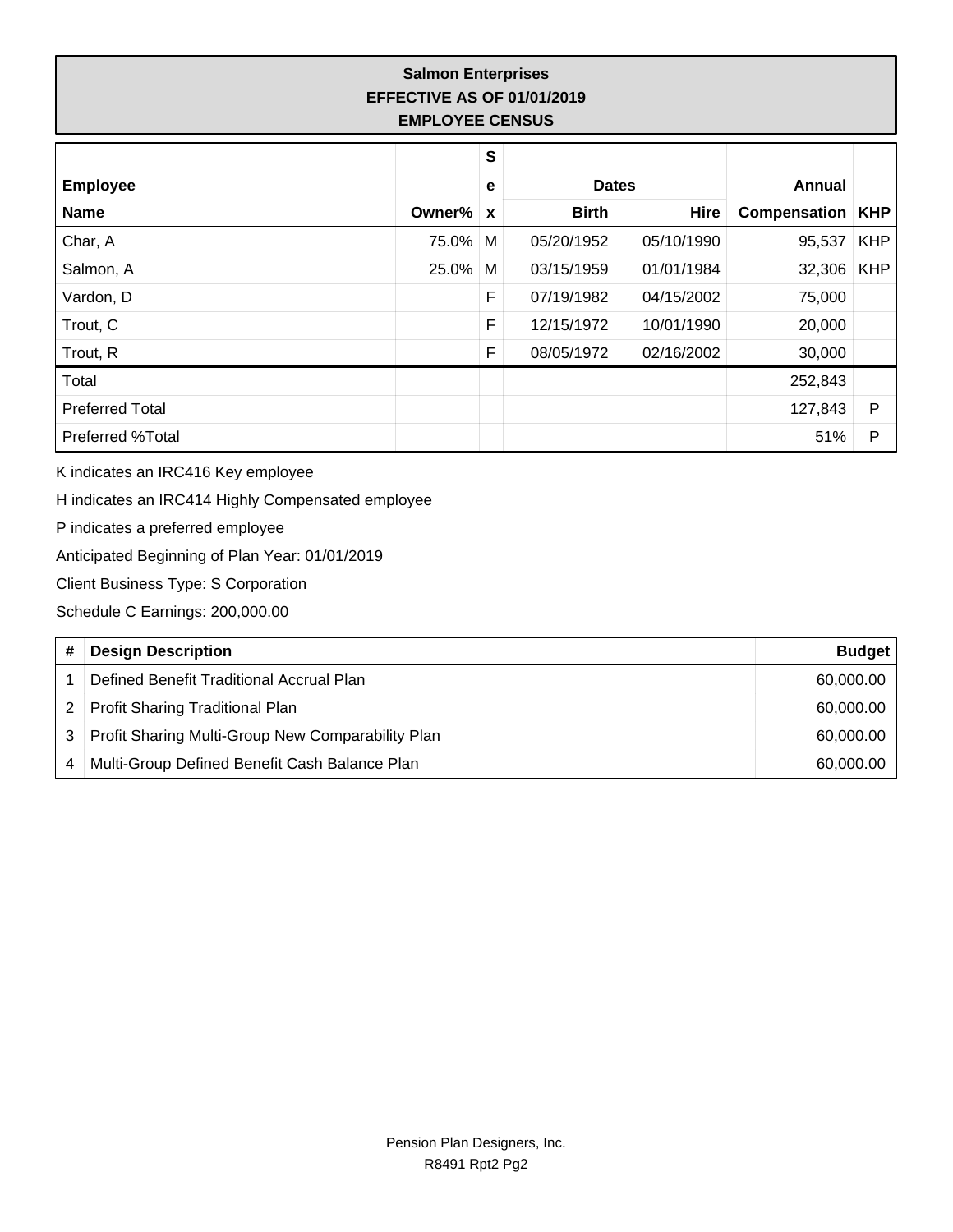## **Salmon Enterprises EFFECTIVE AS OF 01/01/2019 COMPARISON OF PLAN DESIGN FEATURES**

A retirement plan provides benefits for participating employees. Retirement plans are an investment for financial security at retirement. In addition, plan benefits are generally not taxed until they are distributed. A qualified retirement plan requires a legal plan trust document and must satisfy applicable Federal government rules each year of the plan.

Here are the features provided by each of the illustrated plan designs, which have an anticipated plan effective date of 01/01/2019:

### **Design Description: Defined Benefit Traditional Accrual Plan**

This is a defined benefit plan design, which provides predictable retirement income for plan participants unaffected by fluctuations in plan investment returns. The plan sponsor makes actuarially-determined annual contributions to the plan trust and selects the plan's investment manager. A defined benefit plan represents an on-going commitment of the plan sponsor to make contributions to the plan trust necessary to provide the benefit promised to plan participants.

Benefits are based on a unit benefit formula defined as 2.83837% of total compensation times future service plus 2.83837% of total compensation times past service plus 0.65% of compensation over the integration level times future service plus 0.65% of compensation over the integration level times past service.

### **Design Description: Profit Sharing Traditional Plan**

This is a defined contribution profit sharing design in which the plan sponsor's discretionary contribution is determined annually. The plan will also specify the method which allocates contributions to participant's individual accounts. The accumulated value of the participant's account, including future contribution allocations and investment results, are available at retirement to provide plan benefits. The plan can provide for participant-level investment direction.

The profit sharing allocation is based on a salary ratio method which is integrated with Social Security. The plan sponsor's annual contribution to the plan is discretionary. It can be any amount up to the maximum deductible amount under government rules or zero in any year.

This plan includes a provision for IRC401(k) employee-elective compensation deferrals. The plan design includes a qualified non-elective contribution for non-highly compensated plan participants of 3.00% of pay as a 'safe harbor' method of satisfying the non-discrimination requirements of IRC401(k).

## **Design Description: Profit Sharing Multi-Group New Comparability Plan**

This is a defined contribution profit sharing design in which the plan sponsor's discretionary contribution is determined annually. The plan will also specify the method which allocates contributions to participant's individual accounts. The accumulated value of the participant's account, including future contribution allocations and investment results, are available at retirement to provide plan benefits. The plan can provide for participant-level investment direction.

The plan sponsor profit sharing contribution is allocated to members of specified employee groups. The allocation to each employee group is determined so that the IRC401(a) non-discrimination rules on a benefit or contribution basis are satisfied. The membership in the plan sponsor specified employee groups must be non-discriminatory. The plan sponsor's annual contribution to the plan is discretionary. It can be any amount up to the maximum deductible amount under government rules or zero in any year.

This plan includes a provision for IRC401(k) employee-elective compensation deferrals. The plan design includes a qualified non-elective contribution for non-highly compensated plan participants of 3.00% of pay as a 'safe harbor' method of satisfying the non-discrimination requirements of IRC401(k).

Plan sponsor contribution allocations may be different if the employee-level IRC401(k) elective deferrals are not as illustrated.

> Pension Plan Designers, Inc. R8491 Rpt64 Pg3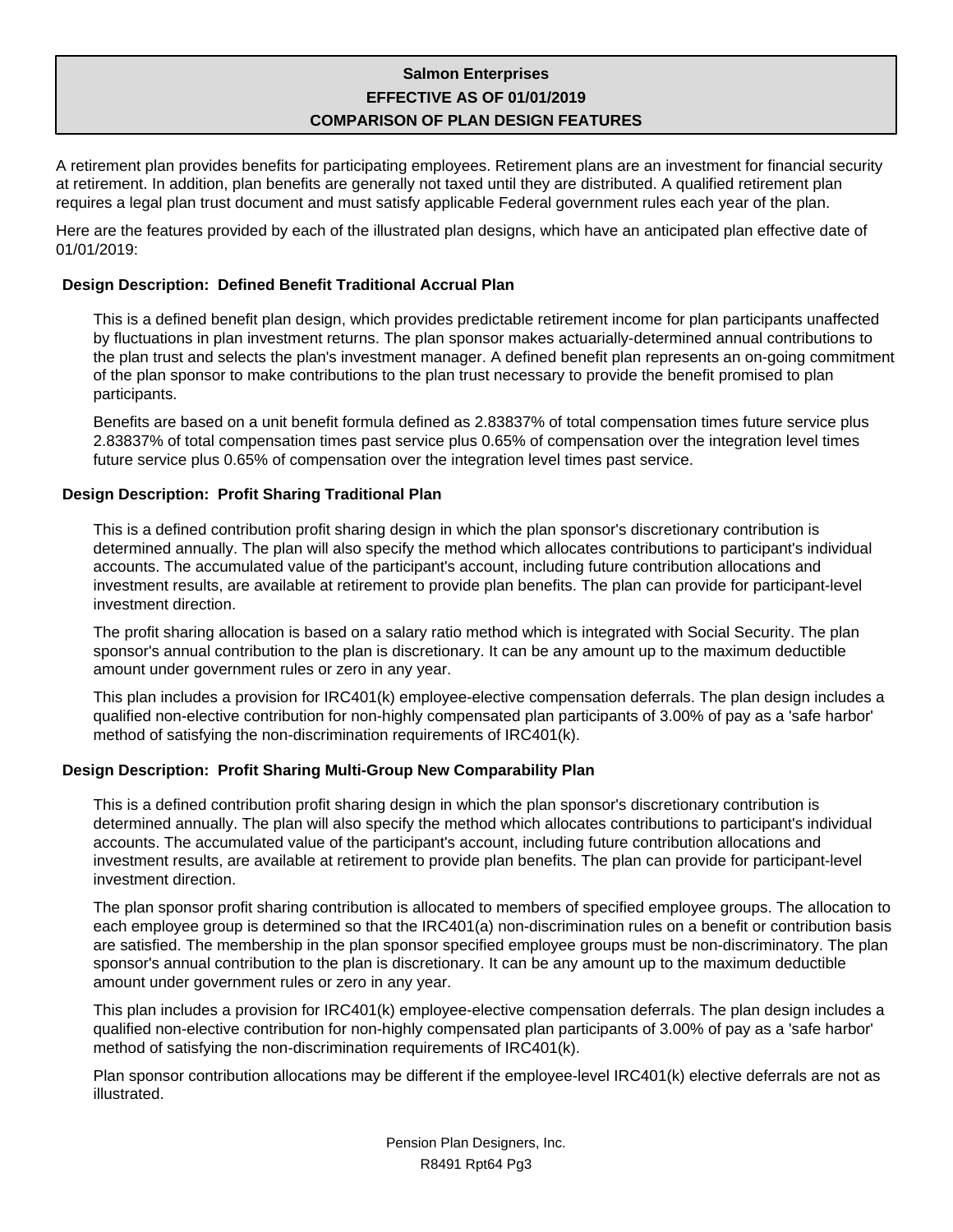## **Salmon Enterprises EFFECTIVE AS OF 01/01/2019 COMPARISON OF PLAN DESIGN FEATURES**

### **Design Description: Multi-Group Defined Benefit Cash Balance Plan**

This is a defined benefit plan design, which provides predictable retirement income for plan participants unaffected by fluctuations in plan investment returns. The plan sponsor makes actuarially-determined annual contributions to the plan trust and selects the plan's investment manager. A defined benefit plan represents an on-going commitment of the plan sponsor to make contributions to the plan trust necessary to provide the benefit promised to plan participants.

Benefits under a cash balance plan are based on theoretical annual contributions on behalf of plan participants which accumulate at a theoretical rate to account balances at retirement.

### **Establishing a New Tax-qualified Retirement Plan:**

Establishing a tax-qualified pension or profit-sharing plan requires careful preparation. Tax deductions taken by the plan sponsor for contributions to retirement plan are allowed by the Internal Revenue Service only if the requirements of Federal statutes and regulations defining the operation, reporting and fiduciary responsibilities are met. A qualified retirement plans must provide for:

- ° An irrevocable trust containing plan contributions and earnings
- ° The disbursement of trust funds only for the benefit of plan participants
- ° The non-discriminatory provision of plan benefits to eligible employees

For most plan designs annual pension and profit sharing reports must be submitted to the Federal government. A properly stated trust document must be executed, and initial and annual servicing must be provided to ensure that the reporting is performed correctly. A defined benefit plan design also requires an actuarial certification.

Annual reporting to eligible plan participants is also required on the status of their benefits and contributions and investment types, earnings or losses. Besides asset information, participants must be furnished with a Summary Plan Description when the plan is established or significantly amended. Advance Notice of Intention to Terminate a Plan is also required by the government.

Government rules are subject to frequent modification by the U.S. Congress and Federal agencies such as the IRS, DOL and PBGC. The plan sponsor's accountant and tax advisers need to be consulted when a qualified retirement plan is created, and conferred with periodically to properly consider legislative and regulatory changes.

Government rules which must be considered include, but are not limited to, maximum benefit and contribution limits under IRC401(k) and IRC415, maximum compensation that may be considered under IRC401(a)(17), minimum benefits under IRC416, non-discrimination rules under IRC401(a) and IRC414(q) and maximum deduction rules under IRC404.

The illustrations provided here depend on the client and census information that has been provided by the potential plan sponsor. Future operation of the plan will depend on future census and plan sponsor information and government rules.

This illustration does not constitute legal, financial, accounting or actuarial advice.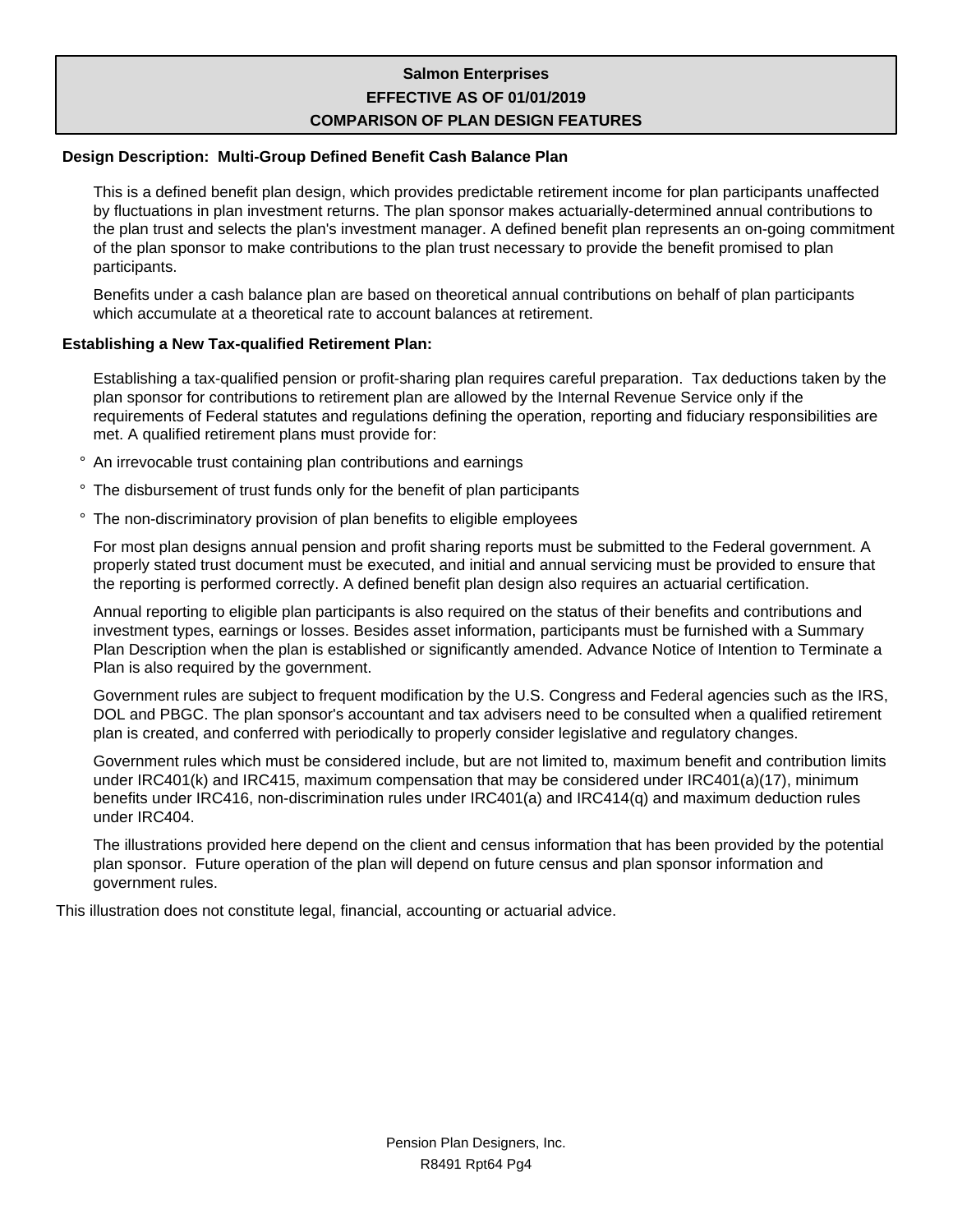## **Salmon Enterprises EFFECTIVE AS OF 01/01/2019 Comparison of Initial Contribution**



Preferred indicates preferred employees for plan design purposes.

Contributions are computed as due as of the End of the Plan Year. Contributions in a defined benefit plan are not individual account additions, but are combined into an unallocated investment fund to provide plan benefits. Maximum deductible contributions are illustrated for defined benefit plan designs. For defined contribution plan designs, IRC401(k) elective deferrals, if any, are included in the contributions for the Owner Employees.

|   |                                                   | <b>Preferred</b>    | <b>Total</b>        |
|---|---------------------------------------------------|---------------------|---------------------|
| # | <b>Design Description</b>                         | <b>Contribution</b> | <b>Contribution</b> |
|   | Defined Benefit Traditional Accrual Plan          | 255.186             | 315,032             |
| 2 | Profit Sharing Traditional Plan                   | 37.505              | 68,755              |
| 3 | Profit Sharing Multi-Group New Comparability Plan | 52.816              | 62,816              |
| 4 | Multi-Group Defined Benefit Cash Balance Plan     | 294.146             | 624,265             |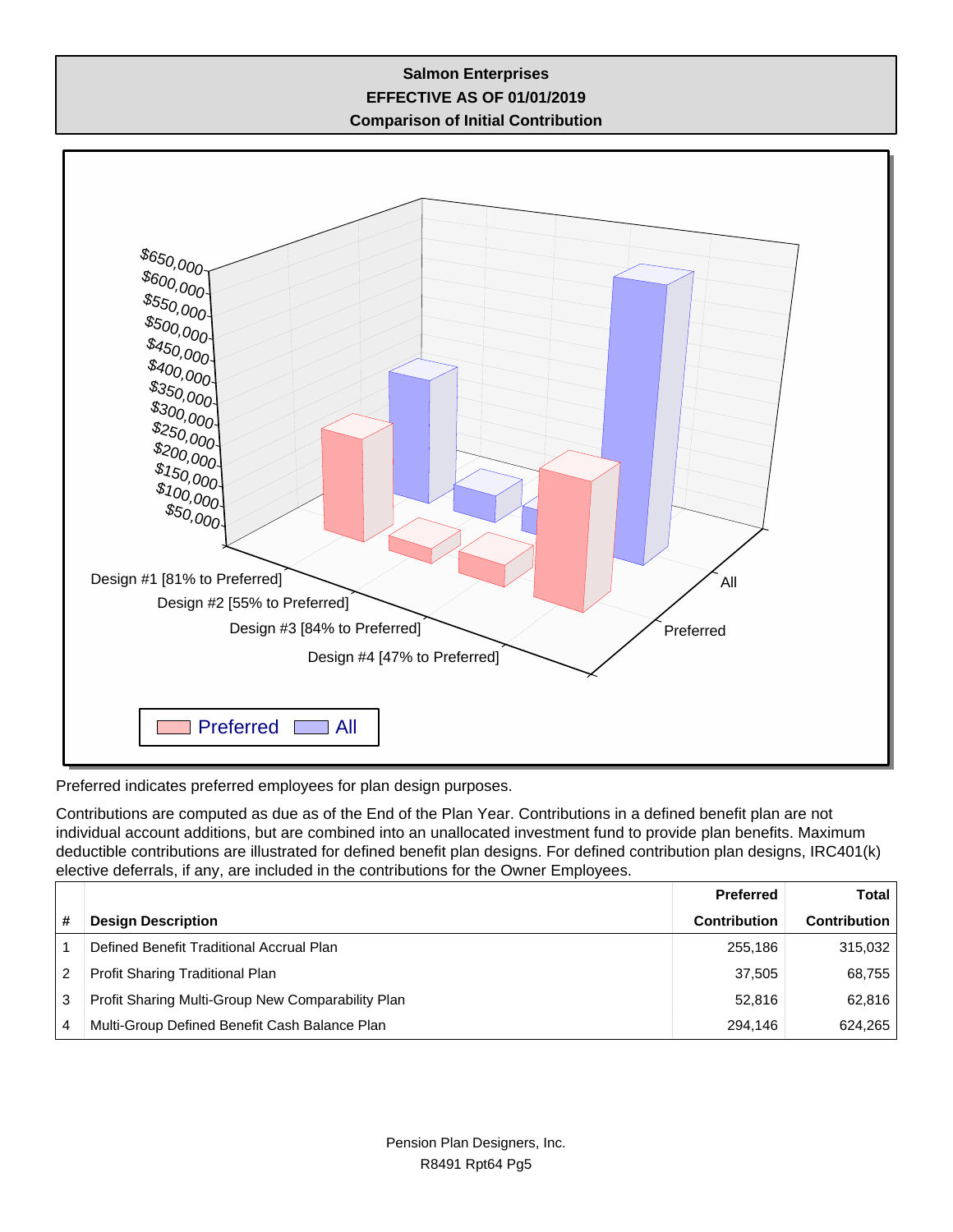## **Salmon Enterprises EFFECTIVE AS OF 01/01/2019 COMPARISON OF INITIAL ANNUAL CONTRIBUTIONS**

| <b>Employee</b>            |                 | <b>Defined Benefit Traditional</b><br><b>Accrual Plan</b> |        |                 | <b>Profit Sharing Traditional</b><br><b>Profit Sharing Multi-Group</b><br><b>New Comparability Plan</b><br>Plan |       |          |        | <b>Multi-Group Defined Benefit</b><br><b>Cash Balance Plan</b> |          |        |        |
|----------------------------|-----------------|-----------------------------------------------------------|--------|-----------------|-----------------------------------------------------------------------------------------------------------------|-------|----------|--------|----------------------------------------------------------------|----------|--------|--------|
| <b>Name</b>                | <b>\$Amount</b> | %Total                                                    | %Pay   | <b>\$Amount</b> | %Total                                                                                                          | %Pay  | \$Amount | %Total | %Pay                                                           | \$Amount | %Total | %Pay   |
| Char, A                    | 188,534         | 59.8%                                                     | 198.1% | 28.129          | 40.9%                                                                                                           | 30.0% | 46.815   | 74.5%  | 52.1%                                                          | 219.745  | 35.2%  | 230.0% |
| Salmon, A                  | 66.652          | 21.2%                                                     | 210.8% | 9.376           | 13.6%                                                                                                           | 30.0% | 6,001    | 9.6%   | 15.0%                                                          | 74.401   | 11.9%  | 230.3% |
| Other Employees            | 59.846          | 19.0%                                                     | 47.9%  | 31.250          | 45.5%                                                                                                           | 25.0% | 10.000   | 15.9%  | 8.0%                                                           | 330.119  | 52.9%  | 264.1% |
| All Employees              | 315.032         | 100.0%                                                    | 125.1% | 68.755          | 100.0%                                                                                                          | 27.5% | 62.816   | 100.0% | 24.6%                                                          | 624.265  | 100.0% | 246.9% |
| <b>Preferred Employees</b> | 255,186         | 81.0%                                                     | 201.3% | 37.505          | 54.5%                                                                                                           | 30.0% | 52,816   | 84.1%  | 40.7%                                                          | 294.146  | 47.1%  | 230.1% |

P indicates a preferred employee for plan design purposes.

Preferred employees are listed separately above. The 'Other Employee' values represent the totals for all other employees.

Contributions are computed as due as of the End of the Plan Year. Contributions in a defined benefit plan are not individual account additions, but are combined into an unallocated investment fund to provide plan benefits. For defined benefit plan designs, maximum deductible contributions are illustrated. IRC412(m) may require quarterly contributions for defined benefit plans. For defined contribution plans, IRC401(k) deferrals, if any, are included in the contributions for Owner Employees. Compensation used to determine the %Pay is limited by IRC401(a)(17).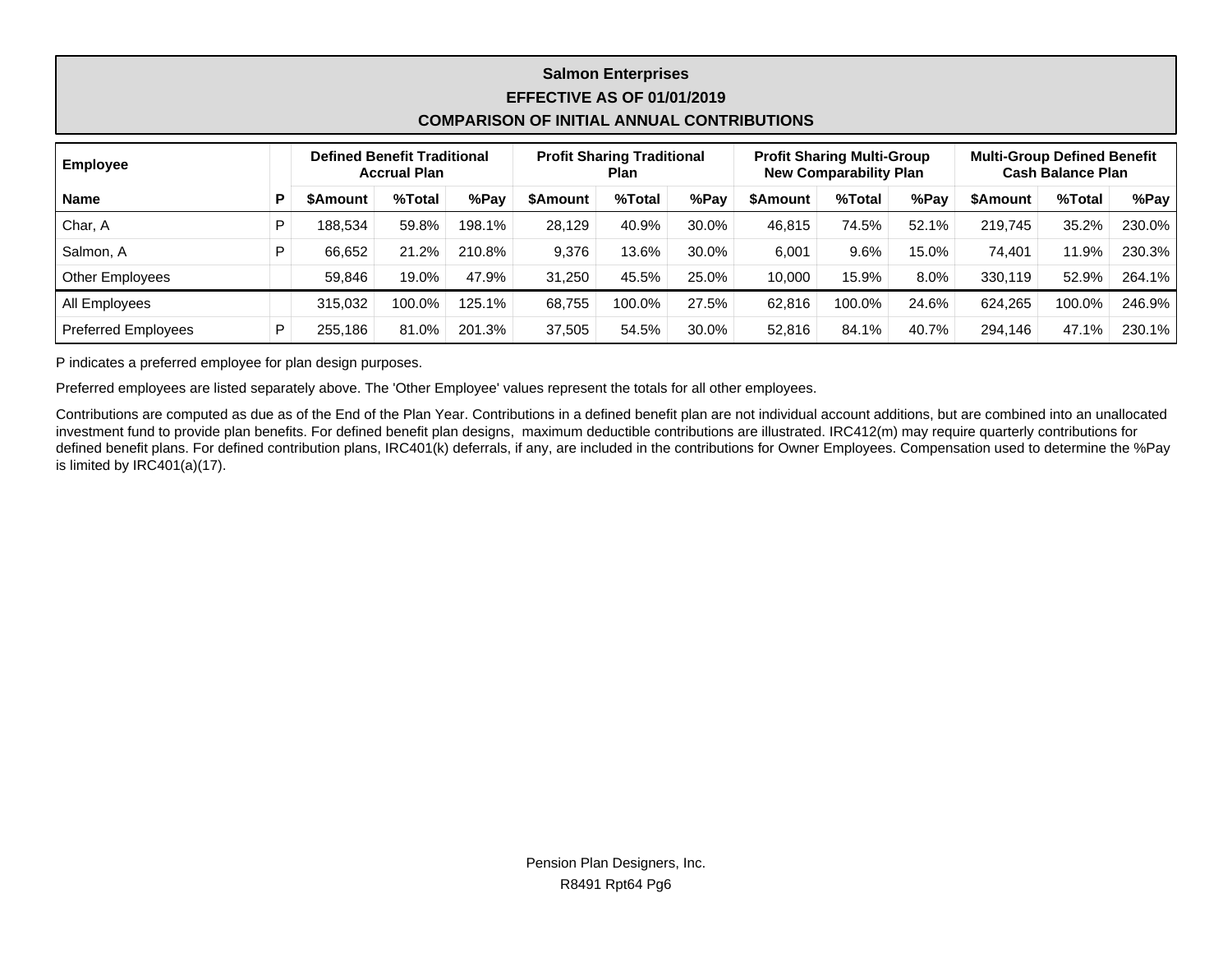## **Salmon Enterprises EFFECTIVE AS OF 01/01/2019 COMPARISON OF ACCUMULATIONS**

| <b>Employee Name</b>       | P | Compensation | Design#1 | Design#2 | Design#3 | Design#4 |
|----------------------------|---|--------------|----------|----------|----------|----------|
| Char, A                    | P | 95,164       | 289,359  | 149,341  | 248,547  | 163,109  |
| Salmon, A                  | P | 31,612       | 98,990   | 49,780   | 31,858   | 55,157   |
| Vardon, D                  |   | 75,000       | 35,601   | 99,546   | 31,855   | 269,823  |
| Trout, C                   |   | 20,000       | 22,209   | 29,731   | 11,680   | 58,368   |
| Trout, R                   |   | 30,000       | 28,995   | 39,819   | 12,742   | 84,685   |
| Totals                     |   |              |          |          |          |          |
| All Employees              |   | 251,776      | 475.154  | 368,217  | 336,682  | 631,142  |
| <b>Preferred Employees</b> | P | 126,776      | 388,349  | 199,121  | 280.405  | 218,266  |

P indicates a preferred employee for plan design purposes.

Illustrated compensation is the amount which may be considered in the plan under IRC401(a)(17). The illustrated accumulations are as of the latest anticipated retirement age of the Preferred plan participants. Accumulations are theoretical values. Government distribution regulations may limit lump sum payouts from the plan.

|   | <b>Design Description</b>                         |
|---|---------------------------------------------------|
|   | Defined Benefit Traditional Accrual Plan          |
|   | Profit Sharing Traditional Plan                   |
|   | Profit Sharing Multi-Group New Comparability Plan |
| 4 | Multi-Group Defined Benefit Cash Balance Plan     |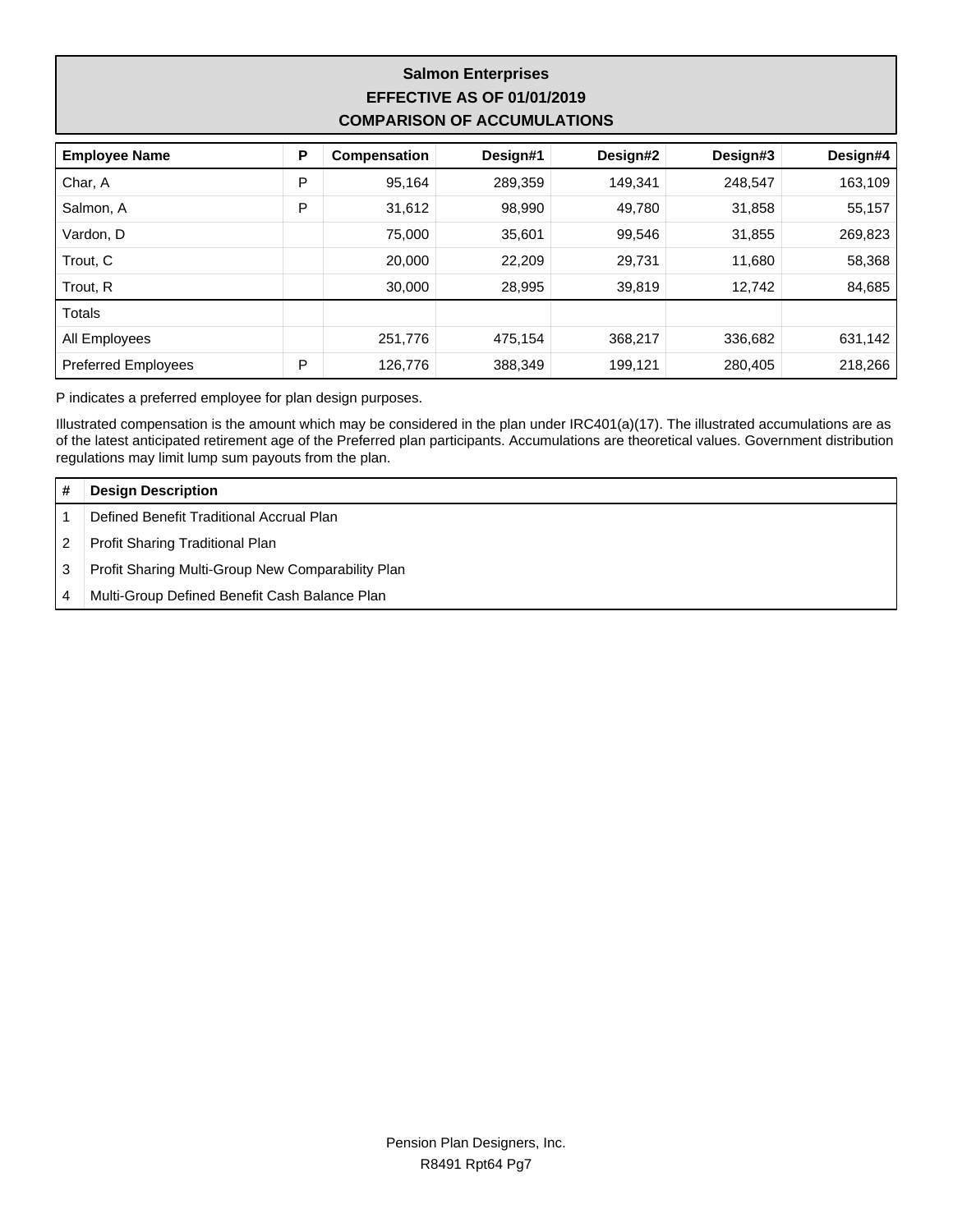## **Salmon Enterprises EFFECTIVE AS OF 01/01/2019 COMPARISON OF PLAN SPONSOR'S AFTER TAX ANALYSIS**

|     |                                          | Design#1 | Design#2 | Design#3 | Design#4 |
|-----|------------------------------------------|----------|----------|----------|----------|
| (1) | Plan Sponsor's Tax Rate                  | 25.0%    | 25.0%    | 25.0%    | 25.0%    |
|     |                                          |          |          |          |          |
| (2) | <b>Total Plan Sponsor's Contribution</b> | 60,000   | 62,505   | 56,322   | 59,996   |
| (3) | Plan Sponsor's Tax Savings               |          |          |          |          |
|     | $[(2) \times (1) / 100]$                 | 15,000   | 15,626   | 14,081   | 14,999   |
|     |                                          |          |          |          |          |
| (4) | After Tax Cost of Plan to Plan Sponsor   | 45,000   | 46,879   | 42,241   | 44,997   |
|     | $[(2) - (3)]$                            |          |          |          |          |
|     |                                          |          |          |          |          |
| (5) | Plan Cost for Preferred Employees        | 50,952   | 31,255   | 46,322   | 32,145   |
| (6) | %Net After Tax Cost for Preferred EEs    |          |          |          |          |
|     | $[100 \times (5) / (4)]$                 | 113.0%   | 67.0%    | 110.0%   | 71.0%    |

Preferred employees are designated for plan design purposes.

For defined benefit plan designs, the cost illustrated for Preferred participants is a theoretical allocation of the minimum required plan sponsor contribution.

|   | <b>Design Description</b>                         |
|---|---------------------------------------------------|
|   | Defined Benefit Traditional Accrual Plan          |
| 2 | Profit Sharing Traditional Plan                   |
| 3 | Profit Sharing Multi-Group New Comparability Plan |
|   | Multi-Group Defined Benefit Cash Balance Plan     |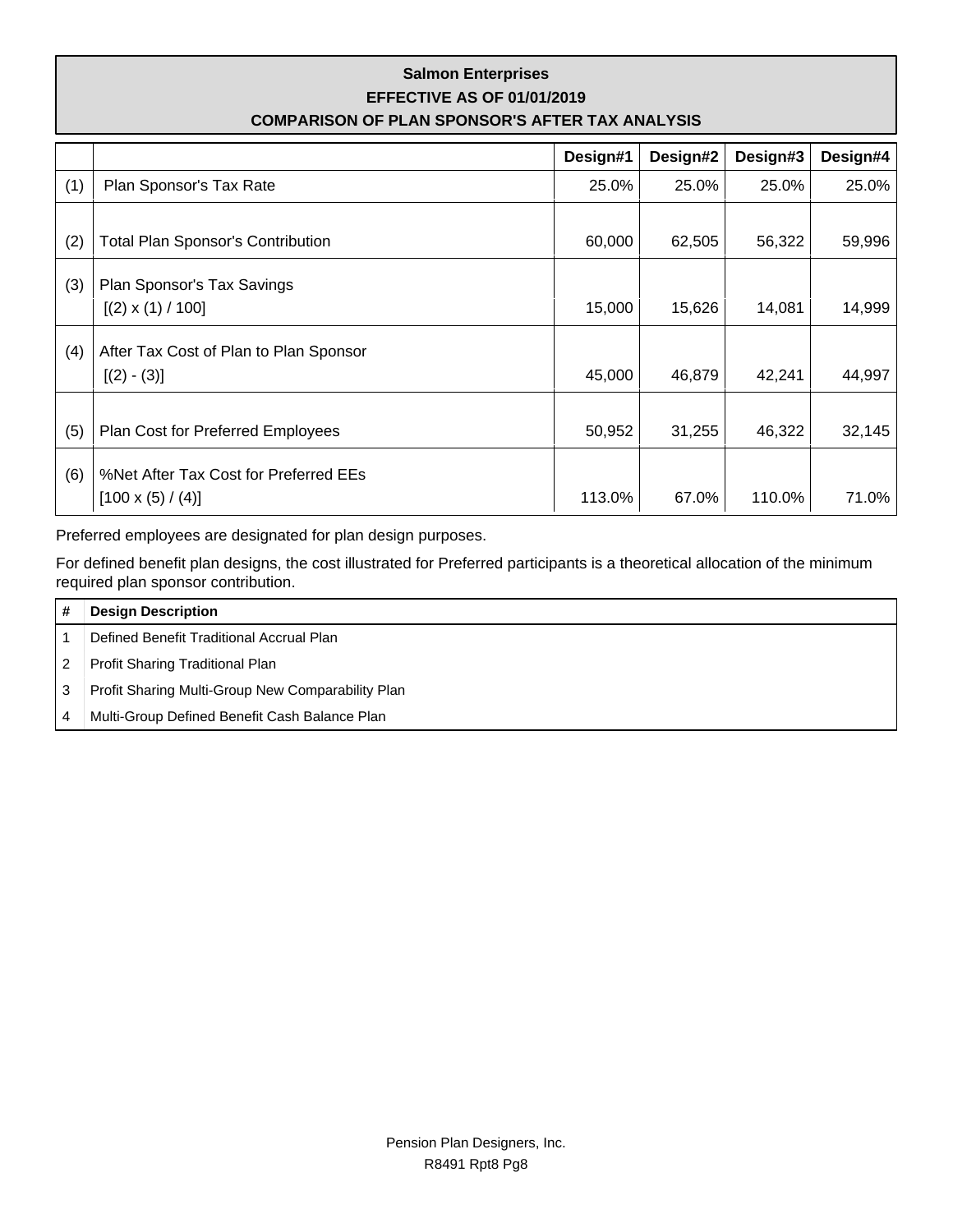## **Salmon Enterprises Pension Plan Designers, Inc. Defined Benefit Traditional Accrual Plan PLAN PROVISIONS AND ASSUMPTIONS PROPOSAL AS OF 12/31/2019**

#### **Plan Effective Date**

January 1, 2019

#### **Plan Participation Eligibility**

Minimum Age: None

Minimum Service: None

Timing: Plan entry date coincident with or following the 'satisfaction date'.

Entry date: 01/01

#### **Retirement Eligibility**

Minimum age: 65 years

Minimum participation: 5 years

Minimum age and participation required

Timing: 1st day of month on or after attainment of retirement age

#### **Retirement Benefit Normal Form**

Life Annuity

#### **Retirement Benefit Formula**

2.83837% Of Pay Times Years of Future Service Plus 2.83837% Of Pay Times Years Of Past Service Plus 0.65% Of Pay In Excess Of The Integration Level: Table I - Maximum: \$128400 - Year: 2018 Times Years of Future Service Plus 0.65% Of Pay In Excess Of The Integration Level: Table I - Maximum: \$128400 - Year: 2018 Times Years Of Past Service

Maximum years for future service: 35

Maximum years for past service: 5

### **Retirement Benefit Adjustments**

Total Retirement Benefit Reduced: IRC401(L) Table For Normal Retirement Age Before OASDI Retirement Age.

### **Pre-Retirement Death Benefit**

100% Of Present Value of Accrued Retirement Benefit

### **Top Heavy**

Top Heavy

IRC416 Minimum Benefit: 2.00% of Pay Per Year of Top Heavy Service

#### **IR415 Limitation**

Maximum Single Life Annuity \$Amount: \$225,000

Maximum Single Life Annuity As %Pay: 100%

Interest Rate for Life Annuity: 5.00%

Pension Plan Designers, Inc. R8491 Rpt203 Pg9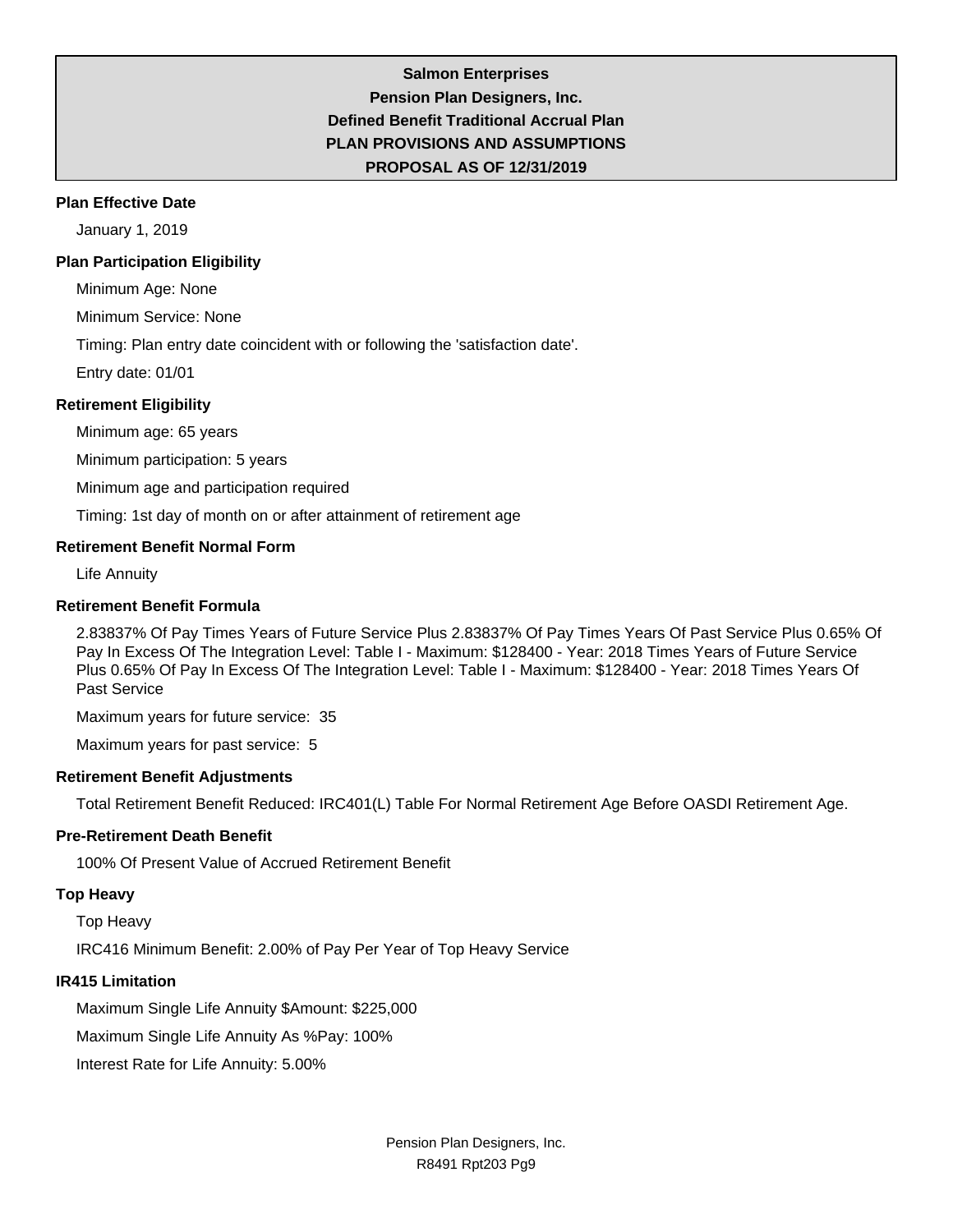## **Salmon Enterprises Pension Plan Designers, Inc. Defined Benefit Traditional Accrual Plan PLAN PROVISIONS AND ASSUMPTIONS PROPOSAL AS OF 12/31/2019**

#### **IR415 Limitation**

Interest Rate for Other Benefit Forms: 5.50% Mortality: 2019 417 Applicable Mortality Table N2018-02

### **Compensation**

Plan Compensation: 3 Year Average

Maximum Compensation: Up To \$280,000 Considered

### **Accrued Benefit**

Employment Service Pro-rata

#### **Pre-retirement Assumptions**

Compensation Increase: NONE

Mortality: 2019 430 Non-Annuitant N2018-02

### **Retirement Assumptions**

IRC430 Interest:

First 5 years: 3.74%

Next 15 years: 5.35%

After 20 years: 6.11%

IRC404 Interest:

First 5 years: 2.50%

Next 15 years: 3.92%

After 20 years: 4.50%

Mortality: 2019 430 Annuitant N2018-02

### **Pre-Retirement Actuarial Equivalence Assumptions**

Interest: 5.00%

Mortality: NONE

### **Retirement Actuarial Equivalence Assumptions**

Interest: 5.00%

Mortality: 2018 417 Applicable Mortality Table N2017-60

### **IRC417(e) Assumptions**

Interest:

First 5 years: 3.43%

Next 15 years: 4.46%

Pension Plan Designers, Inc. R8491 Rpt203 Pg10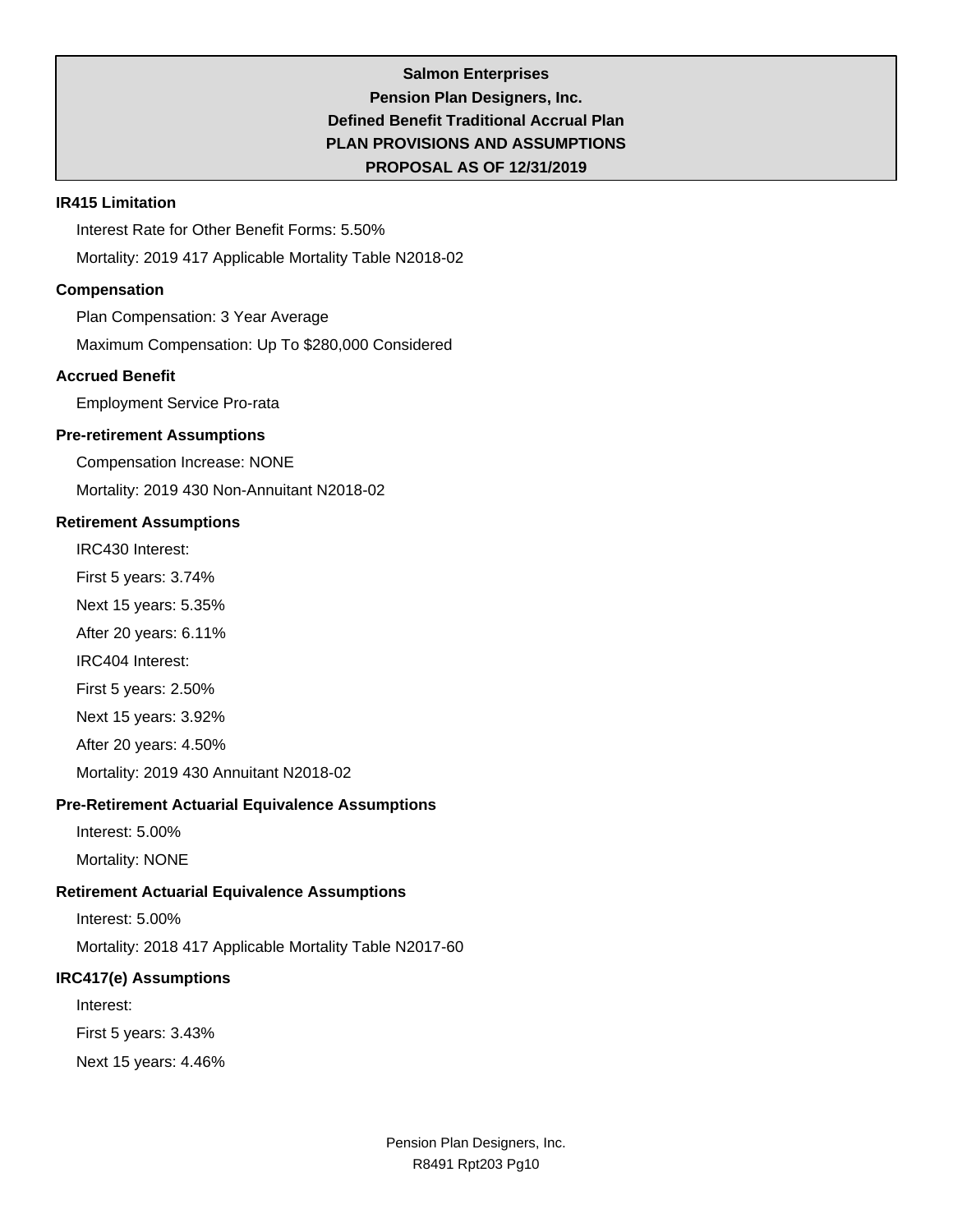## **Salmon Enterprises Pension Plan Designers, Inc. Defined Benefit Traditional Accrual Plan PLAN PROVISIONS AND ASSUMPTIONS PROPOSAL AS OF 12/31/2019**

### **IRC417(e) Assumptions**

After 20 years: 4.88%

Mortality: 2019 417 Applicable Mortality Table N2018-02

### **Vesting Schedule**

6 Year Graded Vesting (20% After 2 Years Of Service, Plus 20% For Each Additional Year of Service And 100% After 6 Years Of Service)

Vesting Based On All Service Excluding That Prior To Age 18

## **Actuarial Cost Method**

PPA06 Funding Rules

## **Current Liability Assumptions**

IRS Notice 89-52: In subsequent years, quarterly contributions to the plan may be required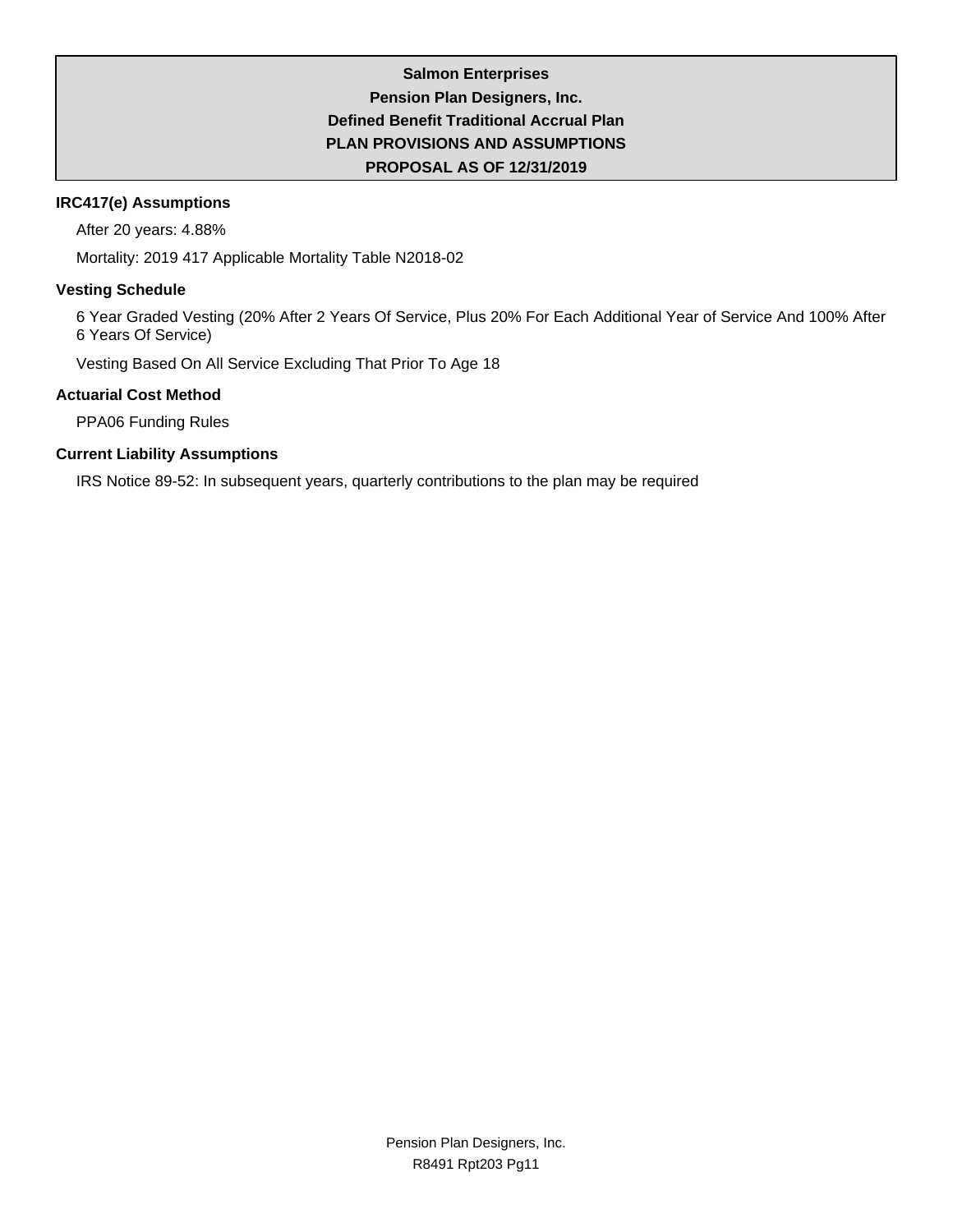## **Salmon Enterprises Pension Plan Designers, Inc. Defined Benefit Traditional Accrual Plan PROPOSAL AS OF 12/31/2019 EMPLOYEE CENSUS**

Employees Eligible to Participate in the Plan

|                         |          | S |    |           |     |              |             |                      |            |                         |  |
|-------------------------|----------|---|----|-----------|-----|--------------|-------------|----------------------|------------|-------------------------|--|
| <b>Employee</b>         |          | e |    | Ages      |     |              |             | <b>Dates</b>         |            | Annual                  |  |
| <b>Name</b>             | Owner%   | X |    | Hire Curr | Ret | <b>Birth</b> | <b>Hire</b> | <b>Participation</b> | Retirement | <b>Compensation KHP</b> |  |
| Char, Arctic            | 75.0% M  |   | 38 | 68        | 72  | 05/20/1952   | 05/10/1990  | 01/01/2019           | 01/01/2024 | $95164$ KHP             |  |
| Salmon, Atlantic        | $25.0\%$ | M | 25 | 61        | 65  | 03/15/1959   | 01/01/1984  | 01/01/2019           | 04/01/2024 | $31612$ KHP             |  |
| Vardon, Dolly           |          | F | 20 | 37        | 65  | 07/19/1982   | 04/15/2002  | 01/01/2019           | 08/01/2047 | 75000                   |  |
| Trout, Cutthroat        |          | F | 18 | 47        | 65  | 12/15/1972   | 10/01/1990  | 01/01/2019           | 01/01/2038 | 20000                   |  |
| Trout, Rainbow          |          |   | 30 | 47        | 65  | 08/05/1972   | 02/16/2002  | 01/01/2019           | 09/01/2037 | 30000                   |  |
| Total                   |          |   |    |           |     |              |             |                      |            | 251776                  |  |
| <b>Preferred Total</b>  |          |   |    |           |     |              |             |                      |            | 126776                  |  |
| <b>Preferred %Total</b> |          |   |    |           |     |              |             |                      |            | 50%                     |  |

K indicates an IRC416 Key employee

H indicates an IRC414 Highly Compensated employee

P indicates a preferred employee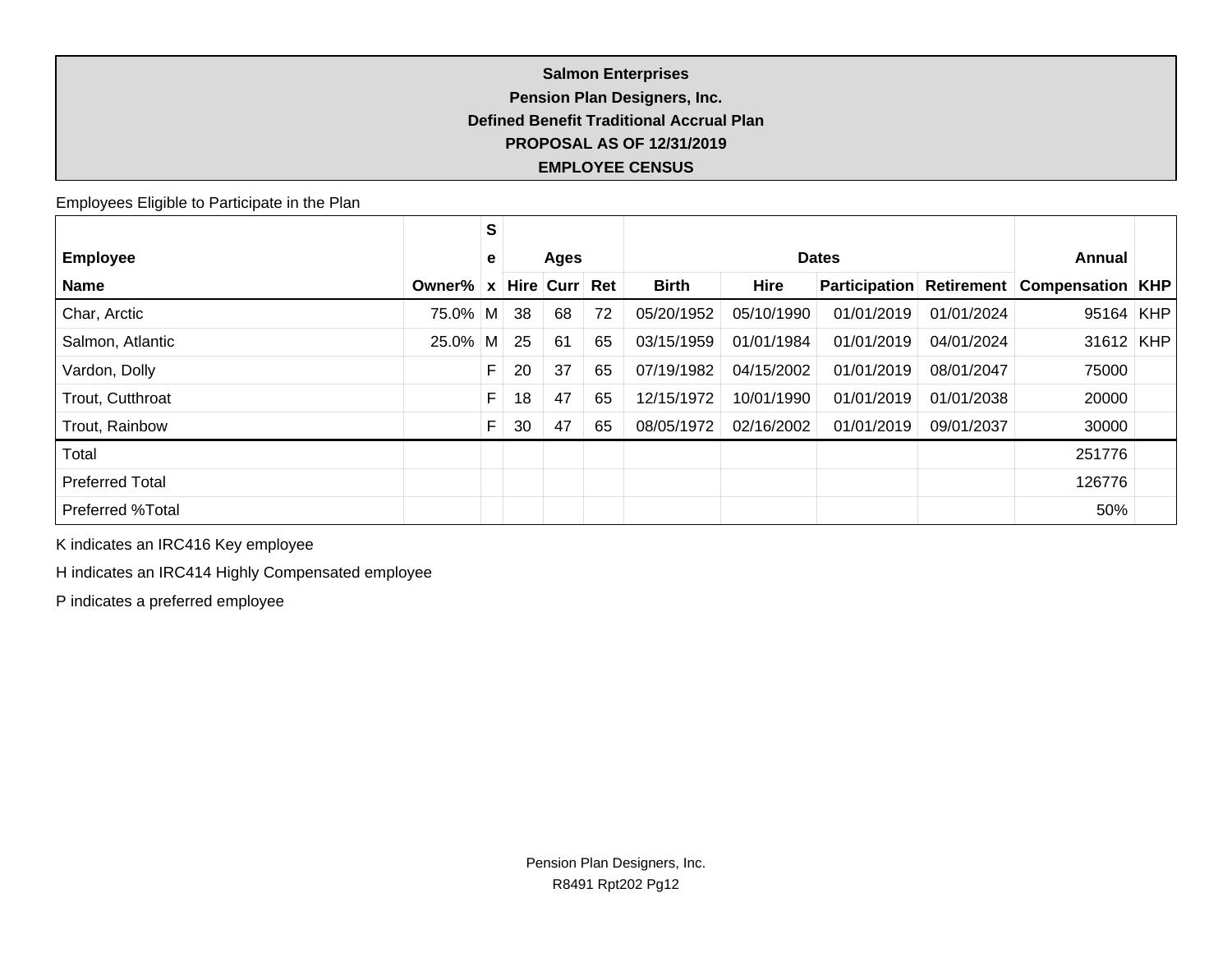## **Salmon Enterprises Pension Plan Designers, Inc. Defined Benefit Traditional Accrual Plan PROPOSAL AS OF 12/31/2019 BENEFITS AND CONTRIBUTIONS**

|                            |              |                   | <b>Anticipated Benefits</b> |              |                     |            |              |
|----------------------------|--------------|-------------------|-----------------------------|--------------|---------------------|------------|--------------|
| <b>Participant</b>         | Annual       | <b>Monthly</b>    | <b>Lump Sum</b>             |              | <b>Contribution</b> |            |              |
| <b>Name</b>                | Compensation | <b>Retirement</b> | <b>Retirement</b>           | <b>Death</b> | \$Amount            | %Pay $ P $ |              |
| Char, A                    | 95,164       | 2,311.40          | 289,237                     | 125,998      | 38,191              | 40.1%      | $\mathsf{P}$ |
| Salmon, A                  | 31,612       | 652.18            | 98,938                      | 43,967       | 12,761              | 40.4%      | $\mathsf{P}$ |
| Vardon, D                  | 75,000       | 5,260.85          | 798,331                     | 14,375       | 3,422               | 4.6%       |              |
| Trout, C                   | 20,000       | 990.28            | 150,228                     | 9,632        | 2,478               | 12.4%      |              |
| Trout, R                   | 30,000       | 1,485.42          | 225,341                     | 11,708       | 3,148               | 10.5%      |              |
| <b>TOTAL</b>               | 251,776      |                   |                             | 205,680      | 60,000              | 23.8%      |              |
| <b>Preferred Employees</b> | 126,776      |                   |                             | 169,965      | 50,952              | 40.2%      |              |
| %Total to Preferred        | 50.4%        |                   |                             | 82.6%        | 84.9%               |            | P            |

P indicates a preferred employee for plan design purposes.

Contributions in a defined benefit plan are not individual account additions, but are combined into an unallocated investment fund to provide plan benefits. The plan contribution satisfies the Minimum Funding Standards of IRC430 and is illustrated as due as of the end of the plan year. The IRC430 Minimum Contribution is subject to review by the Plan's Enrolled Actuary and Tax Accountant. Notice 89-52: In subsequent years, quarterly contributions to the plan may be required. Subsequent contributions depend upon aggregate plan experience including that in respect of investment earnings, mortality, turnover, salary changes, and plan amendments.

The 'Anticipated Lump Sum Death Benefit' illustrated is the anticipated initial pre-retirement death benefit as of the plan effective date.

The illustrated benefits and current contributions are estimates which depend on accurate sponsor and census data and the assumptions selected. Availability of the monthly retirement benefit commencing at the retirement date or the lump sum at retirement depend on the plan provisions. Government distribution regulations may limit lump sum payouts from the plan.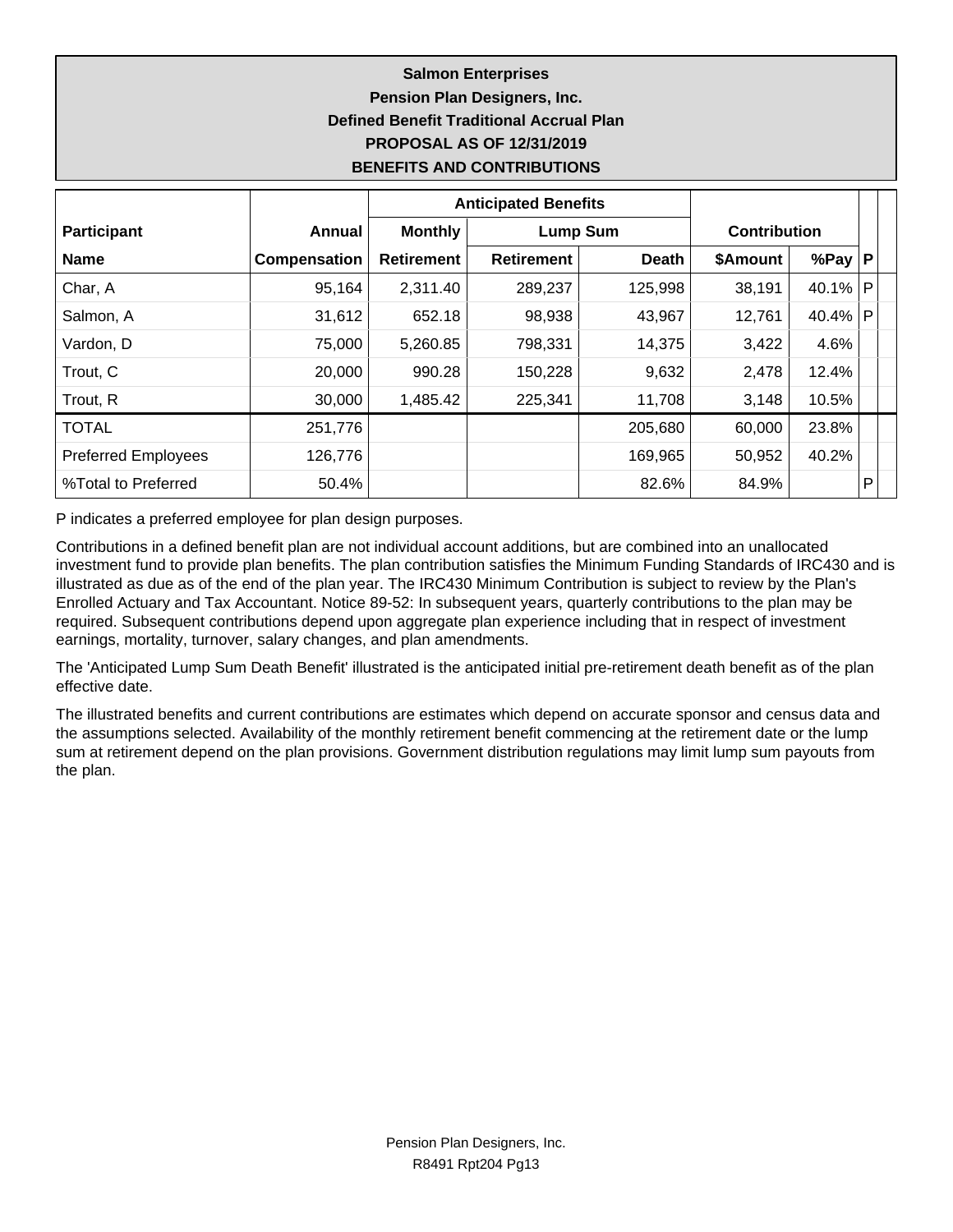**Salmon Enterprises Pension Plan Designers, Inc. Defined Benefit Traditional Accrual Plan**

**PROPOSAL AS OF 12/31/2019**

**Owner Employee Earned Income Analysis**

|             | <b>Owner-Employee</b> |                         |         | <b>Initial Plan Contribution</b> |        | Deductible   |               |              |              |
|-------------|-----------------------|-------------------------|---------|----------------------------------|--------|--------------|---------------|--------------|--------------|
|             |                       | <b>Minimum</b>          |         |                                  | Common | <b>OASDI</b> | Earned        | Compensation |              |
| <b>Name</b> |                       | <b>Pct Compensation</b> | Profit  | Owner                            | Law    | Tax          | <b>Income</b> | Plan         | <b>OASDI</b> |
| Char, A     | 75%                   | 0                       | 150.000 | 38,191                           | 6.786  | 9.879        | 133,335       | 95.164       | 132261       |
| Salmon, A   | 25%                   | 0                       | 50.000  | 12.761                           | 2,262  | 3,373        | 44.365        | 31.612       | 44087        |
| Total       | 100%                  | 0                       | 200.000 | 50.952                           | 9.048  | 13,252       | 177.700       | 126.776      | 176348       |

|   | Schedule C or K-1 earnings ('Profit') for the plan sponsor                          | \$200,000  |
|---|-------------------------------------------------------------------------------------|------------|
|   | Common-law Plan Cost                                                                | $-$9,048$  |
|   | Deductible OASDI Tax for Owner-employees                                            | $-$13,252$ |
| 4 | Owner-employee Earned Income $[(1) - \{(2) + (3)\}]$                                | \$177,700  |
| 5 | Initial Plan Contribution for Owner-employees                                       | $-$50,952$ |
| 6 | Owner-employee Plan Compensation [(4) - (5)]                                        | \$126,748  |
|   | Iterative Roundoff Error [(6) - Iteratively Computed Plan Compensation (\$126,776)] | $-$ \$28   |

Iterative roundoff error arises because earned income is computed by a repetitive algorithm using results from consecutive estimates to obtain a final result with the illustrated accuracy. In general an explicit formula for earned income without an iterative algorithm is not mathematically possible.

The initial plan contribution for an owner-employee and the common-law plan cost is actuarially computed based on compensation, plan benefits and assumptions. Contributions in a defined benefit plan are not individual account additions, but are combined into an unallocated investment fund to provide plan benefits. The individual allocation of plan costs is for the purpose of this illustration only. Subsequent contributions depend upon aggregate plan experience including that in respect of investment earnings, mortality, turnover, compensation changes and plan amendments.

The plan compensation for an owner-employee is the portion of the owner-employee's earned income which is in excess of the initial plan contribution for the owner-employee. The owner-employee earned income is the portion of the profit attributable to the owner-employee which is subject to federal income tax. It is the excess, if any, of the portion of the Schedule C or K earnings attributable to the owner-employee over the sum of the deductible portion of the OASDI tax for the owner-employee and the portion of the common law plan cost attributable to the owner-employee. It includes the initial plan contribution made on behalf of the owner-employee.

Generally the OASDI tax deduction is not applicable to 'S' corporations.

The Minimum is the pre-arranged minimum compensation amount for the specified owner-employee allocated from Profit prior to the application of the Profit%. The Minimum Compensation is included in the Profit column value.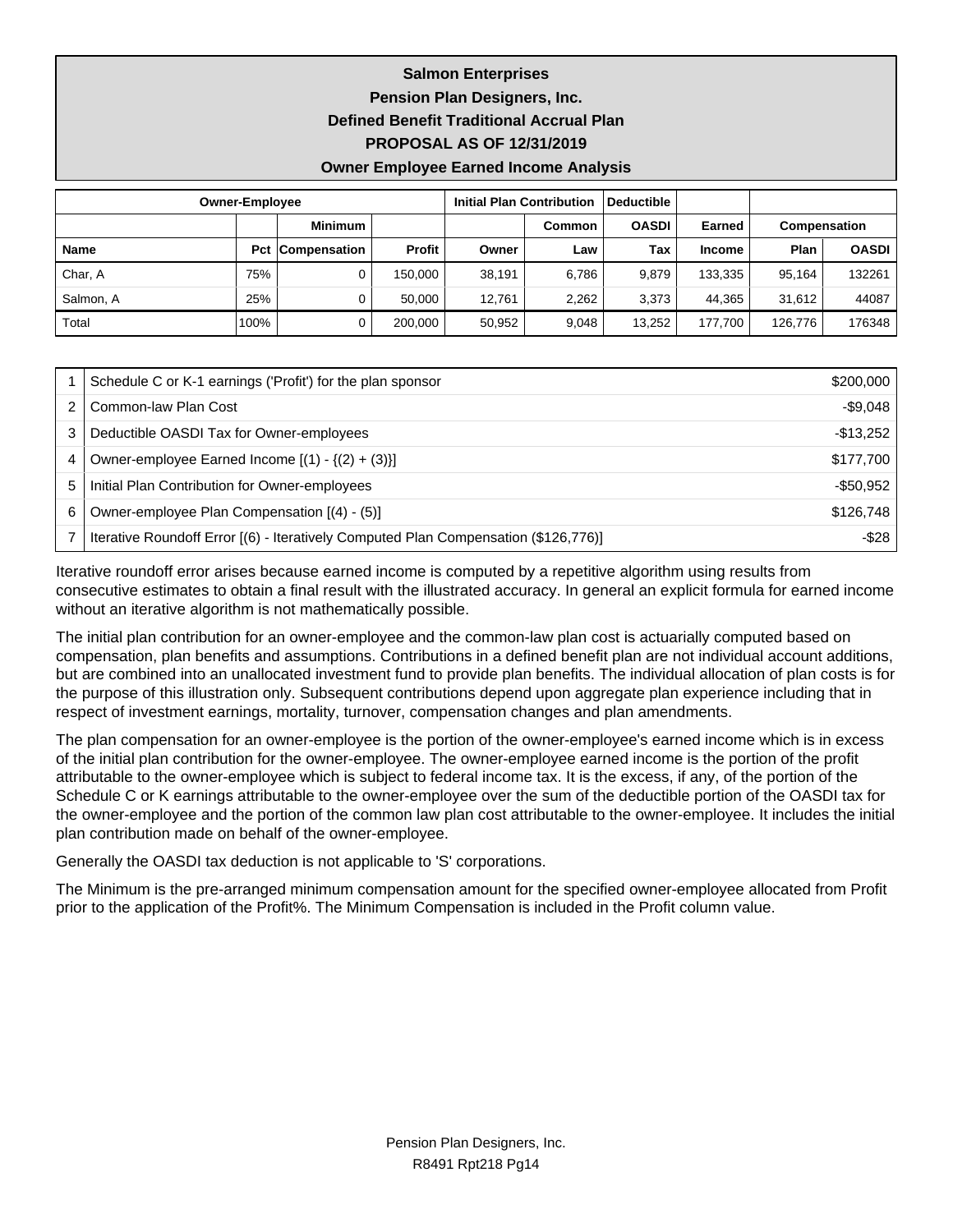## **Salmon Enterprises Pension Plan Designers, Inc. Defined Benefit Traditional Accrual Plan PLAN CONTRIBUTIONS PROPOSAL AS OF 12/31/2019**

### **Plan Effective Date**

January 1, 2019

## **Plan Participation Eligibility**

Minimum Age: None

Minimum Service: None

Timing: Plan entry date coincident with or following the 'satisfaction date'.

Entry date: 01/01

## **Retirement Eligibility**

Minimum age: 65 years

Minimum participation: 5 years

Minimum age and participation required

Timing: 1st day of month on or after attainment of retirement age

### **Plan Contribution**

1st Year Amount \$60,000

Contribution Actuarially Determined

## **Pre-Retirement Death Benefit**

100% Of Present Value of Accrued Retirement Benefit

Pension Plan Designers, Inc. R8491 Rpt219 Pg15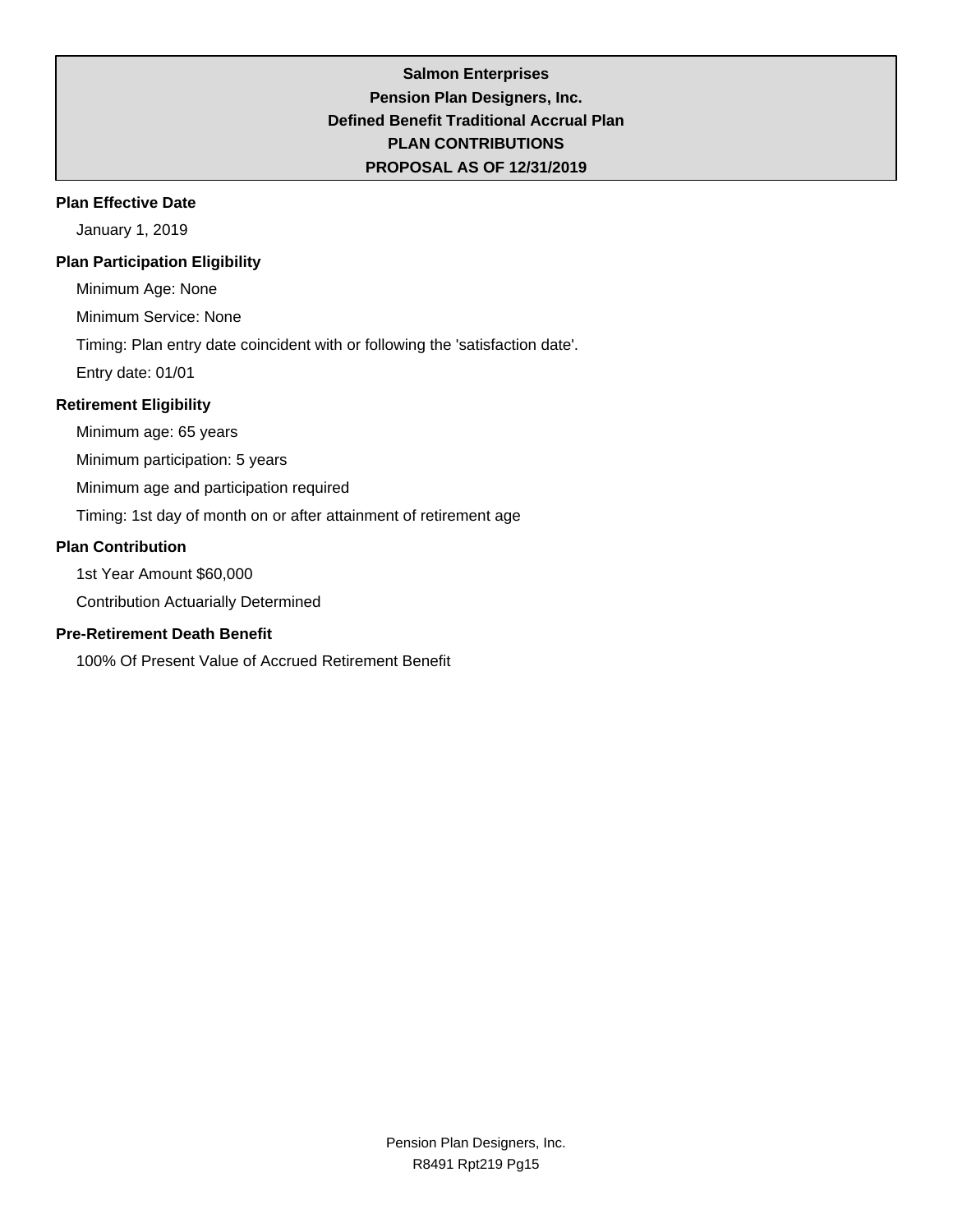## **Salmon Enterprises Pension Plan Designers, Inc. Defined Benefit Traditional Accrual Plan PLAN CONTRIBUTIONS PROPOSAL AS OF 12/31/2019**



P indicates a preferred employee for plan design purposes.

Age: A is age as of the end of the plan year and RA is age as of the anticipated retirement date.

Service: P is past service, F is anticipated future service and T is anticipated total service at retirement.

Contributions in a defined benefit plan are not individual account additions, but are combined into an unallocated investment fund to provide plan benefits. The plan contribution satisfies the Minimum Funding Standards of IRC430 and is illustrated as due as of the end of the plan year. The IRC430 Minimum Contribution is subject to review by the Plan's Enrolled Actuary and Tax Accountant. Subsequent contributions depend upon aggregate plan experience including that in respect of investment earnings, mortality, turnover, salary changes, and plan amendments. IRS Notice 89-52 provides that in subsequent plan years, quarterly contributions to the plan may be required. The illustrated Initial Contributions are estimates which depend on accurate sponsor and census data and the assumptions selected.

Total Preferred The Total Preferred The The Transition of the Transition of the Transition of the Transition of the Transition of the Transition of the Transition of the Transition of the Transition of the Transition of th All Participants 251,776 100.0% 60,000 100.0% 23.8%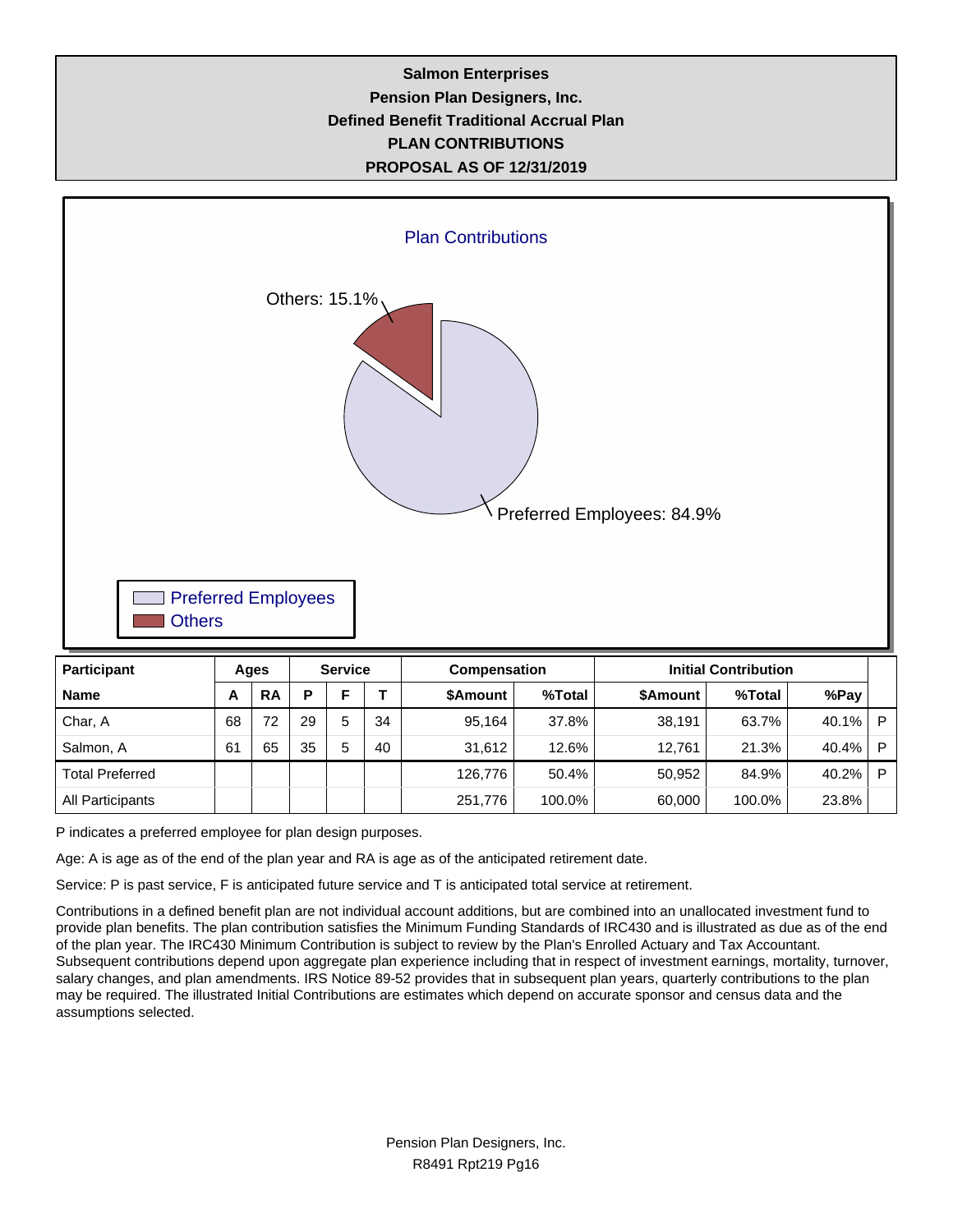|                | <b>Salmon Enterprises</b><br>Pension Plan Designers, Inc.<br><b>Defined Benefit Traditional Accrual Plan</b><br><b>PROPOSAL AS OF 12/31/2019</b><br>Maximum Deductible Contribution for the Plan Year Beginning: 01/01/2019 |           |  |  |  |  |  |  |  |  |
|----------------|-----------------------------------------------------------------------------------------------------------------------------------------------------------------------------------------------------------------------------|-----------|--|--|--|--|--|--|--|--|
|                | <b>Target Normal Cost</b>                                                                                                                                                                                                   | \$44,792  |  |  |  |  |  |  |  |  |
| $\overline{2}$ | <b>Funding Target</b>                                                                                                                                                                                                       | \$180,160 |  |  |  |  |  |  |  |  |
| 3              | Cushion                                                                                                                                                                                                                     |           |  |  |  |  |  |  |  |  |
|                | (a) $.5 \times$ Funding Target                                                                                                                                                                                              | \$90,080  |  |  |  |  |  |  |  |  |
|                | (b) Increases to Funding Target due to increases in compensation                                                                                                                                                            | \$0       |  |  |  |  |  |  |  |  |
| 4              | Target Normal Cost using the additional assumptions under IRC430(i)                                                                                                                                                         | \$44,792  |  |  |  |  |  |  |  |  |
| 5              | Funding Target using the additional assumptions under IRC430(i)                                                                                                                                                             | \$180,160 |  |  |  |  |  |  |  |  |
| 6              | Greater of $(1 + 2 + 3)$ and $(4 + 5)$                                                                                                                                                                                      | \$315,032 |  |  |  |  |  |  |  |  |
| $\overline{7}$ | Actuarial Value of Plan Assets                                                                                                                                                                                              | \$0       |  |  |  |  |  |  |  |  |
| 8              | Minimum Required Contribution                                                                                                                                                                                               | \$60,000  |  |  |  |  |  |  |  |  |
| 9              | Maximum Deductible Contribution [Greater of 8 and (6 - 7)]                                                                                                                                                                  | \$315,032 |  |  |  |  |  |  |  |  |

The values illustrated above are subject to review by the Plan's Enrolled Actuary and Tax Accountant, and depend on data provided by the Plan Administrator. They may not apply if there are additional qualified benefit plans associated with this Plan, or the Plan Year is not a full year, or the deductible limit is based on a weighted average of deductible limits for two consecutive Plan Years, or the Plan Year is not coincident with the Plan Sponsor's Tax Year.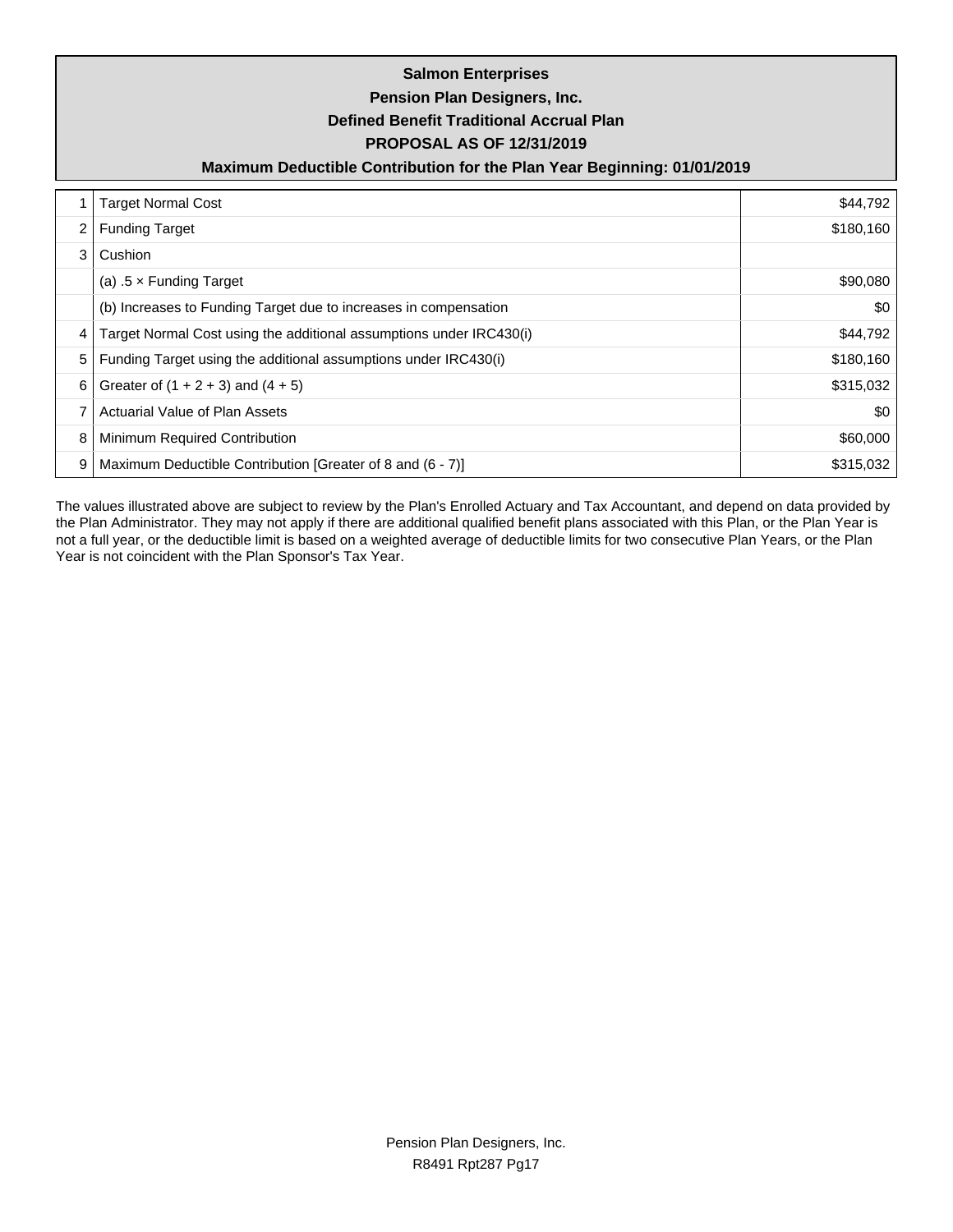## **Salmon Enterprises Pension Plan Designers, Inc. Defined Benefit Traditional Accrual Plan PROPOSAL AS OF 12/31/2019 Benefits and Contributions**

|                         |                     | <b>Current Liabilities</b> |                   |                 |        | <b>Theoretical Contribution Allocation</b> |           |     |
|-------------------------|---------------------|----------------------------|-------------------|-----------------|--------|--------------------------------------------|-----------|-----|
|                         | <b>Current</b>      | <b>Accrued</b>             | <b>Individual</b> | <b>Minimum</b>  |        | <b>Maximum</b>                             |           |     |
| <b>Participant</b>      | Annual              | <b>Benefit</b>             | <b>Funding</b>    | <b>Required</b> |        | <b>Deductible</b>                          |           | Н.  |
| <b>Name</b>             | <b>Compensation</b> | At BOPY                    | <b>Target</b>     | Amount   %Total |        | Amount  %Total                             |           | ∣C⊦ |
| Char, Arctic            | 95,164              | 986                        | 92,525            | 38,191          | 63.65  | 188,534                                    | 59.85   H |     |
| Salmon, Atlantic        | 31,612              | 285                        | 32,162            | 12,761          | 21.27  | 66,652                                     | $21.16$ H |     |
| Vardon, Dolly           | 75,000              | 292                        | 7,902             | 3,422           | 5.70   | 24,541                                     | 7.79      |     |
| <b>Trout. Cutthroat</b> | 20,000              | 123                        | 6,113             | 2,478           | 4.13   | 15,935                                     | 5.06      |     |
| Trout, Rainbow          | 30,000              | 146                        | 7,268             | 3,148           | 5.25   | 19,370                                     | 6.15      |     |
| Total: HC EEs           | 126,776             |                            | 124,687           | 50,952          | 84.92  | 255,186                                    | 81.00     |     |
| Total: Non-HC EEs       | 125,000             |                            | 21,283            | 9,048           | 15.08  | 59,846                                     | 19.00     |     |
| Total: All EEs          | 251,776             |                            | 145,970           | 60,000          | 100.00 | 315,032                                    | 100.00    |     |

Contributions in a defined benefit plan are not individual account additions, but are combined into an unallocated investment fund to provide plan benefits. Current and subsequent contributions depend on aggregate plan experience including investment earnings, mortality, turnover, salary changes, and plan amendments.

The plan contribution satisfies the Minimum Funding Standards of IRC430 and is computed as due on the valuation date. The IRC430 Minimum Contribution is subject to review by the Plan's Enrolled Actuary and depends on data provided by the Plan Administrator.

IRC401(a)(17) limits Current Annual Compensation which may be considered under the plan.

Pension Plan Designers, Inc. R8491 Rpt289 Pg18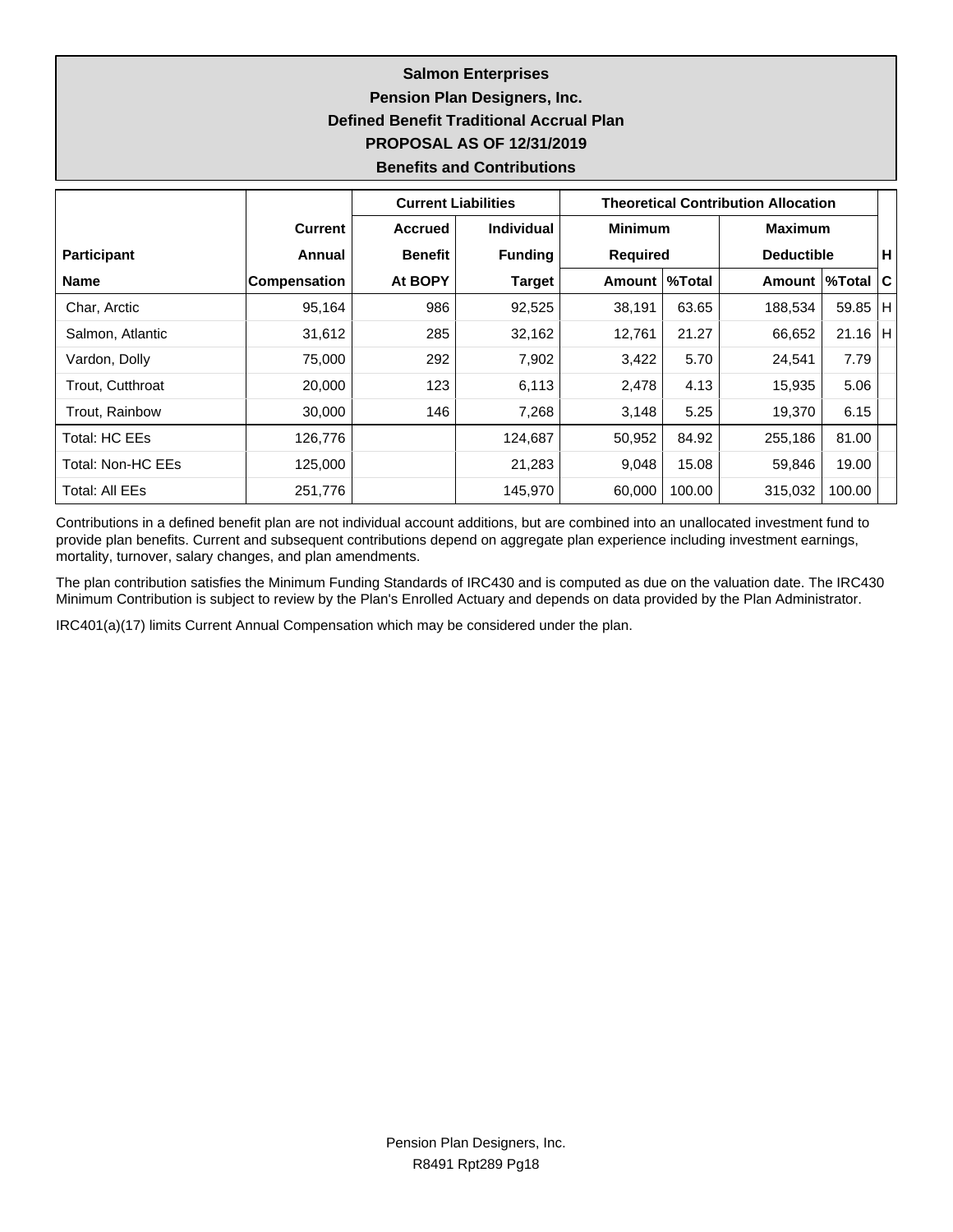## **Salmon Enterprises Pension Plan Designers, Inc. Profit Sharing Traditional Plan PLAN PROVISIONS AND ASSUMPTIONS PROPOSAL AS OF 12/31/2019**

#### **Plan Effective Date**

January 1, 2019

#### **Plan Participation Eligibility**

Minimum Age: None

Minimum Service: None

Timing: Plan entry date nearest (months) to the 'satisfaction date'.

Entry date: 01/01

#### **Retirement Eligibility**

Minimum age: 65 years

Minimum participation: 5 years

Minimum age and participation required

Timing: 1st day of month on or after attainment of retirement age

#### **Retirement Benefit Normal Form**

Life Annuity

### **Defined Contribution Formula**

Plan Sponsor IRC401(k) Safe Harbor Contribution: 3.00% Of Pay

IRC401(k) Compensation Deferral: Employee-Discretionary Contribution

Plan Sponsor Profit Sharing Contribution: Allocation Up To 5.7% Of Pay In Excess Of The Integration Level: \$132,900 Remainder, If Any, Allocated On Compensation Ratio Basis

Excess Percent Allocated This Year: 0 %

Plan Sponsor Profit Sharing Contribution Allocated: \$55,004 [22% Of Pay]

#### **Pre-Retirement Death Benefit**

Investment Fund Value

## **Top Heavy**

Not Top Heavy

IRC416 Minimum Contribution: 3.00% of Pay

#### **IR415 Limitation**

Maximum Allocation Amount: \$56,000

Maximum Allocation As %Pay: 100%

Pension Plan Designers, Inc. R8491 Rpt403 Pg19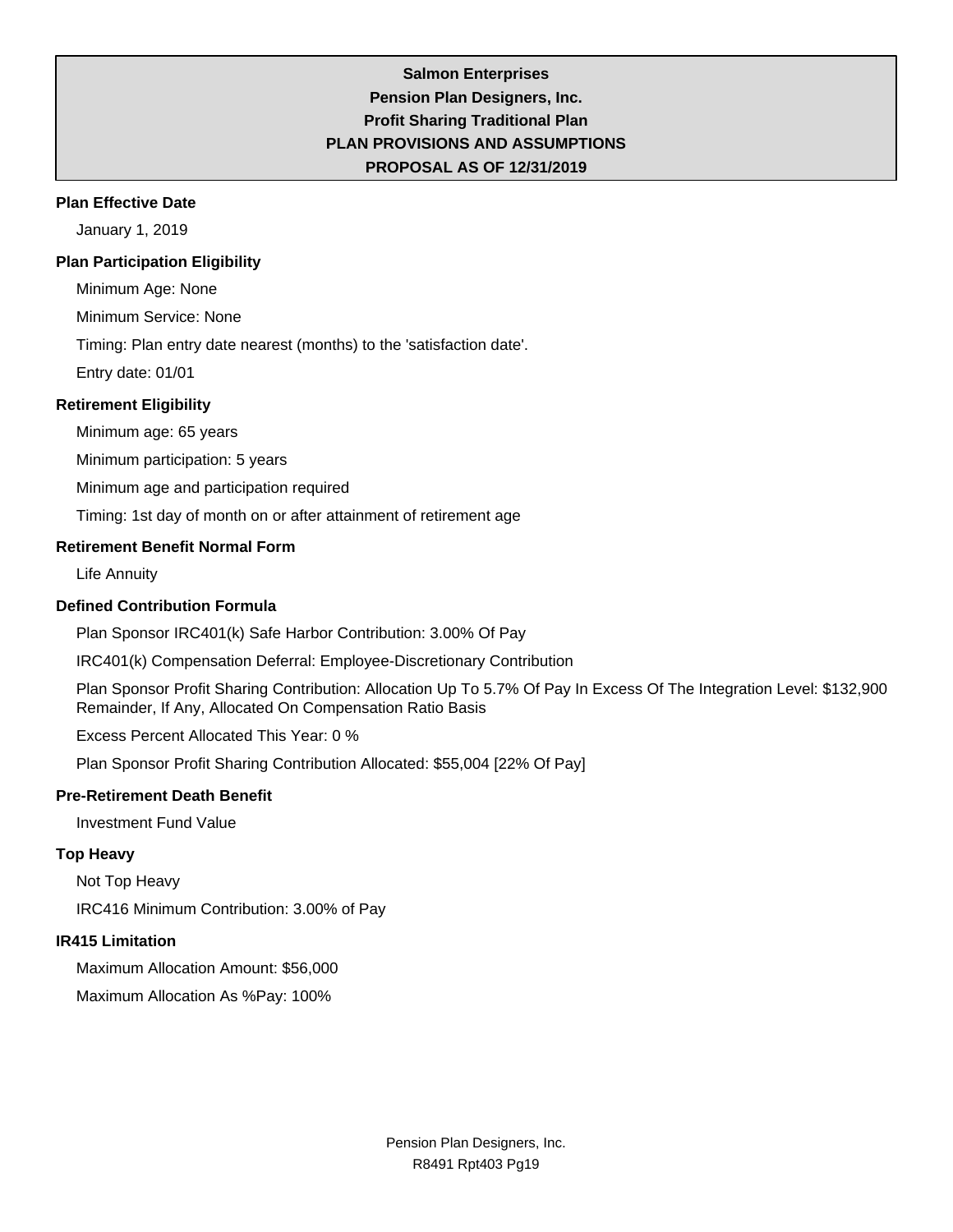## **Salmon Enterprises Pension Plan Designers, Inc. Profit Sharing Traditional Plan PLAN PROVISIONS AND ASSUMPTIONS PROPOSAL AS OF 12/31/2019**

### **Compensation**

Maximum Compensation: Up To \$280,000 Considered

## **Accrued Benefit**

Accumulation of Contributions to Date

### **Pre-retirement Assumptions**

Return on Fund: 3.00%

## **Retirement Assumptions**

Interest: 8.50%

Mortality: 1983 IAM MALE/FEMALE

## **Vesting Schedule**

6 Year Graded Vesting (20% After 2 Years Of Service, Plus 20% For Each Additional Year of Service And 100% After 6 Years Of Service)

Vesting Based On All Service Excluding That Prior To Age 18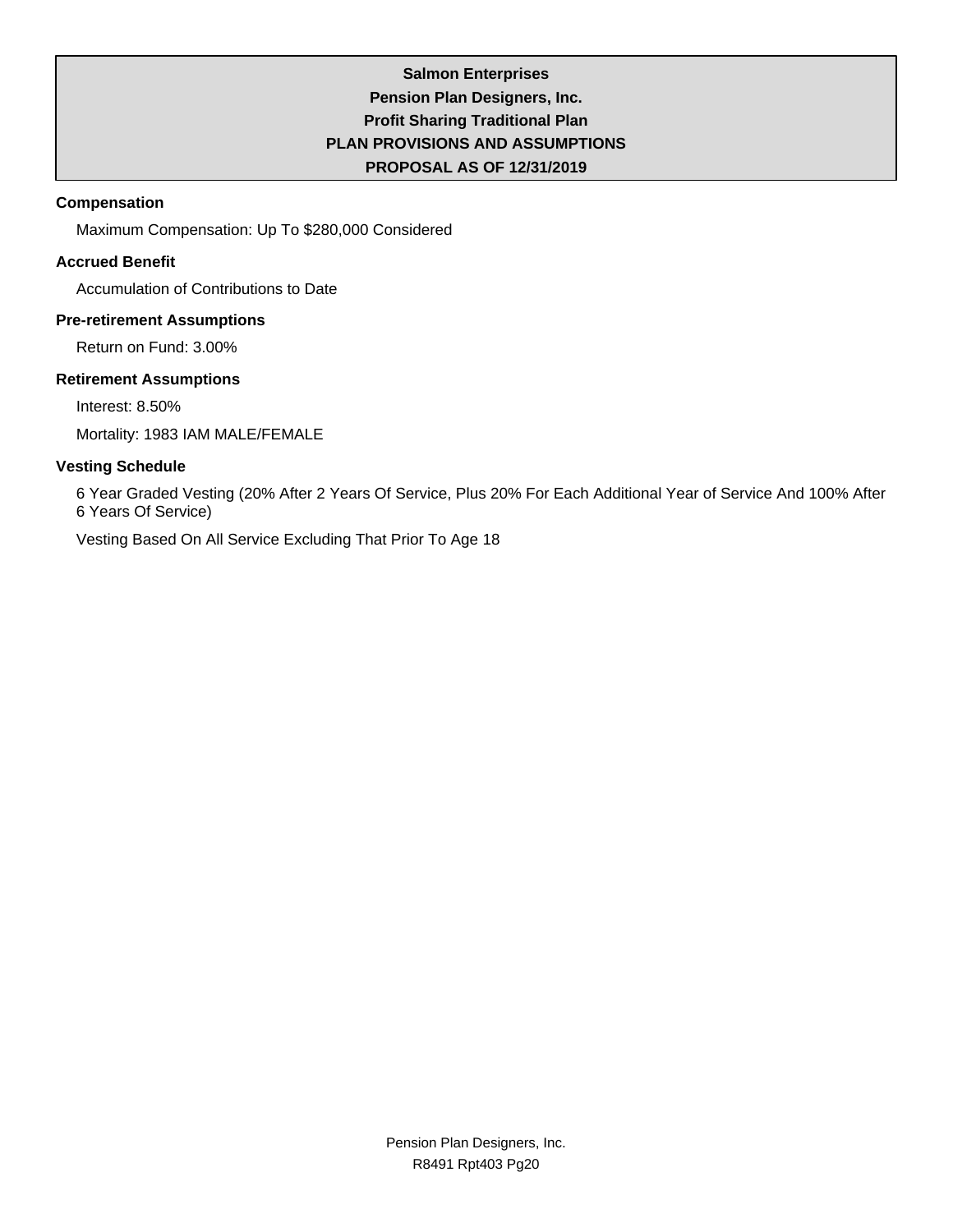## **Salmon Enterprises Pension Plan Designers, Inc. Profit Sharing Traditional Plan PROPOSAL AS OF 12/31/2019 EMPLOYEE CENSUS**

Employees Eligible to Participate in the Plan

|                         |            | S            |    |           |     |              |             |                      |            |                           |            |
|-------------------------|------------|--------------|----|-----------|-----|--------------|-------------|----------------------|------------|---------------------------|------------|
| <b>Employee</b>         |            | е            |    | Ages      |     |              |             | <b>Dates</b>         |            | Annual                    |            |
| <b>Name</b>             | Owner%     | $\mathbf{x}$ |    | Hire Curr | Ret | <b>Birth</b> | <b>Hire</b> | <b>Participation</b> | Retirement | <b>Compensation   KHP</b> |            |
| Char, Arctic            | 75.0% M    |              | 38 | 68        | 72  | 05/20/1952   | 05/10/1990  | 01/01/2019           | 01/01/2024 | 93763                     | <b>KHP</b> |
| Salmon, Atlantic        | $25.0\%$ M |              | 25 | 61        | 65  | 03/15/1959   | 01/01/1984  | 01/01/2019           | 04/01/2024 | 31254                     | <b>KHP</b> |
| Vardon, Dolly           |            | F            | 20 | 37        | 65  | 07/19/1982   | 04/15/2002  | 01/01/2019           | 08/01/2047 | 75000                     |            |
| Trout, Cutthroat        |            | F            | 18 | 47        | 65  | 12/15/1972   | 10/01/1990  | 01/01/2019           | 01/01/2038 | 20000                     |            |
| Trout, Rainbow          |            | F            | 30 | 47        | 65  | 08/05/1972   | 02/16/2002  | 01/01/2019           | 09/01/2037 | 30000                     |            |
| Total                   |            |              |    |           |     |              |             |                      |            | 250017                    |            |
| <b>Preferred Total</b>  |            |              |    |           |     |              |             |                      |            | 125017                    |            |
| <b>Preferred %Total</b> |            |              |    |           |     |              |             |                      |            | 50%                       |            |

K indicates an IRC416 Key employee

H indicates an IRC414 Highly Compensated employee

P indicates a preferred employee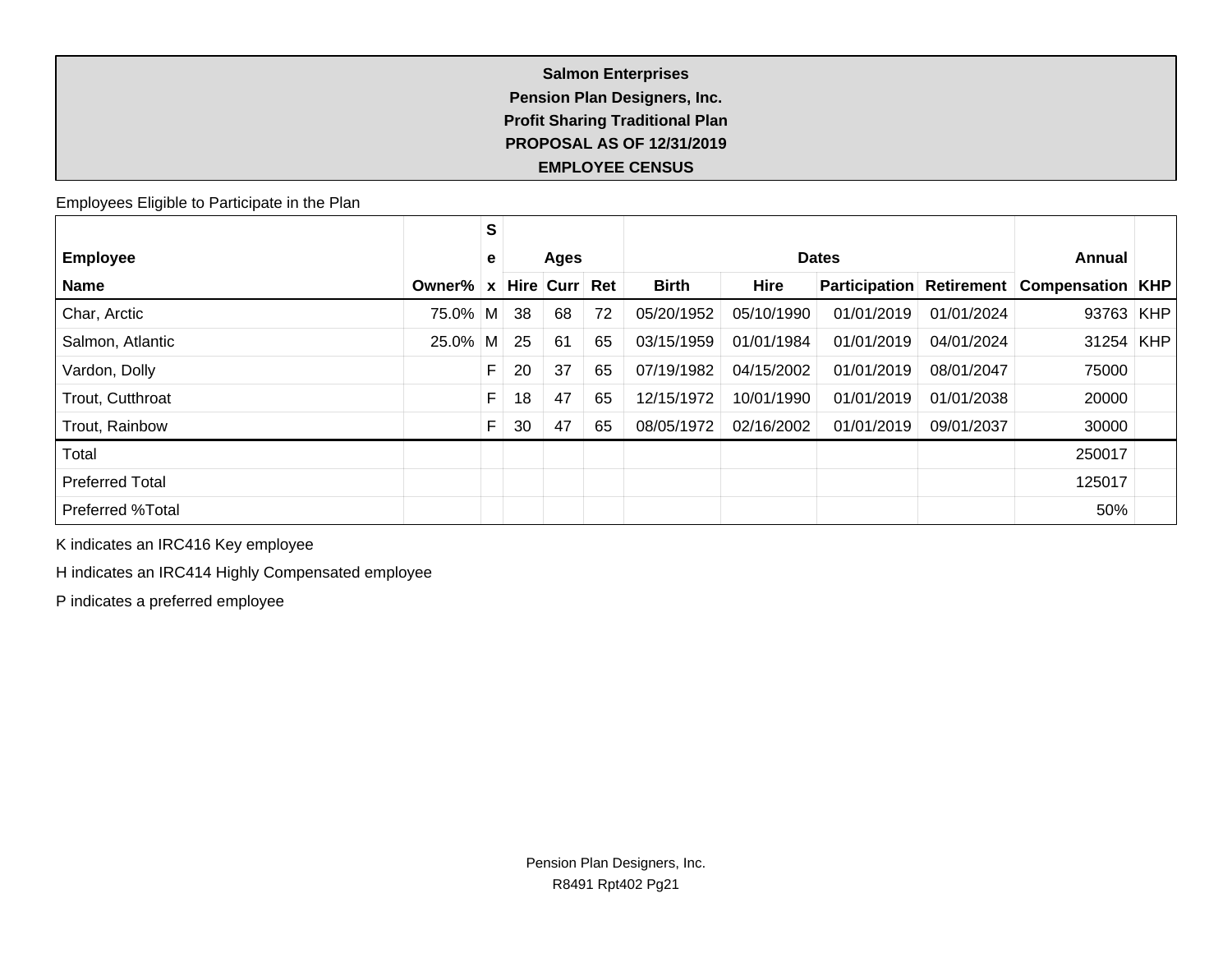## **Salmon Enterprises Pension Plan Designers, Inc. Profit Sharing Traditional Plan PROPOSAL AS OF 12/31/2019 BENEFITS AND CONTRIBUTIONS**

|                            |              |                   | <b>Anticipated Benefits</b> | <b>Initial</b> |                     |            |   |
|----------------------------|--------------|-------------------|-----------------------------|----------------|---------------------|------------|---|
| <b>Participant</b>         | Annual       | <b>Monthly</b>    | <b>Lump Sum</b>             |                | <b>Contribution</b> |            |   |
| <b>Name</b>                | Compensation | <b>Retirement</b> | <b>Retirement</b>           | <b>Death</b>   | \$Amount            | %Pay $ P $ |   |
| Char, A                    | 93,763       | 1,665.15          | 149,341                     | 28,129         | 28,129              | 30.0%      | P |
| Salmon, A                  | 31,254       | 469.92            | 49,780                      | 9,376          | 9,376               | $30.0\%$   | P |
| Vardon, D                  | 75,000       | 7,350.89          | 847,854                     | 18,750         | 18,750              | 25.0%      |   |
| Trout, C                   | 20,000       | 1,219.47          | 140,654                     | 5,600          | 5,600               | 28.0%      |   |
| Trout, R                   | 30,000       | 1,633.22          | 188,377                     | 7,500          | 7,500               | 25.0%      |   |
| <b>TOTAL</b>               | 250,017      |                   |                             | 69,355         | 69,355              | 27.7%      |   |
| <b>Preferred Employees</b> | 125,017      |                   |                             | 37,505         | 37,505              | 30.0%      | P |
| %Total to Preferred        | 50.0%        |                   |                             | 54.1%          | 54.1%               |            | P |

P indicates a preferred employee for plan design purposes.

The illustrated benefits and current contributions are estimates. Illustrated benefits may not be guaranteed. The values illustrated depend on accurate sponsor and census data and the assumptions selected. Availability of the monthly retirement benefit commencing at the retirement date or the lump sum at retirement depends on the plan provisions. The pre-retirement death benefit illustration assumes that the initial plan sponsor contribution will be made. The pre-retirement death benefit in subsequent plan years will be based on the participant's account balance which will change with additional future contributions and investment results.

The Initial Contribution illustrated includes the plan sponsor discretionary contribution, the IRC401(k) elective compensation deferrals and the plan sponsor's non-elective 'fail safe' contribution.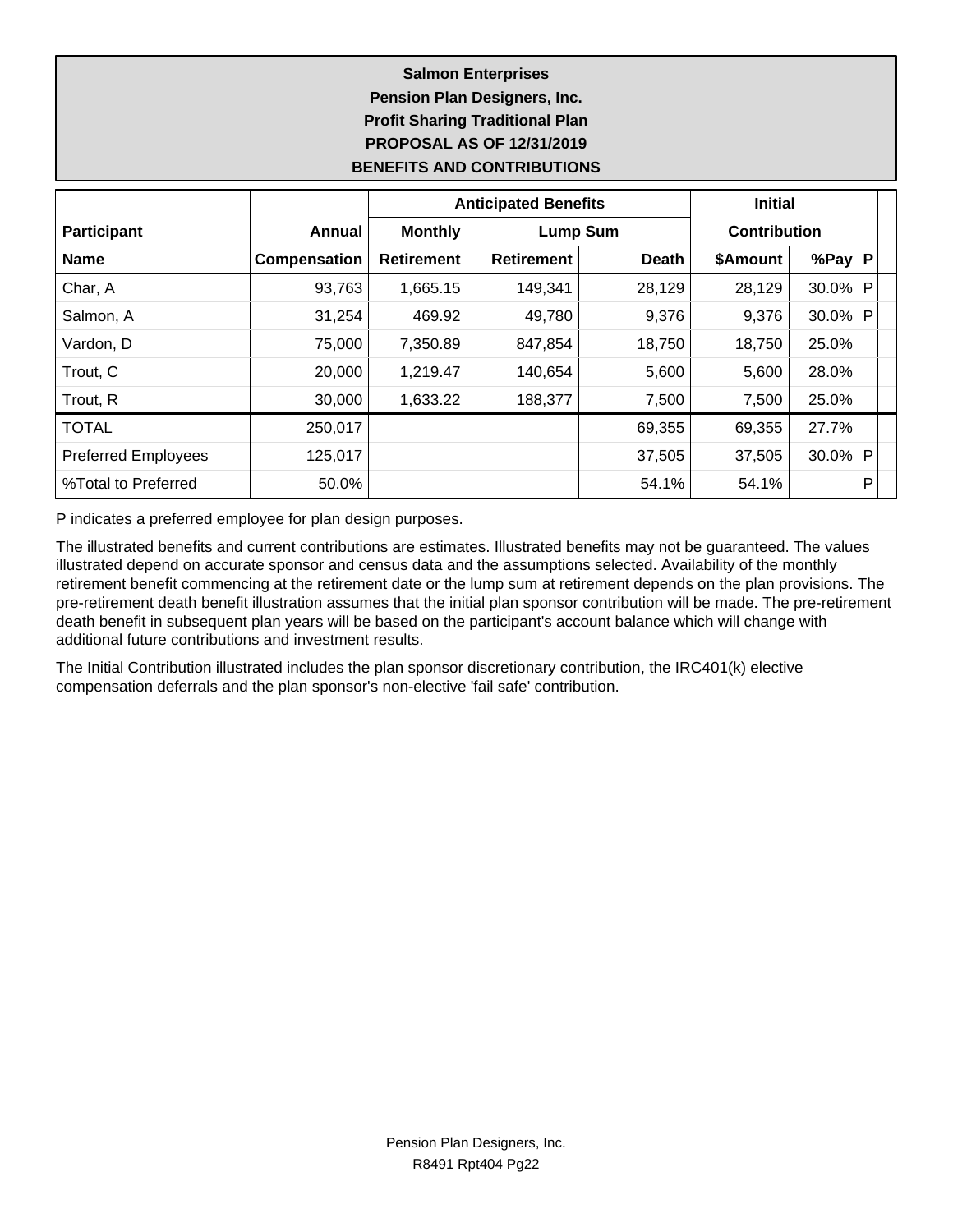# **Salmon Enterprises Pension Plan Designers, Inc. Profit Sharing Traditional Plan PROPOSAL AS OF 12/31/2019**

#### **Owner Employee Earned Income Analysis**

|           | <b>Owner-Employee</b> |                |               |        | <b>Initial Plan Contribution</b> | <b>Deductible</b> | Earned        | <b>Elective</b> | Compensation |              |
|-----------|-----------------------|----------------|---------------|--------|----------------------------------|-------------------|---------------|-----------------|--------------|--------------|
| Name      | Pct                   | <b>Minimum</b> | <b>Profit</b> | Owner  | <b>Common Law</b>                | <b>OASDI Tax</b>  | <b>Income</b> | <b>Deferral</b> | Plan         | <b>OASDI</b> |
| Char, A   | 75%                   |                | 150.000       | 28.129 | 23,888                           | 8.910             | 117.202       | 4.688           | 93.763       | 116.465      |
| Salmon, A | 25%                   |                | 50.000        | 9.376  | 7.963                            | 2.970             | 39.067        | .563            | 31.254       | 38,822       |
| Total     | 100%                  |                | 200.000       | 37.505 | 31,851                           | 11.880            | 156.269       | 6.251           | 125.017      | 155.287      |

|   | Schedule C or K-1 earnings ('Profit') for the plan sponsor                          | \$200,000 |
|---|-------------------------------------------------------------------------------------|-----------|
|   | Common-law Plan Cost                                                                | \$31,851  |
| 3 | Deductible OASDI Tax for Owner-employees                                            | \$11,880  |
| 4 | Owner-employee Earned Income $[(1) - {(2) + (3)}]$                                  | \$156,269 |
| 5 | Initial Plan Contribution for Owner-employees                                       | \$37,505  |
| 6 | Owner-employee Elective Deferral                                                    | \$6,251   |
|   | Owner-employee Plan Compensation $[(4) - \{(5) - (6)\}]$                            | \$125,015 |
| 8 | Iterative Roundoff Error [(7) - Iteratively Computed Plan Compensation (\$125,017)] | -\$2      |

Iterative roundoff error arises because earned income is computed by a repetitive algorithm using results from consecutive estimates to obtain a final result with the illustrated accuracy. In general an explicit formula for earned income without an iterative algorithm is not mathematically possible.

The initial plan contribution for an owner-employee is the total of the account additions under the plan based on plan compensation for the owner-employee. The employee-elective compensation deferral, if any, for the owner-employee is included in the initial plan contribution for the owner-employee. The common-law plan cost is the total of the account additions under the plan for the non-owneremployee plan participants.

The plan compensation for an owner-employee is the owner-employee's earned income reduced by the initial plan contribution for the owner-employee and increased by the employee-elective compensation deferral, if any, for the owner-employee. The owner-employee earned income is the portion of the profit attributable to the owner-employee which is subject to federal income tax. It is the excess, if any, of the portion of the Schedule C or K-1 earnings attributable to the owner-employee over the sum of the deductible portion of the OASDI tax for the owner-employee and the portion of the common law plan cost attributable to the owner-employee. It includes the initial plan contribution made on behalf of the owner-employee.

Generally the OASDI tax deduction is not applicable to 'S' corporations.

The Minimum Compensation is the pre-arranged minimum compensation amount for the specified owner-employee allocated from Profit prior to the application of the Profit%. The Minimum Compensation is included in the Profit column value.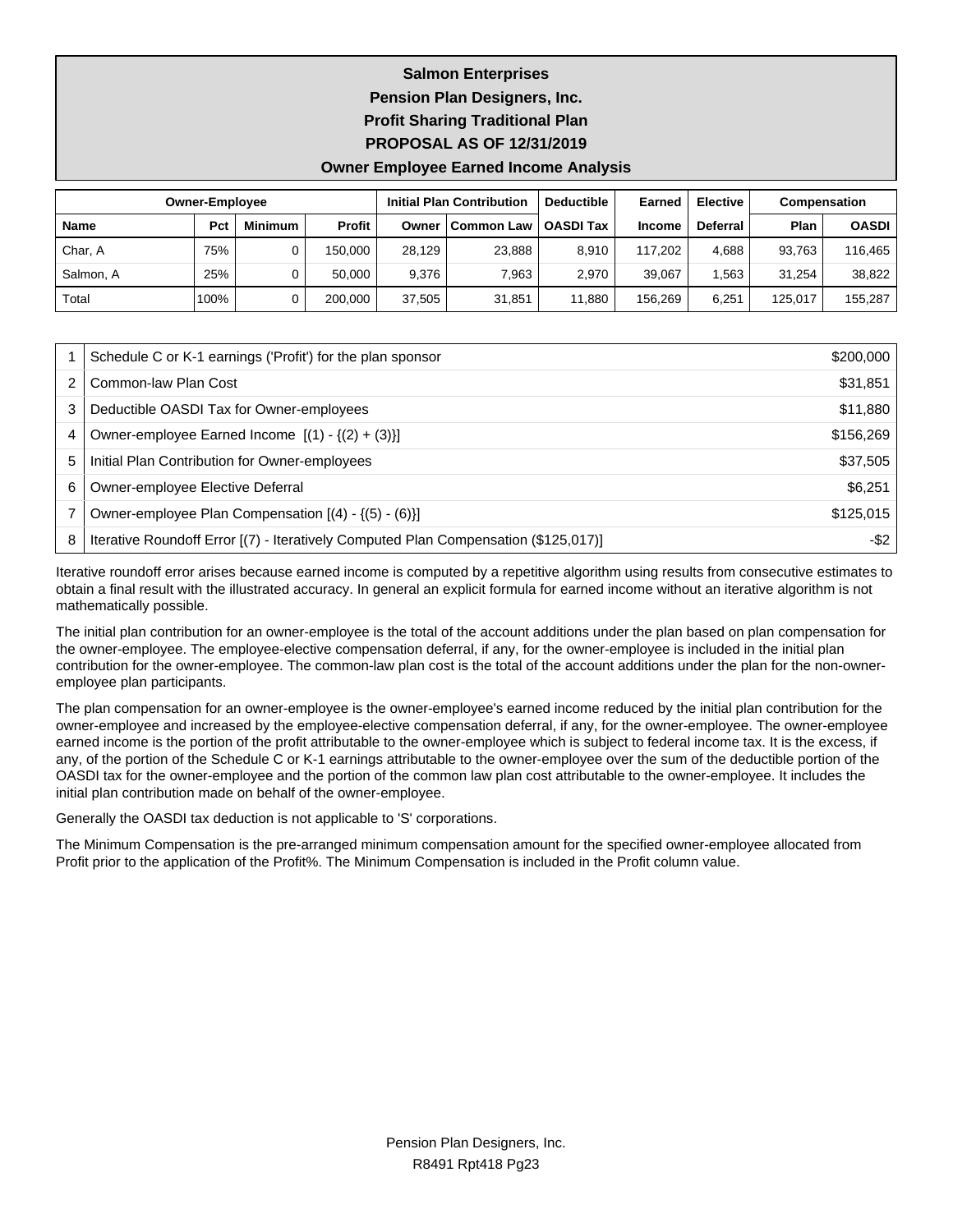## **Salmon Enterprises Pension Plan Designers, Inc. Profit Sharing Traditional Plan PLAN CONTRIBUTIONS PROPOSAL AS OF 12/31/2019**

### **Plan Effective Date**

January 1, 2019

### **Plan Participation Eligibility**

Minimum Age: None

Minimum Service: None

Timing: Plan entry date nearest (months) to the 'satisfaction date'.

Entry date: 01/01

## **Retirement Eligibility**

Minimum age: 65 years

Minimum participation: 5 years

Minimum age and participation required

Timing: 1st day of month on or after attainment of retirement age

### **Plan Contribution**

1st Year Amount \$69,355

Allocation Based On Compensation

## **Pre-Retirement Death Benefit**

Investment Fund Value

Pension Plan Designers, Inc. R8491 Rpt419 Pg24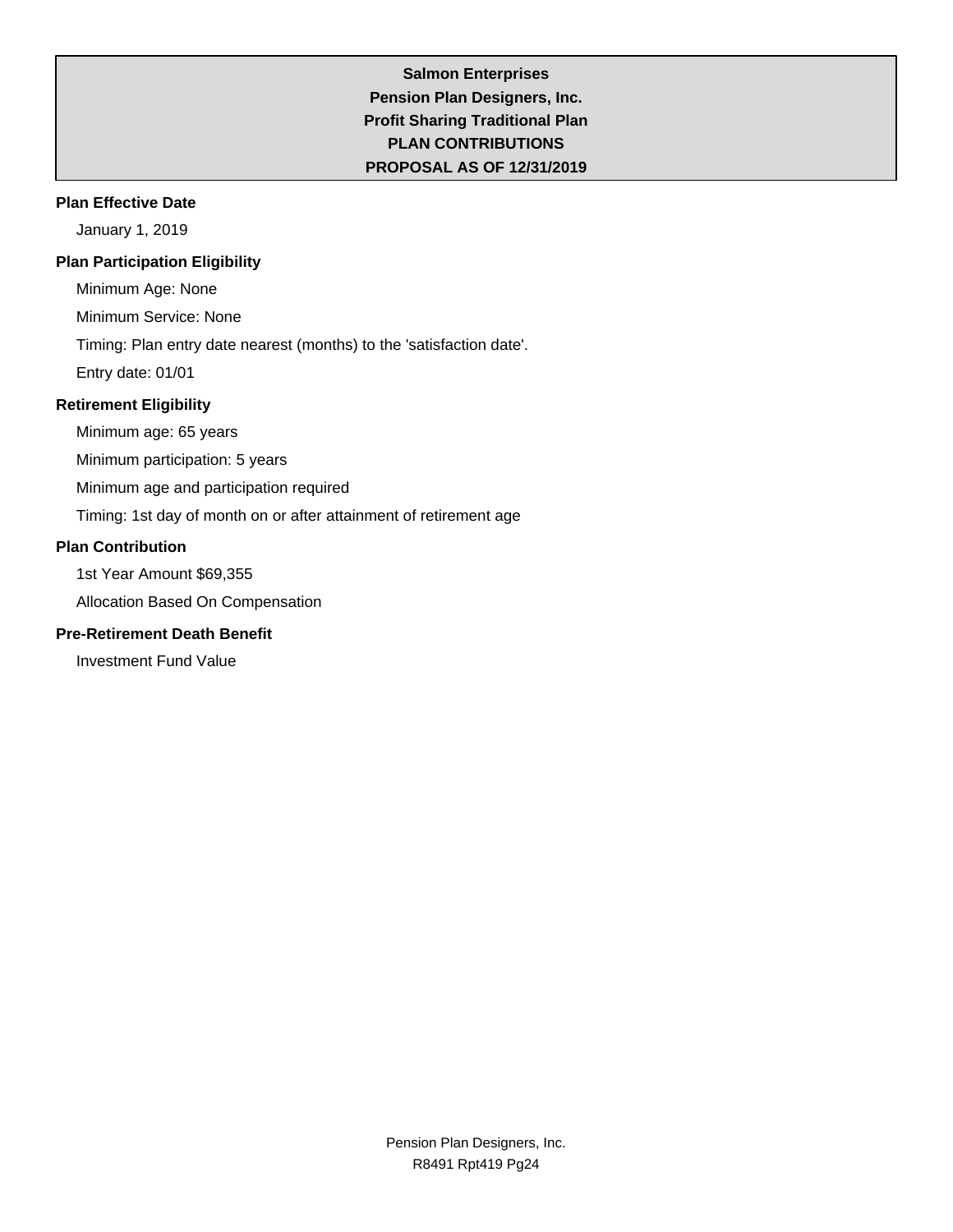## **Salmon Enterprises Pension Plan Designers, Inc. Profit Sharing Traditional Plan PLAN CONTRIBUTIONS PROPOSAL AS OF 12/31/2019**



| наше                   | $\mathbf{\mathsf{m}}$ | $\mathbf{A}$ |    |   |    | <b>JAILUULIL</b> | 70 I VLAT | <b>JAHUUHIL</b> | 70 I VLAI | лог ау |   |
|------------------------|-----------------------|--------------|----|---|----|------------------|-----------|-----------------|-----------|--------|---|
| Char, A                | 68                    | 72           | 30 | Δ | 34 | 93.763           | 37.5%     | 28.129          | 40.6%     | 30.0%  | D |
| Salmon, A              | 61                    | 65           | 36 | Δ | 40 | 31,254           | 12.5%     | 9,377           | 13.5%     | 30.0%  | D |
| <b>Total Preferred</b> |                       |              |    |   |    | 125.017          | 50.0%     | 37.506          | 54.1%     | 30.0%  | D |
| All Participants       |                       |              |    |   |    | 250,017          | 100.0%    | 69,356          | 100.0%    | 27.7%  |   |

P indicates a preferred employee for plan design purposes.

Age: A is age as of the end of the plan year and RA is age as of the anticipated retirement date.

Service: P is past service, F is anticipated future service and T is anticipated total service at retirement.

The Initial Contribution illustrated includes the plan sponsor discretionary contribution, the IRC401(k) elective compensation deferrals and the plan sponsor's non-elective 'fail safe' contribution.

The illustrated Initial Contributions are estimates which depend on accurate sponsor and census data and the assumptions selected.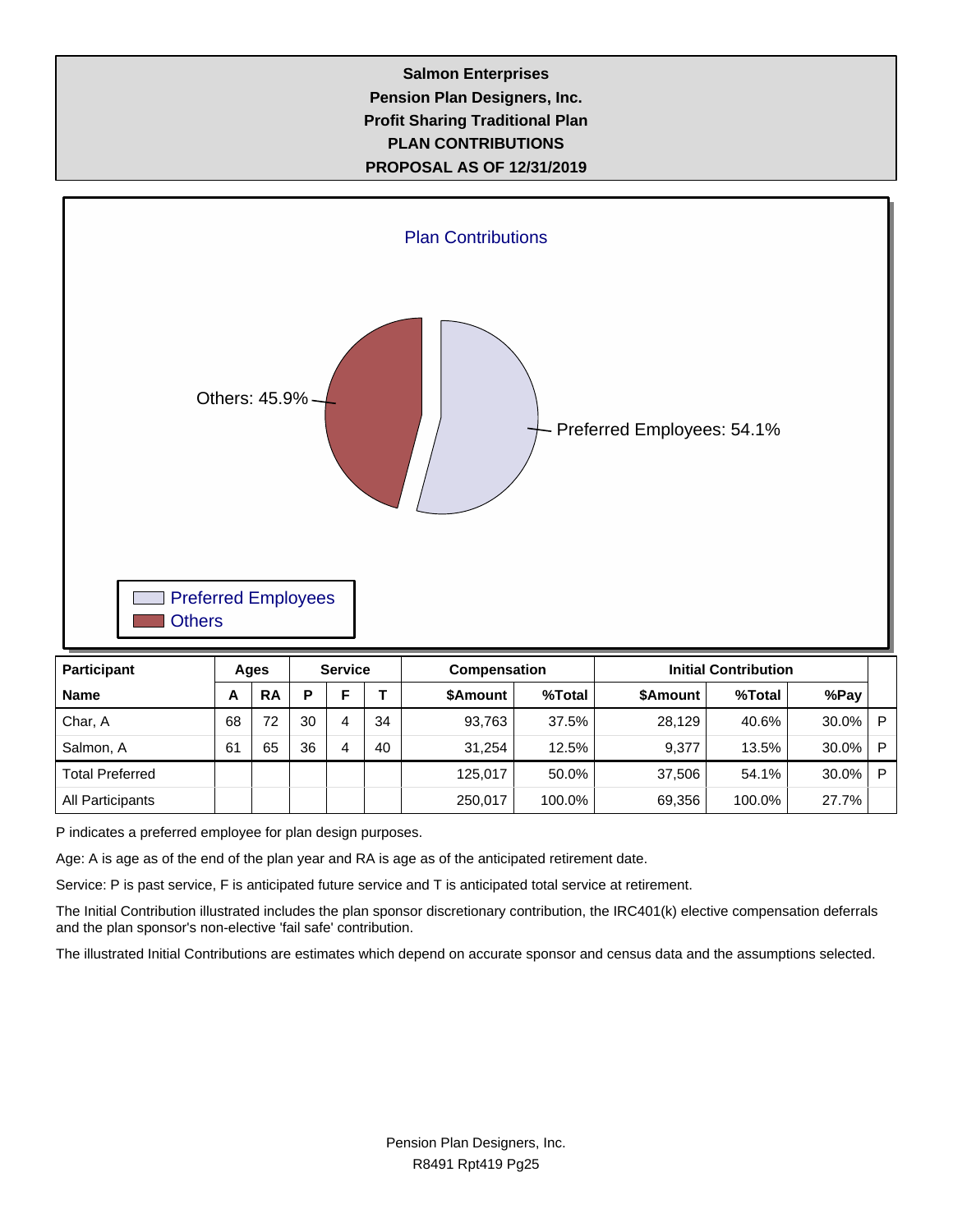## **Salmon Enterprises Pension Plan Designers, Inc. Profit Sharing Traditional Plan PROPOSAL AS OF 12/31/2019 Analysis of Plan Contributions**

| <b>All Eligible Employees</b> |                                    |                      |                                    |              |              |  |  |  |  |  |  |
|-------------------------------|------------------------------------|----------------------|------------------------------------|--------------|--------------|--|--|--|--|--|--|
| <b>Employee</b>               | Annual                             | <b>Contributions</b> |                                    |              |              |  |  |  |  |  |  |
| <b>Name</b>                   | <b>Compensation Profit Sharing</b> |                      | <b>Elective</b><br><b>Deferral</b> | Non-elective | <b>Total</b> |  |  |  |  |  |  |
| Char, A                       | 93,763                             | 20,628               | 4,688                              | 2,813        | 28,129       |  |  |  |  |  |  |
| Salmon, A                     | 31,254                             | 6,876                | 1,563                              | 938          | 9,377        |  |  |  |  |  |  |
| Vardon, D                     | 75,000                             | 16,500               | 0                                  | 2,250        | 18,750       |  |  |  |  |  |  |
| Trout, C                      | 20,000                             | 4,400                | 600                                | 600          | 5,600        |  |  |  |  |  |  |
| Trout, R                      | 30,000                             | 6,600                | 0                                  | 900          | 7,500        |  |  |  |  |  |  |
| All Employees                 | 250,017                            | 55,004               | 6,851                              | 7,501        | 69,356       |  |  |  |  |  |  |

The Profit Sharing contribution illustrated is the participant's discretionary contribution, which varies in any plan year.

The Elective Deferral contribution illustrated is the participant's discretionary compensation deferral under the IRC401(k) provisions of the plan. The calendar amount of this contribution is limited by IRC402(g) rules.

The Non-elective contribution illustrated is a plan sponsor 'safe harbor' contribution to assure that the plan is nondiscriminatory according to IRC401(k) rules.

Profit Sharing contributions are subject to the plan vesting schedule. IRC401(k) deferrals are always non-forfeitable.

The illustrated plan sponsor contribution is the maximum amount under IRC404.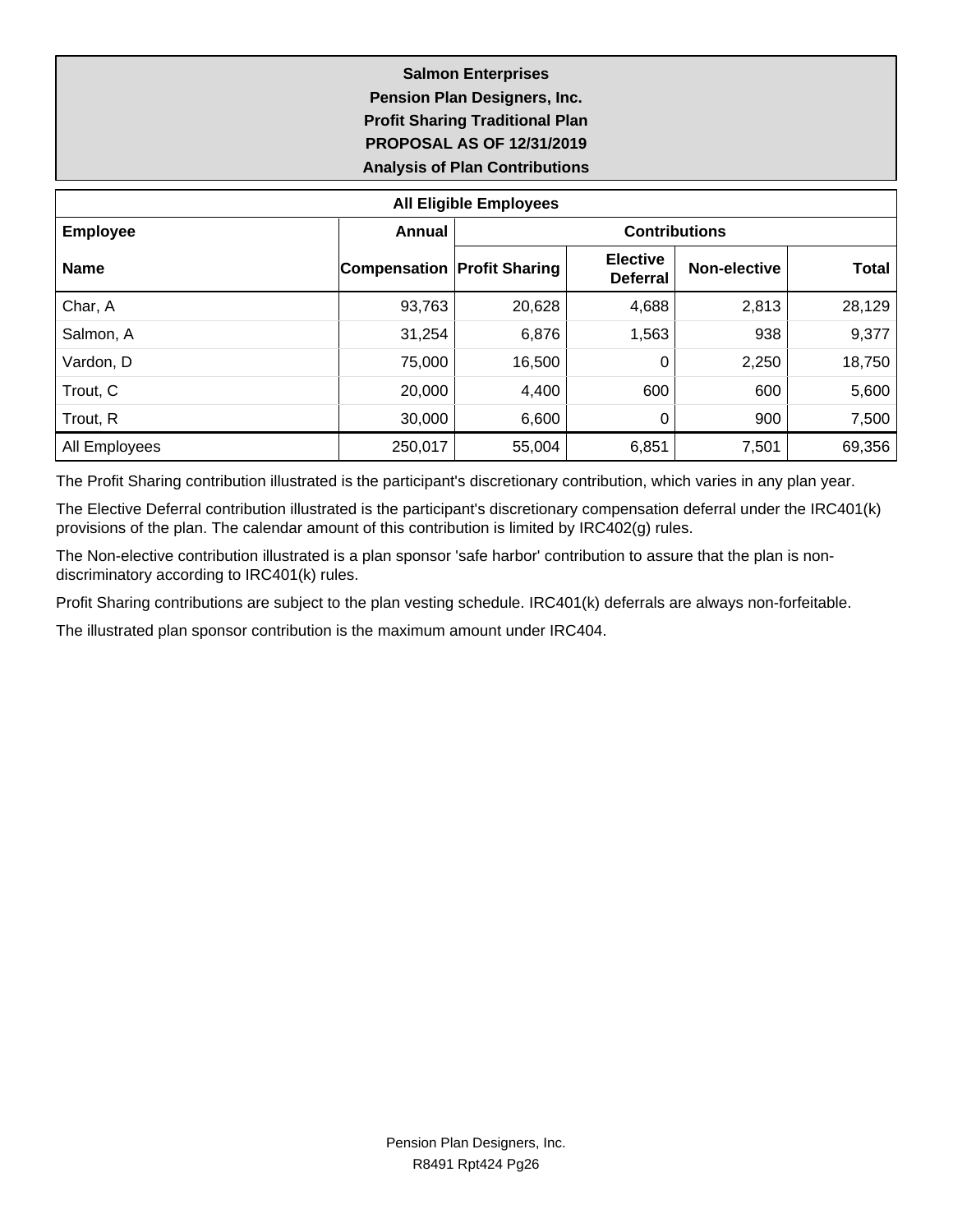## **Salmon Enterprises Pension Plan Designers, Inc. Profit Sharing Multi-Group New Comparability Plan PLAN PROVISIONS AND ASSUMPTIONS PROPOSAL AS OF 12/31/2019**

#### **Plan Effective Date**

January 1, 2019

#### **Plan Participation Eligibility**

Minimum Age: None

Minimum Service: None

Timing: Plan entry date coincident with or following the 'satisfaction date'.

Entry date: 01/01

### **Retirement Eligibility**

Minimum age: 65 years

Minimum participation: 5 years

Minimum age and participation required

Timing: 1st day of month on or after attainment of retirement age

### **Retirement Benefit Normal Form**

Life Annuity

### **Defined Contribution Formula**

Plan Sponsor IRC401(k) Safe Harbor Contribution: 3.00% Of Pay

IRC401(k) Compensation Deferral: Employee-Discretionary Contribution

Plan Sponsor Profit Sharing Contribution: Allocation to Plan-sponsor-selected Groups

Allocation of 5%Pay to Census Subgroup #0

Allocation of 44.09%Pay to Census Subgroup #1

Allocation of 7%Pay to Census Subgroup #2

Plan Sponsor Profit Sharing Contribution Allocated: \$48,676 [19.1% Of Pay]

#### **Pre-Retirement Death Benefit**

Investment Fund Value

### **Top Heavy**

Top Heavy IRC416 Minimum Contribution: 3.00% of Pay

#### **IR415 Limitation**

Maximum Allocation Amount: \$56,000

Maximum Allocation As %Pay: 100%

Pension Plan Designers, Inc. R8491 Rpt403 Pg27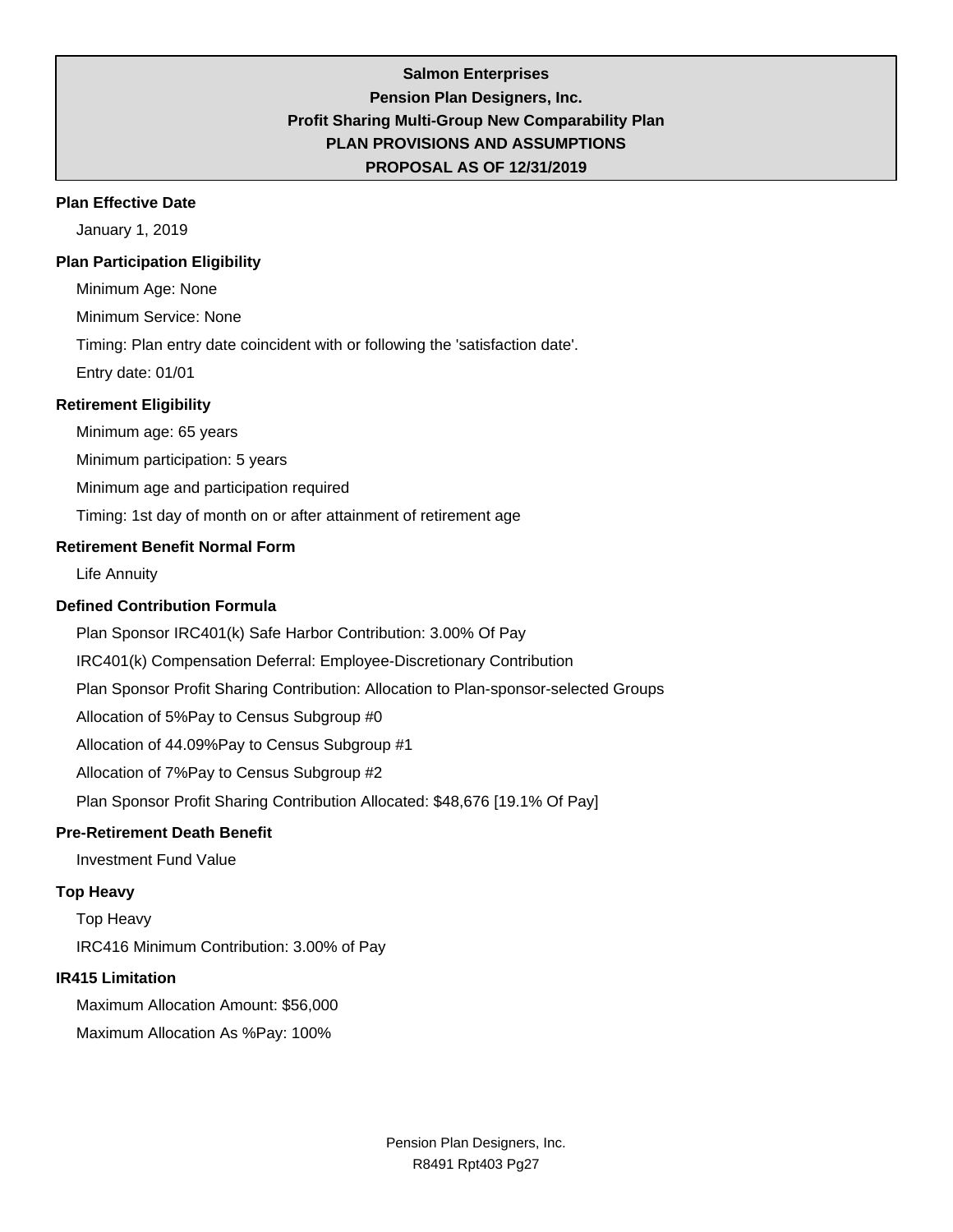## **Salmon Enterprises Pension Plan Designers, Inc. Profit Sharing Multi-Group New Comparability Plan PLAN PROVISIONS AND ASSUMPTIONS PROPOSAL AS OF 12/31/2019**

### **Compensation**

Maximum Compensation: Up To \$280,000 Considered

## **Accrued Benefit**

Accumulation of Contributions to Date

### **Pre-retirement Assumptions**

Return on Fund: 3.00%

### **Retirement Assumptions**

Interest: 8.50%

Mortality: 1984 Unisex Pension (UP-84)

## **Pre-Retirement Actuarial Equivalence Assumptions**

Interest: 8.50%

Mortality: NONE

### **Retirement Actuarial Equivalence Assumptions**

Interest: 8.50%

Mortality: 1984 Unisex Pension (UP-84)

## **Vesting Schedule**

6 Year Graded Vesting (20% After 2 Years Of Service, Plus 20% For Each Additional Year of Service And 100% After 6 Years Of Service)

Vesting Based On All Service Excluding That Prior To Age 18

Pension Plan Designers, Inc. R8491 Rpt403 Pg28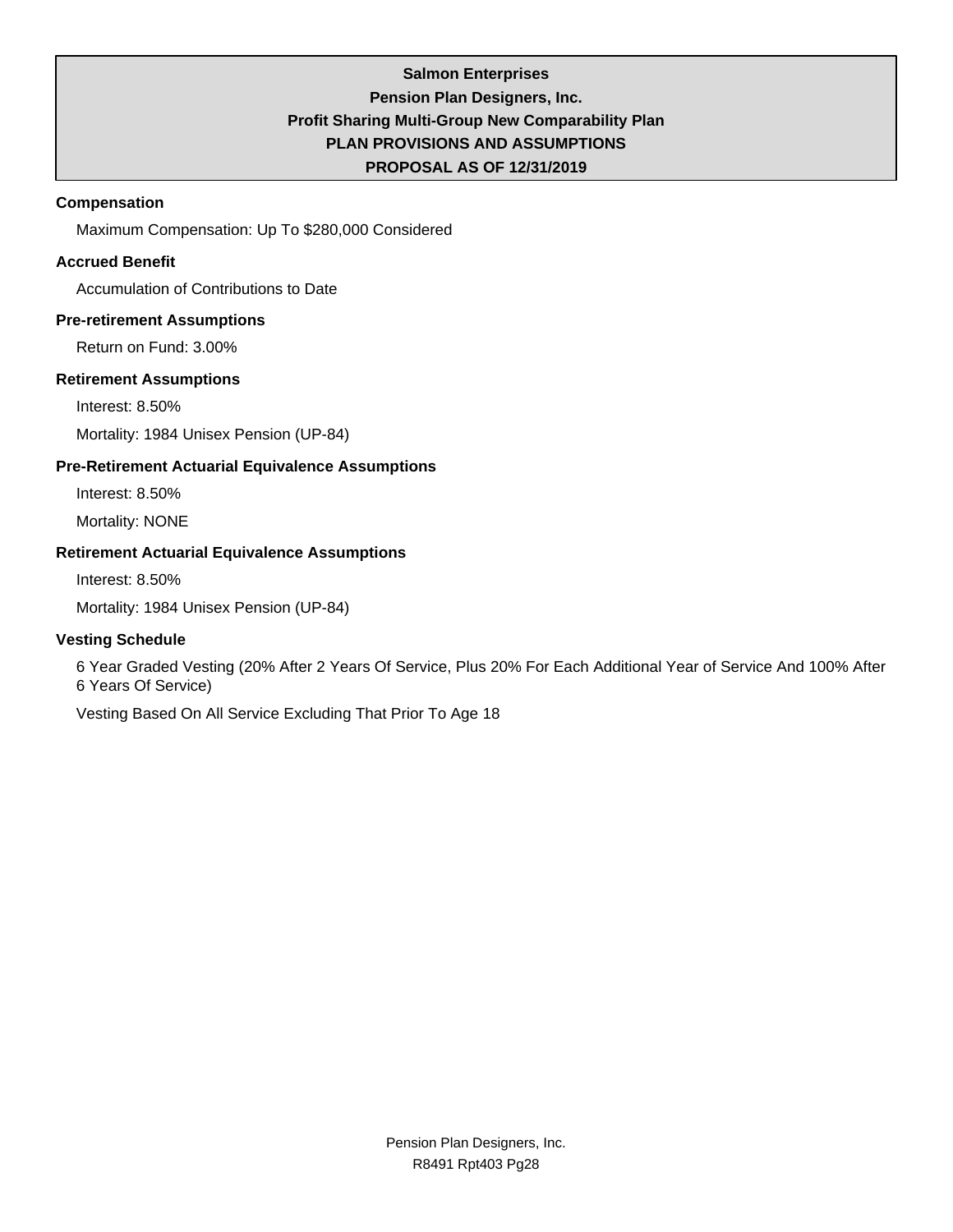## **Salmon Enterprises Pension Plan Designers, Inc. Profit Sharing Multi-Group New Comparability Plan PROPOSAL AS OF 12/31/2019 EMPLOYEE CENSUS**

Employees Eligible to Participate in the Plan

|                        |            | S            |    |             |     |              |              |               |                   |                          |                |
|------------------------|------------|--------------|----|-------------|-----|--------------|--------------|---------------|-------------------|--------------------------|----------------|
| <b>Employee</b>        |            | е            |    | <b>Ages</b> |     |              | <b>Dates</b> |               |                   |                          | Annual         |
| <b>Name</b>            | Owner%     | $\mathbf{x}$ |    | Hire Curr   | Ret | <b>Birth</b> | <b>Hire</b>  | Participation | <b>Retirement</b> | <b>Compensation KHPS</b> |                |
| Char, Arctic           | 75.0% M    |              | 38 | 68          | 72  | 05/20/1952   | 05/10/1990   | 01/01/2019    | 01/01/2024        | 89866 KHP1               |                |
| Salmon, Atlantic       | $25.0\%$ M |              | 25 | 61          | 65  | 03/15/1959   | 01/01/1984   | 01/01/2019    | 04/01/2024        | 40005 KHP2               |                |
| Vardon, Dolly          |            | F            | 20 | 37          | 65  | 07/19/1982   | 04/15/2002   | 01/01/2019    | 08/01/2047        | 75000                    | $\overline{0}$ |
| Trout, Cutthroat       |            | F            | 18 | 47          | 65  | 12/15/1972   | 10/01/1990   | 01/01/2019    | 01/01/2038        | 20000                    | $\Omega$       |
| Trout, Rainbow         |            |              | 30 | 47          | 65  | 08/05/1972   | 02/16/2002   | 01/01/2019    | 09/01/2037        | 30000                    | $\Omega$       |
| Total                  |            |              |    |             |     |              |              |               |                   | 254871                   |                |
| <b>Preferred Total</b> |            |              |    |             |     |              |              |               |                   | 129871                   |                |
| Preferred %Total       |            |              |    |             |     |              |              |               |                   | 51%                      |                |

K indicates an IRC416 Key employee

H indicates an IRC414 Highly Compensated employee

P indicates a preferred employee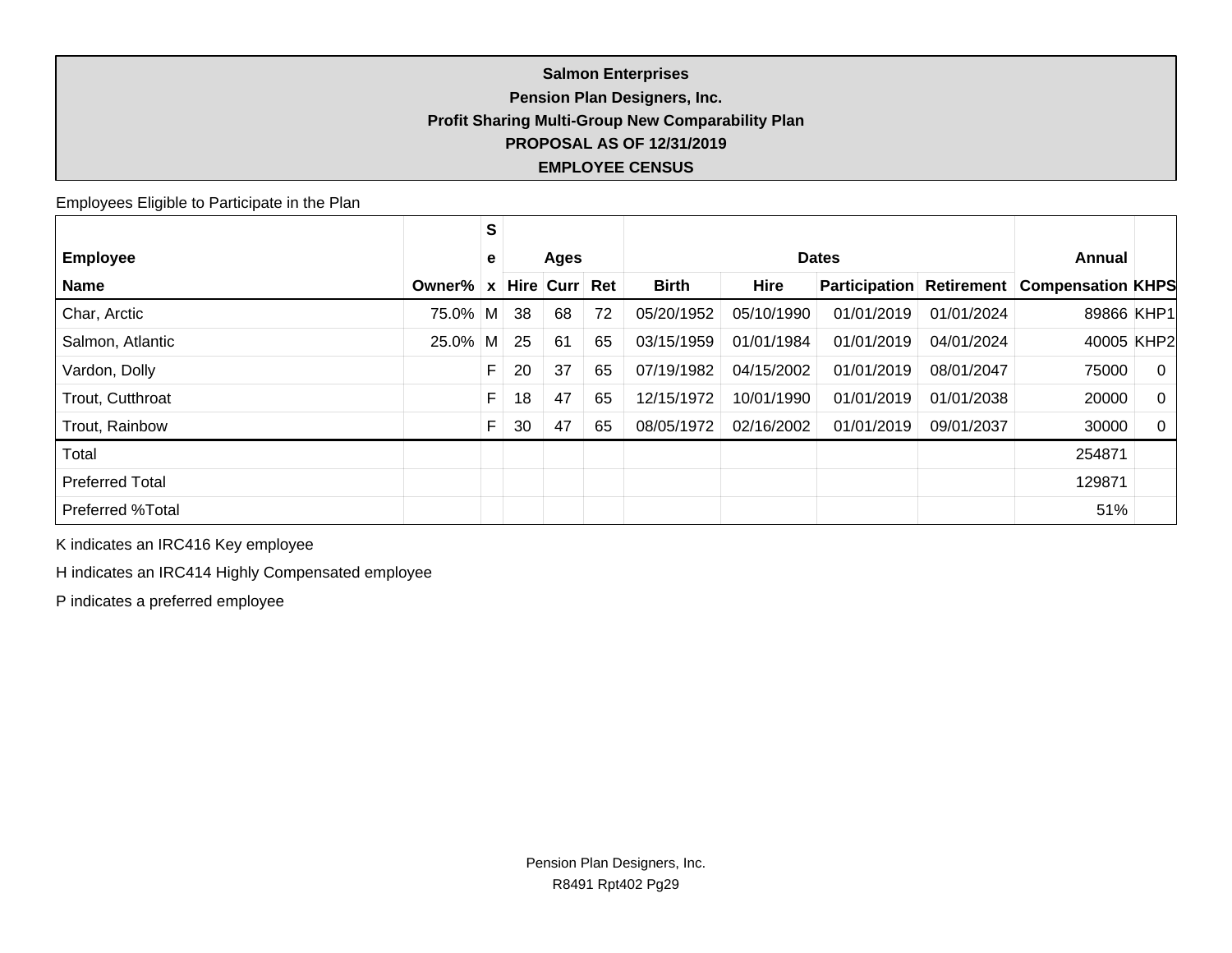## **Salmon Enterprises Pension Plan Designers, Inc. Profit Sharing Multi-Group New Comparability Plan PROPOSAL AS OF 12/31/2019 BENEFITS AND CONTRIBUTIONS**

|                            |              |                   | <b>Anticipated Benefits</b> | <b>Initial</b> |                     |            |              |  |
|----------------------------|--------------|-------------------|-----------------------------|----------------|---------------------|------------|--------------|--|
| <b>Participant</b>         | Annual       | <b>Monthly</b>    | <b>Lump Sum</b>             |                | <b>Contribution</b> |            |              |  |
| <b>Name</b>                | Compensation | <b>Retirement</b> | <b>Retirement</b>           | <b>Death</b>   | \$Amount            | %Pay $ P $ |              |  |
| Char, A                    | 89,866       | 3,136.66          | 248,547                     | 46,815         | 46,815              | 52.1%      | P            |  |
| Salmon, A                  | 40,005       | 333.88            | 31,858                      | 6,001          | 6,001               | 15.0%      | $\mathsf{P}$ |  |
| Vardon, D                  | 75,000       | 2,843.36          | 271,313                     | 6,000          | 6,000               | 8.0%       |              |  |
| Trout, C                   | 20,000       | 579.09            | 55,257                      | 2,200          | 2,200               | 11.0%      |              |  |
| Trout, R                   | 30,000       | 631.74            | 60,280                      | 2,400          | 2,400               | 8.0%       |              |  |
| <b>TOTAL</b>               | 254,871      |                   |                             | 63,416         | 63,416              | 24.9%      |              |  |
| <b>Preferred Employees</b> | 129,871      |                   |                             | 52,816         | 52,816              | 40.7%      | P            |  |
| %Total to Preferred        | 51.0%        |                   |                             | 83.3%          | 83.3%               |            | P            |  |

P indicates a preferred employee for plan design purposes.

The illustrated benefits and current contributions are estimates. Illustrated benefits may not be guaranteed. The values illustrated depend on accurate sponsor and census data and the assumptions selected. Availability of the monthly retirement benefit commencing at the retirement date or the lump sum at retirement depends on the plan provisions. The pre-retirement death benefit illustration assumes that the initial plan sponsor contribution will be made. The pre-retirement death benefit in subsequent plan years will be based on the participant's account balance which will change with additional future contributions and investment results.

The Initial Contribution illustrated includes the plan sponsor discretionary contribution, the IRC401(k) elective compensation deferrals and the plan sponsor's non-elective 'fail safe' contribution.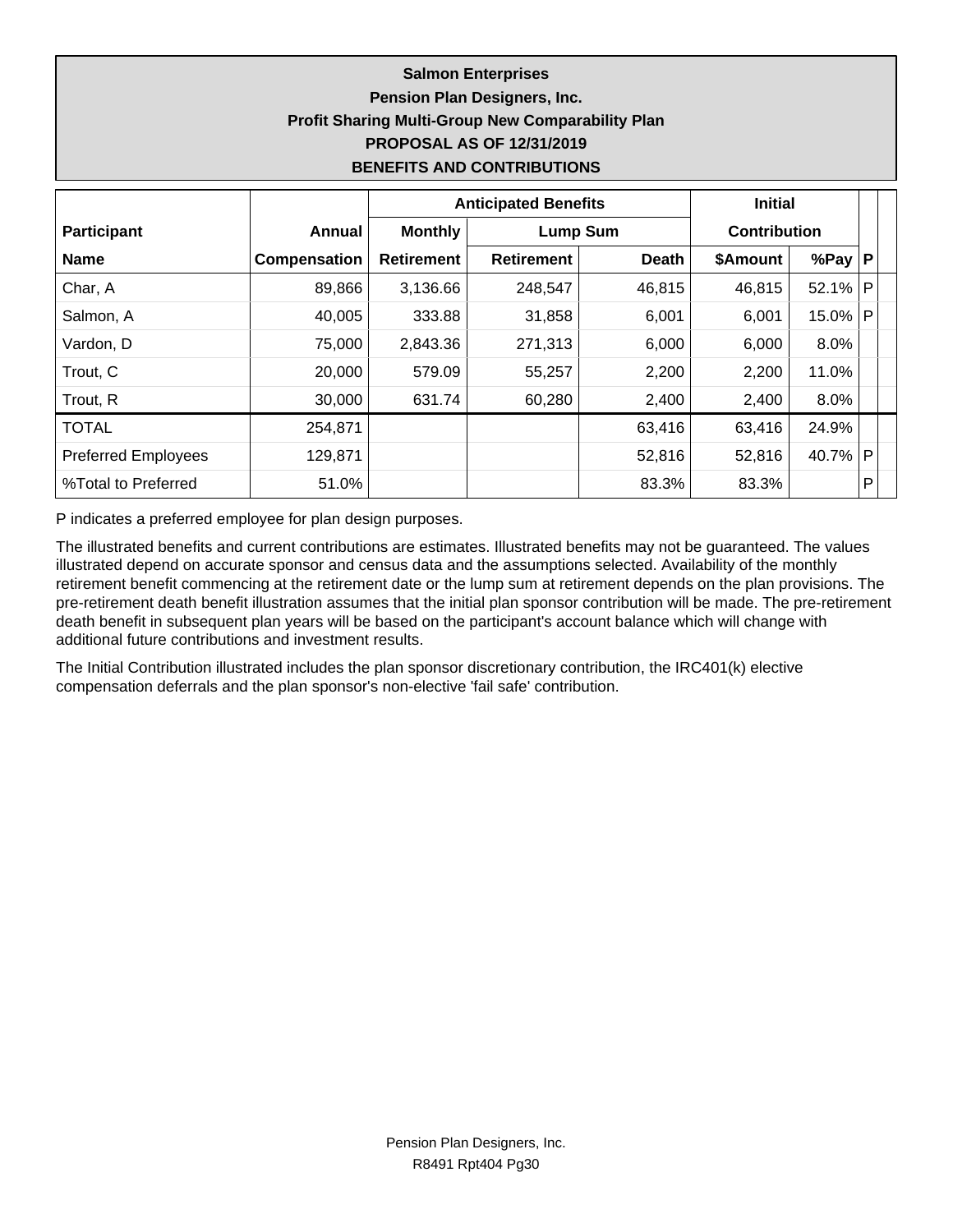**Salmon Enterprises**

**Pension Plan Designers, Inc.**

### **Profit Sharing Multi-Group New Comparability Plan**

**PROPOSAL AS OF 12/31/2019**

#### **Owner Employee Earned Income Analysis**

|             | <b>Owner-Employee</b> |                |               |        | <b>Initial Plan Contribution</b> | <b>Deductible</b> | Earned        | <b>Elective</b> | Compensation |              |
|-------------|-----------------------|----------------|---------------|--------|----------------------------------|-------------------|---------------|-----------------|--------------|--------------|
| <b>Name</b> | Pct                   | <b>Minimum</b> | <b>Profit</b> | Owner  | Common Law                       | <b>OASDI Tax</b>  | <b>Income</b> | <b>Deferral</b> | Plan         | <b>OASDI</b> |
| Char, A     | 75%                   |                | 150.000       | 46.815 | 7.950                            | 9.863             | 132.187       | 4.493           | 89.866       | 131.183      |
| Salmon, A   | 25%                   |                | 50.000        | 6.001  | 2,650                            | 3.345             | 44.005        | 2.000           | 40.005       | 43.728       |
| Total       | 100%                  |                | 200.000       | 52.816 | 10.600                           | 13,208            | 176.192       | 6.493           | 129,871      | 174,911      |

|   | Schedule C or K-1 earnings ('Profit') for the plan sponsor                          | \$200,000 |
|---|-------------------------------------------------------------------------------------|-----------|
|   | Common-law Plan Cost                                                                | \$10,600  |
| 3 | Deductible OASDI Tax for Owner-employees                                            | \$13,208  |
| 4 | Owner-employee Earned Income $[(1) - \{(2) + (3)\}]$                                | \$176,192 |
| 5 | Initial Plan Contribution for Owner-employees                                       | \$52,816  |
| 6 | Owner-employee Elective Deferral                                                    | \$6,493   |
|   | Owner-employee Plan Compensation [(4) - {(5) - (6)}]                                | \$129,869 |
| 8 | Iterative Roundoff Error [(7) - Iteratively Computed Plan Compensation (\$129,871)] | -\$2      |

Iterative roundoff error arises because earned income is computed by a repetitive algorithm using results from consecutive estimates to obtain a final result with the illustrated accuracy. In general an explicit formula for earned income without an iterative algorithm is not mathematically possible.

The initial plan contribution for an owner-employee is the total of the account additions under the plan based on plan compensation for the owner-employee. The employee-elective compensation deferral, if any, for the owner-employee is included in the initial plan contribution for the owner-employee. The common-law plan cost is the total of the account additions under the plan for the non-owneremployee plan participants.

The plan compensation for an owner-employee is the owner-employee's earned income reduced by the initial plan contribution for the owner-employee and increased by the employee-elective compensation deferral, if any, for the owner-employee. The owner-employee earned income is the portion of the profit attributable to the owner-employee which is subject to federal income tax. It is the excess, if any, of the portion of the Schedule C or K-1 earnings attributable to the owner-employee over the sum of the deductible portion of the OASDI tax for the owner-employee and the portion of the common law plan cost attributable to the owner-employee. It includes the initial plan contribution made on behalf of the owner-employee.

Generally the OASDI tax deduction is not applicable to 'S' corporations.

The Minimum Compensation is the pre-arranged minimum compensation amount for the specified owner-employee allocated from Profit prior to the application of the Profit%. The Minimum Compensation is included in the Profit column value.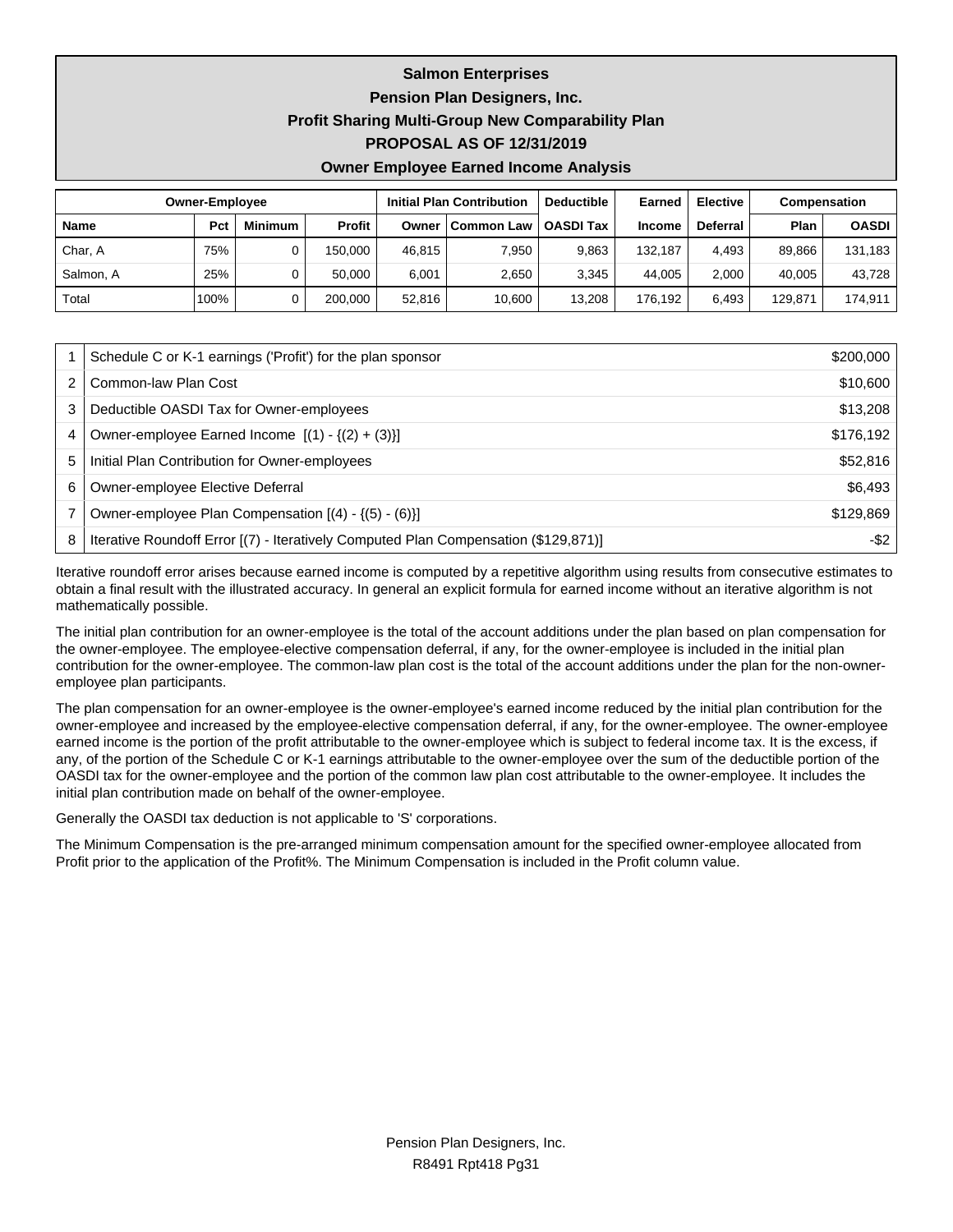## **Salmon Enterprises Pension Plan Designers, Inc. Profit Sharing Multi-Group New Comparability Plan PLAN CONTRIBUTIONS PROPOSAL AS OF 12/31/2019**

### **Plan Effective Date**

January 1, 2019

## **Plan Participation Eligibility**

Minimum Age: None

Minimum Service: None

Timing: Plan entry date coincident with or following the 'satisfaction date'.

Entry date: 01/01

## **Retirement Eligibility**

Minimum age: 65 years

Minimum participation: 5 years

Minimum age and participation required

Timing: 1st day of month on or after attainment of retirement age

### **Plan Contribution**

1st Year Amount \$63,416

Allocation Based On Membership In Census Groups

## **Pre-Retirement Death Benefit**

Investment Fund Value

Pension Plan Designers, Inc. R8491 Rpt419 Pg32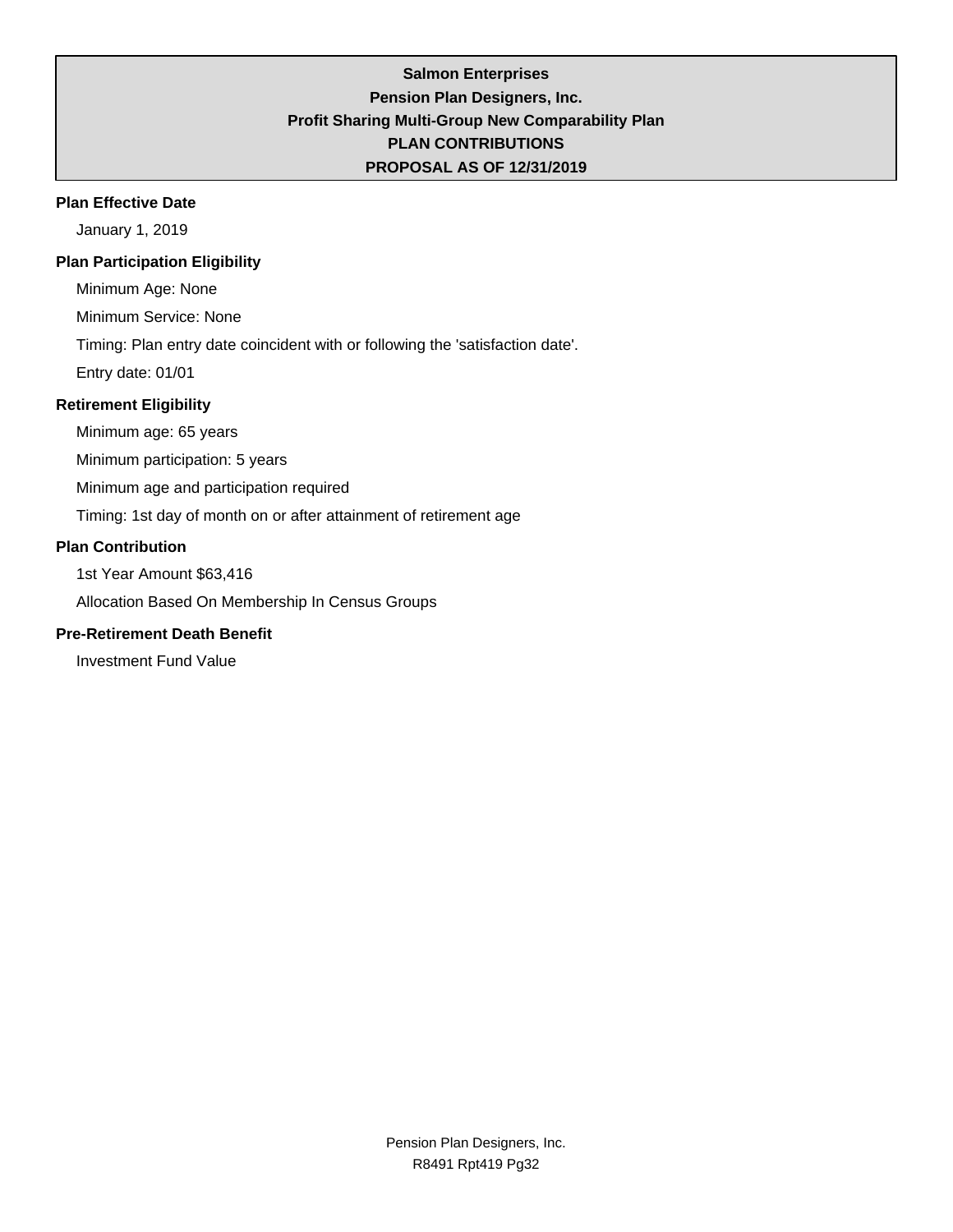## **Salmon Enterprises Pension Plan Designers, Inc. Profit Sharing Multi-Group New Comparability Plan PLAN CONTRIBUTIONS PROPOSAL AS OF 12/31/2019**



P indicates a preferred employee for plan design purposes.

Age: A is age as of the end of the plan year and RA is age as of the anticipated retirement date.

Service: P is past service, F is anticipated future service and T is anticipated total service at retirement.

The Initial Contribution illustrated includes the plan sponsor discretionary contribution, the IRC401(k) elective compensation deferrals and the plan sponsor's non-elective 'fail safe' contribution.

Total Preferred 129,871 51.0% 52,815 83.3% 40.7% P All Participants | | | | | | 254,871 | 100.0% 63,415 | 100.0% 24.9%

The illustrated Initial Contributions are estimates which depend on accurate sponsor and census data and the assumptions selected.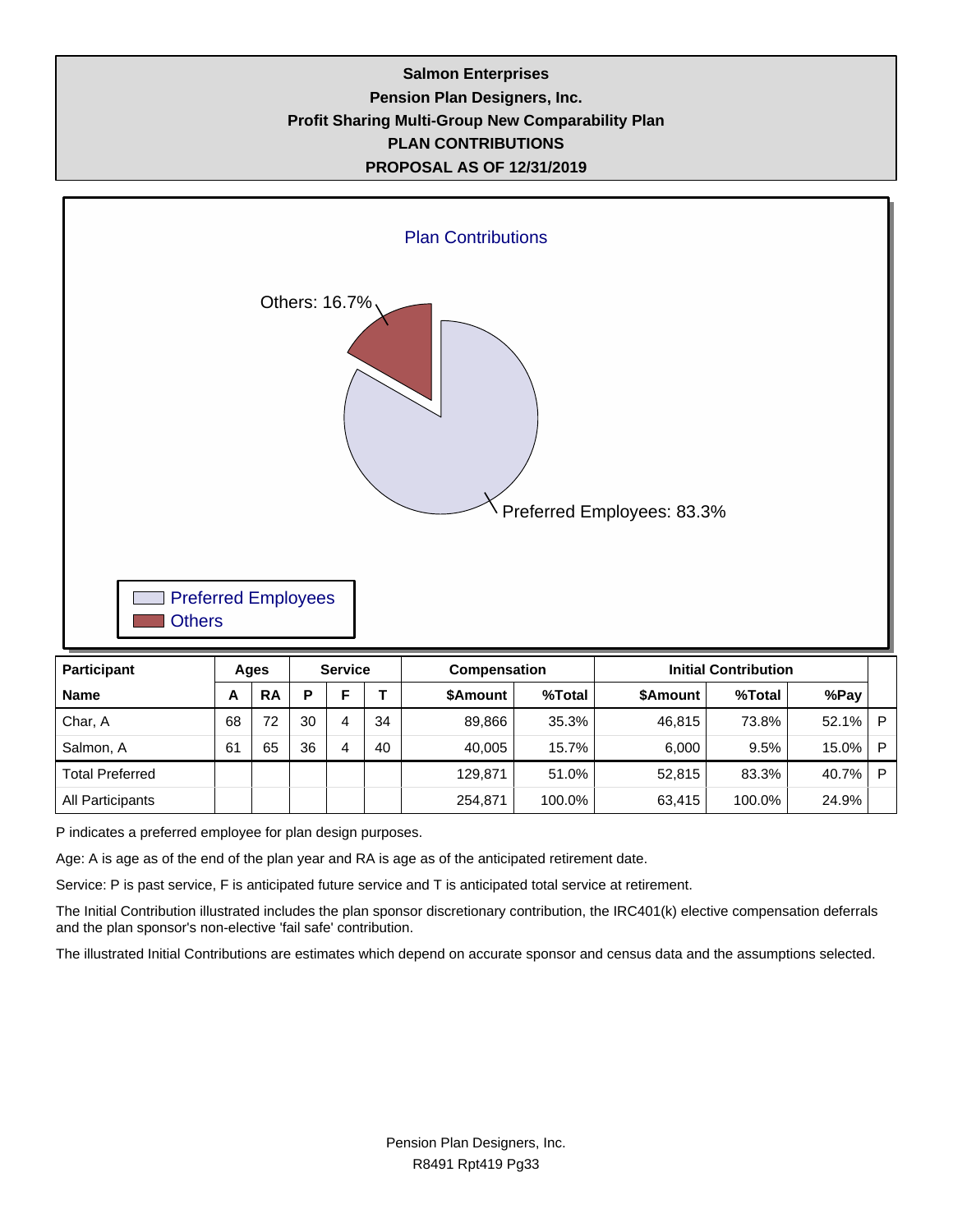## **Salmon Enterprises Pension Plan Designers, Inc. Profit Sharing Multi-Group New Comparability Plan PROPOSAL AS OF 12/31/2019 Analysis of Plan Contributions**

| <b>All Eligible Employees</b> |                                    |                      |                                    |              |              |  |  |  |  |  |
|-------------------------------|------------------------------------|----------------------|------------------------------------|--------------|--------------|--|--|--|--|--|
| <b>Employee</b>               | <b>Annual</b>                      | <b>Contributions</b> |                                    |              |              |  |  |  |  |  |
| <b>Name</b>                   | <b>Compensation Profit Sharing</b> |                      | <b>Elective</b><br><b>Deferral</b> | Non-elective | <b>Total</b> |  |  |  |  |  |
| Char, A                       | 89,866                             | 39,626               | 4,493                              | 2,696        | 46,815       |  |  |  |  |  |
| Salmon, A                     | 40,005                             | 2,800                | 2,000                              | 1,200        | 6,000        |  |  |  |  |  |
| Vardon, D                     | 75,000                             | 3,750                | 0                                  | 2,250        | 6,000        |  |  |  |  |  |
| Trout, C                      | 20,000                             | 1,000                | 600                                | 600          | 2,200        |  |  |  |  |  |
| Trout, R                      | 30,000                             | 1,500                | 0                                  | 900          | 2,400        |  |  |  |  |  |
| All Employees                 | 254,871                            | 48,676               | 7,093                              | 7,646        | 63,415       |  |  |  |  |  |

The Profit Sharing contribution illustrated is the participant's discretionary contribution, which varies in any plan year.

The Elective Deferral contribution illustrated is the participant's discretionary compensation deferral under the IRC401(k) provisions of the plan. The calendar amount of this contribution is limited by IRC402(g) rules.

The Non-elective contribution illustrated is a plan sponsor 'safe harbor' contribution to assure that the plan is nondiscriminatory according to IRC401(k) rules.

Profit Sharing contributions are subject to the plan vesting schedule. IRC401(k) deferrals are always non-forfeitable.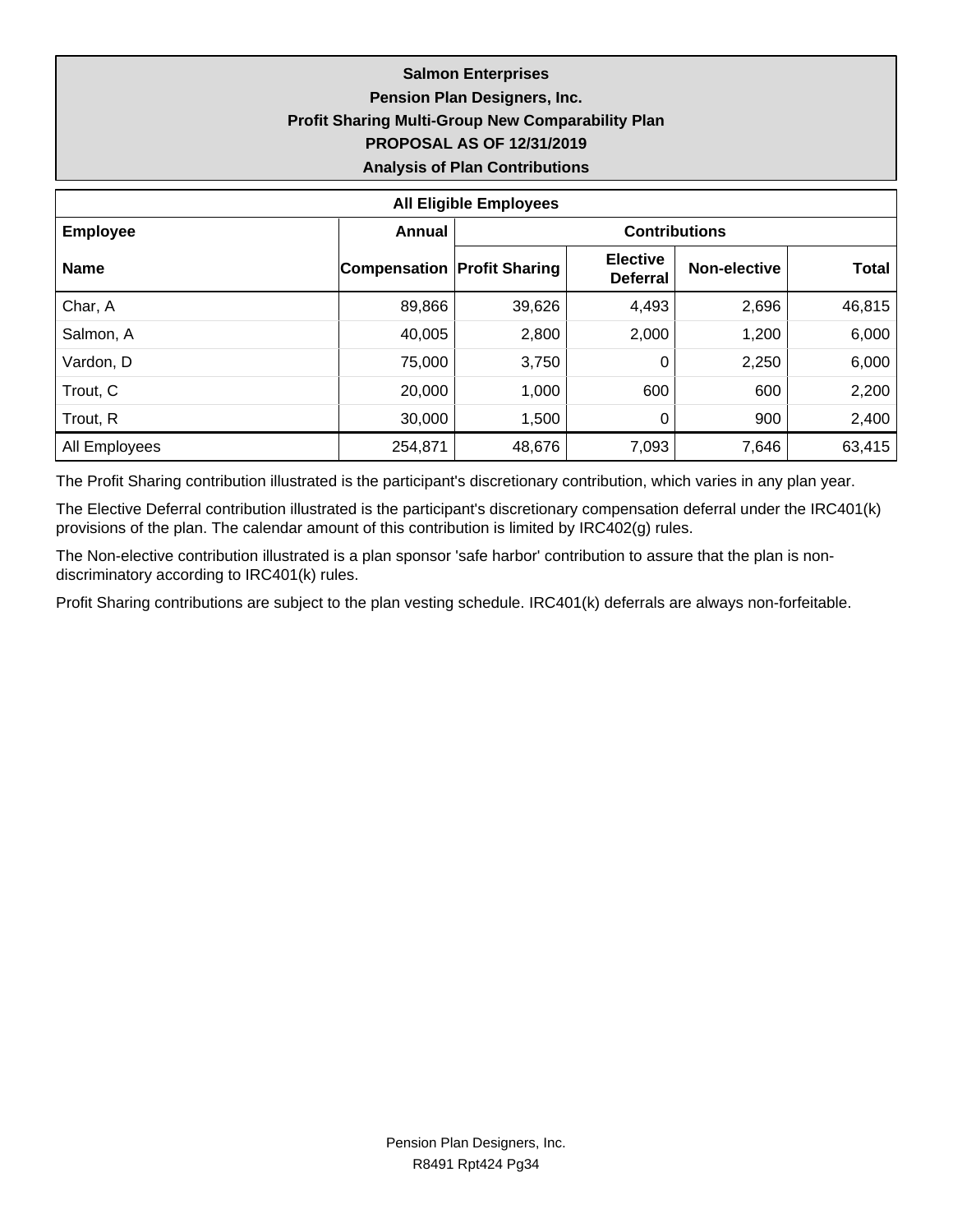**Salmon Enterprises Pension Plan Designers, Inc. Profit Sharing Multi-Group New Comparability Plan IRC401(a) Non-Discrimination Test Summary PROPOSAL AS OF 12/31/2019**

| <b>Test Description</b>           | <b>Test Basis</b>                 | <b>Test Status</b> |
|-----------------------------------|-----------------------------------|--------------------|
| 70% Ratio Percentage              | <b>Current Allocation</b>         | Fail               |
| Non-Discriminatory Classification | <b>Current Allocation</b>         | Fail               |
| Average Benefits Percentage       | <b>Current Allocation</b>         | Fail               |
| 70% Ratio Percentage              | <b>Current Equivalent Benefit</b> | Fail               |
| Non-Discriminatory Classification | <b>Current Equivalent Benefit</b> | Pass               |
| Average Benefits Percentage       | <b>Current Equivalent Benefit</b> | Pass               |
| Minimum Contribution Gateway      | N/A                               | Pass               |

The Non-Discriminatory Classification and Average Benefits Percentage tests must both pass if they are used to satisfy the IRC401(a) non-discrimination rules, so if either test fails the associated test result is not relevant.

> Pension Plan Designers, Inc. R8491 Rpt433 Pg35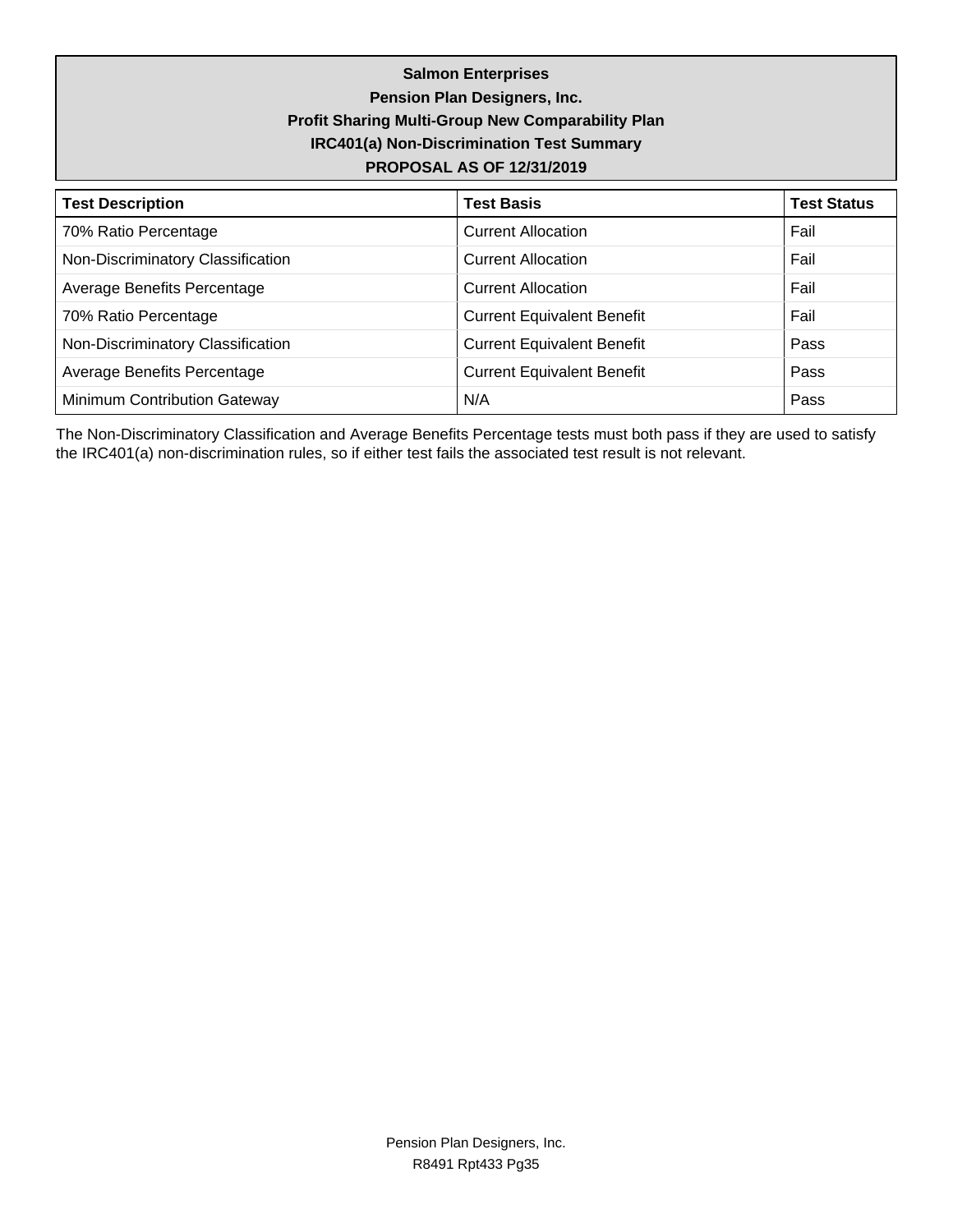### **Salmon Enterprises**

## **Pension Plan Designers, Inc.**

### **Profit Sharing Multi-Group New Comparability Plan**

### **70% Ratio Percentage Test and Non-Discriminatory Classification Test**

#### **Equivalent Benefit Test Basis**

### **PROPOSAL AS OF 12/31/2019**

#### **Equivalent Benefit Accrual Rate% Detail For Employees Included In The Test**

| <b>Employee</b>         |             | Ages |    | Annual |                 | <b>Tested Allocation</b> |         |        |       |    | S              |
|-------------------------|-------------|------|----|--------|-----------------|--------------------------|---------|--------|-------|----|----------------|
| <b>Name</b>             | Id          | VA   | TA | Comp.  | <b>\$Amount</b> | %Pay                     | Ebar%nd | Ebar%  | at VA | C  | G              |
| Char, Arctic            | ###-##-0001 | 68   | 72 | 89866  | 42322           | 47.09%                   | 9.88%   | 10.45% | 57.17 | H  |                |
| Salmon, Atlantic        | ###-##-0002 | 61   | 65 | 40005  | 4000            | 10.00%                   | 1.74%   | 2.31%  | 68.83 | H. | $\mathfrak{p}$ |
| Vardon, Dolly           | ###-##-0003 | 37   | 65 | 75000  | 6000            | 8.00%                    | 9.88%   | 10.45% | 9.71  |    | 0              |
| <b>Trout. Cutthroat</b> | ###-##-0004 | 47   | 65 | 20000  | 1600            | 8.00%                    | 4.37%   | 4.93%  | 21.97 |    | 0              |
| Trout, Rainbow          | ###-##-0005 | 47   | 65 | 30000  | 2400            | 8.00%                    | 4.37%   | 4.93%  | 21.97 |    | 0              |
| <b>Totals</b>           |             |      |    | 254871 | 56322           |                          |         |        |       |    |                |

IRC401(k)(12)(C) safe harbor non-elective compensation deferral, if any, is included in the illustrated allocation amount.

Annual compensation is illustrated.

**Ebar%** is the equivalent benefit accrual rate (as a percentage of compensation) used in the test. The Equivalent Benefit Accrual Rate% (EBAR%) is computed as 100 times the ratio of the applicable allocation (projected to the testing age and converted to an annual annuity benefit commencing at the testing age) to the current annual compensation. **Ebar%nd** is the Ebar% without imputed disparity.

PV\$1 at VA is the present value, as of the valuation age, of \$1 of single life annuity commencing on the testing age using the plan's actuarial equivalence assumptions.

**VA** is the age on the valuation date, 12/31/2019. **TA** is the testing age.

**HC** indicates IRC414(q) highly compensated status. **NHC** indicates non-highly compensated status.

**SG** indicates members of plan-specified census subgroups.

Testing age is the normal retirement age, or if greater the current age of the plan participant.

#### **Pre-Retirement Actuarial Equivalence Assumptions**

Interest: 8.50%

#### **Retirement Actuarial Equivalence Assumptions**

Interest: 8.50%

Mortality Table: 1984 Unisex Pension (UP-84)

Imputed disparity is used in the testing.

OASDI maximum taxable wage base: \$132900

OASDI covered compensation table: I - Maximum: \$128400 - Year: 2018

IRC401(l) maximum defined benefit disparity: 0.65%

IRC401(l) maximum defined contribution disparity: 5.70%

OASDI retirement age: 65 if birth date is before 01/01/1938, 67 if birthdate is after 12/31/1954, otherwise 66.

Pension Plan Designers, Inc. R8491 Rpt433 Pg36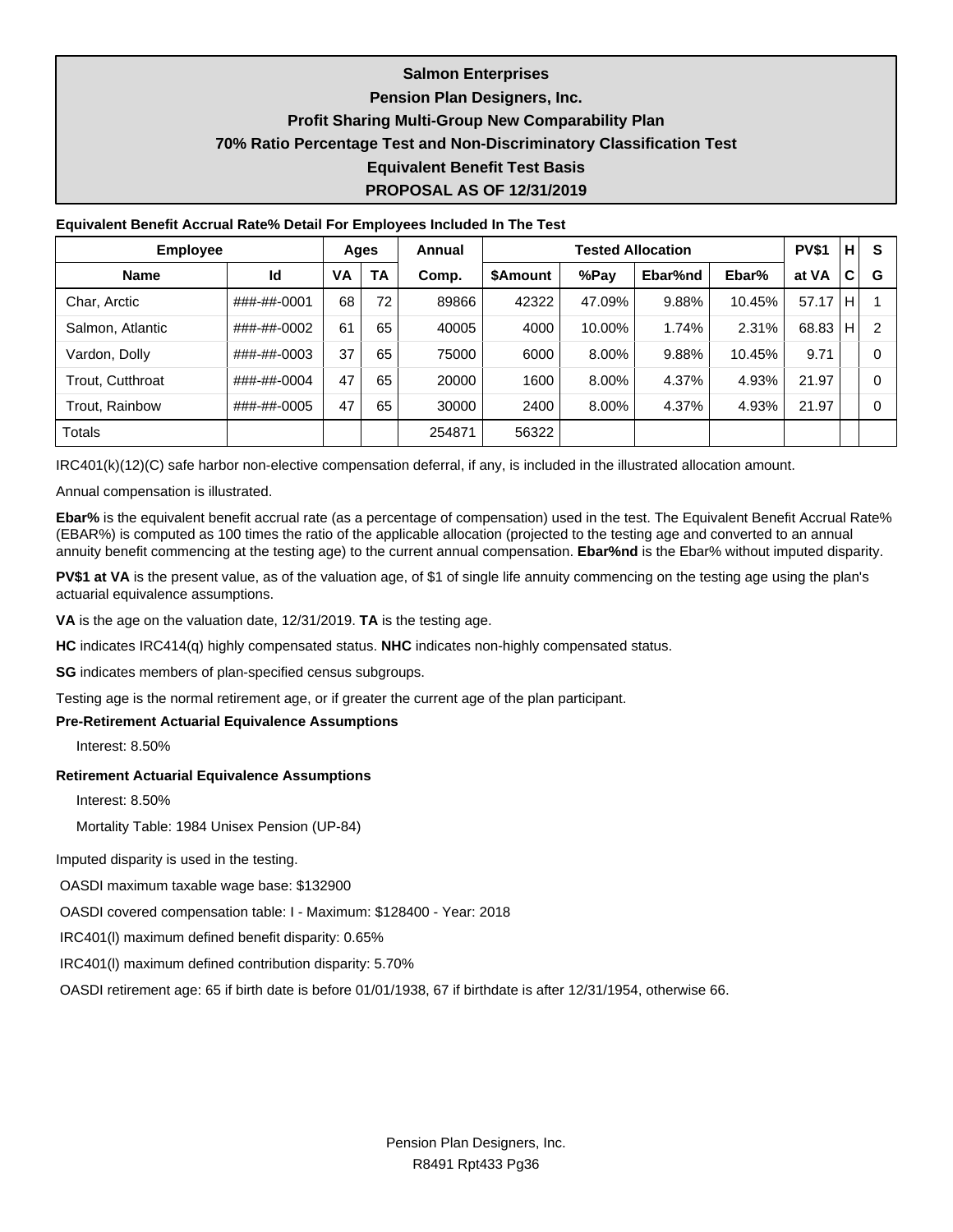## **Salmon Enterprises Pension Plan Designers, Inc. Profit Sharing Multi-Group New Comparability Plan 70% Ratio Percentage Test and Non-Discriminatory Classification Test Equivalent Benefit Test Basis PROPOSAL AS OF 12/31/2019**

#### **HC Rate Group Detail**

| <b>Highly Compensated</b> |                   | <b>HC EES</b> |                          | <b>NHC EES</b>          | NHC/HC  | <b>Results</b> |   |
|---------------------------|-------------------|---------------|--------------------------|-------------------------|---------|----------------|---|
| Rate Group%               | #In Rate<br>Group | %Total HCEEs  | #In Rate<br><b>Group</b> | %Total<br><b>NHCEES</b> | Ratio%  | R              | N |
| 2.31%                     |                   | 100.00%       | ີ                        | 100.00%                 | 100.00% | D              | ם |
| 10.45%                    |                   | 50.00%        |                          | 33.33%                  | 66.67%  | -              | ח |

The **Results R** column indicates the 70%Ratio test result for the rategroup. The **Results N** column indicates the NDC test result for the rategroup. P indicates pass and F indicates fail for the rategroup.

| 70% Ratio% Test Minimum Passing% [Applicable to each HC rate group]             | 70.00% |
|---------------------------------------------------------------------------------|--------|
| The 70% Ratio Percentage Test is not satisfied                                  | Failed |
| [The NHC/HC Ratio% is less than 70% for at least one HC rate group]             |        |
| #Highly Compensated Employees included in test                                  | 2      |
| #Non-Highly Compensated Employees included in test                              | 3      |
| Non-Highly Compensated Concentration%                                           | 60.00% |
| Safe Harbor%                                                                    | 50.00% |
| Unsafe Harbor%                                                                  | 40.00% |
| Mid-point%                                                                      | 45.00% |
| #Benefiting Highly Compensated Employees                                        | 2      |
| #Benefiting Non-Highly Compensated Employees                                    | 3      |
| Minimum Passing% [Applicable to each HC rate group]                             | 45.00% |
| The Non-discriminatory Classification Test is satisfied                         | Passed |
| [The NHC/HC Ratio% is at least the NDC Minimum Passing% for each HC rate group] |        |

Since the 70%Ratio% test did not pass and the Non-discriminatory Classification test did pass, to satisfy the IRC401(a) nondiscrimination rules it is also necessary that the Average Benefit% test pass.

Generally, the IRC401(a) non-discrimination tests must be performed annually.

The effects on the testing of associated plans, if any, of the same sponsor are not considered.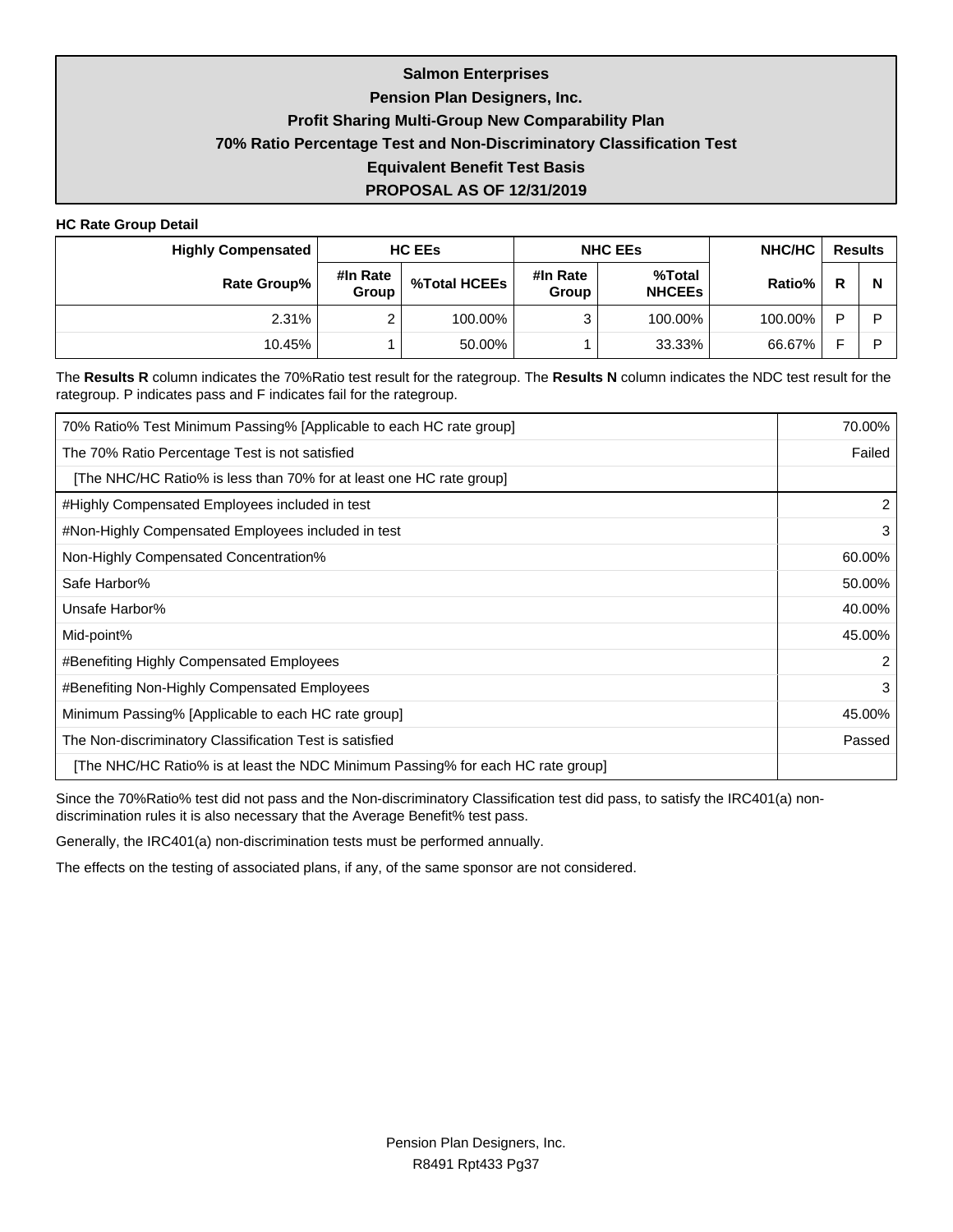## **Salmon Enterprises Pension Plan Designers, Inc. Profit Sharing Multi-Group New Comparability Plan Average Benefit Percentage Test Equivalent Benefit Test Basis PROPOSAL AS OF 12/31/2019**

#### **Equivalent Benefit Accrual Rate% Detail For Employees Included In The Test**

| <b>Employee</b>         |             | Ages |           | Annual |          |        | <b>PV\$1</b> | H      | S     |     |   |
|-------------------------|-------------|------|-----------|--------|----------|--------|--------------|--------|-------|-----|---|
| <b>Name</b>             | Id          | VA   | <b>TA</b> | Comp.  | \$Amount | %Pay   | Ebar%nd      | Ebar%  | at VA | C   | G |
| Char, Arctic            | ###-##-0001 | 68   | 72        | 89866  | 46815    | 52.09% | 10.93%       | 11.50% | 57.17 | ΙH. |   |
| Salmon, Atlantic        | ###-##-0002 | 61   | 65        | 40005  | 6001     | 15.00% | 2.62%        | 3.18%  | 68.83 | ٠H  | 2 |
| Vardon, Dolly           | ###-##-0003 | 37   | 65        | 75000  | 6000     | 8.00%  | 9.88%        | 10.45% | 9.71  |     | 0 |
| <b>Trout. Cutthroat</b> | ###-##-0004 | 47   | 65        | 20000  | 2200     | 11.00% | 6.01%        | 6.57%  | 21.97 |     | 0 |
| Trout, Rainbow          | ###-##-0005 | 47   | 65        | 30000  | 2400     | 8.00%  | 4.37%        | 4.93%  | 21.97 |     | 0 |
| <b>Totals</b>           |             |      |           | 254871 | 63416    |        |              |        |       |     |   |

IRC401(k)(12)(C) safe harbor non-elective compensation deferral, if any, is included in the illustrated allocation amount.

Annual compensation is illustrated.

**Ebar%** is the equivalent benefit accrual rate (as a percentage of compensation) used in the test. The Equivalent Benefit Accrual Rate% (EBAR%) is computed as 100 times the ratio of the applicable allocation (projected to the testing age and converted to an annual annuity benefit commencing at the testing age) to the current annual compensation. **Ebar%nd** is the Ebar% without imputed disparity.

**PV\$1 at VA** is the present value, as of the valuation age, of \$1 of single life annuity commencing on the testing age using the plan's actuarial equivalence assumptions.

**VA** is the age on the valuation date, 12/31/2019. **TA** is the testing age.

**HC** indicates IRC414(q) highly compensated status. **NHC** indicates non-highly compensated status.

**SG** indicates members of plan-specified census subgroups.

Testing age is the normal retirement age, or if greater the current age of the plan participant.

#### **Pre-Retirement Actuarial Equivalence Assumptions**

Interest: 8.50%

#### **Retirement Actuarial Equivalence Assumptions**

Interest: 8.50%

Mortality Table: 1984 Unisex Pension (UP-84)

Imputed disparity is used in the testing.

OASDI maximum taxable wage base: \$132900

OASDI covered compensation table: I - Maximum: \$128400 - Year: 2018

IRC401(l) maximum defined benefit disparity: 0.65%

IRC401(l) maximum defined contribution disparity: 5.70%

OASDI retirement age: 65 if birth date is before 01/01/1938, 67 if birthdate is after 12/31/1954, otherwise 66.

Pension Plan Designers, Inc. R8491 Rpt433 Pg38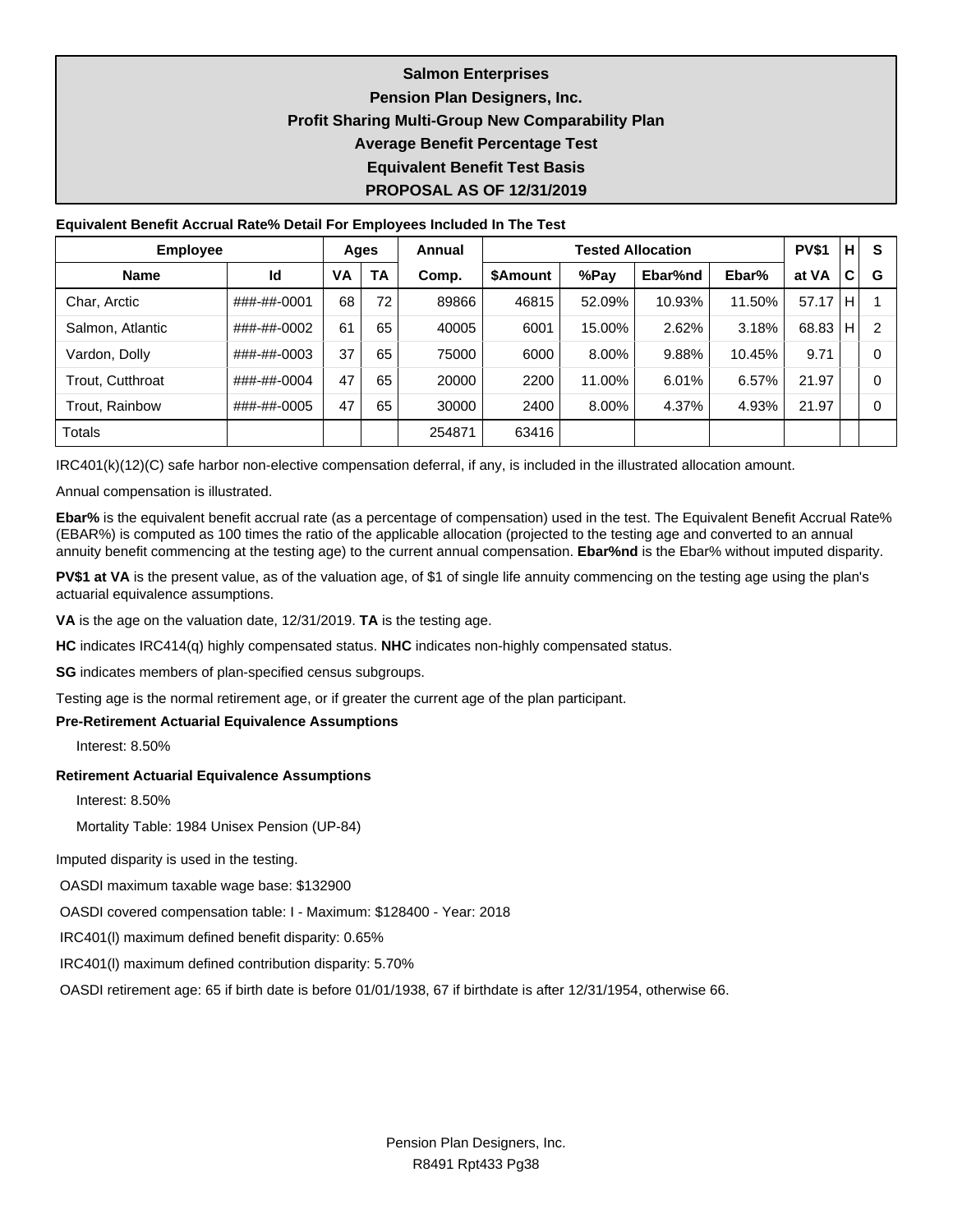**Salmon Enterprises Pension Plan Designers, Inc. Profit Sharing Multi-Group New Comparability Plan Average Benefit Percentage Test Equivalent Benefit Test Basis PROPOSAL AS OF 12/31/2019**

| <b>Average Benefit Percent Test Values</b>                                               |        |  |  |  |  |
|------------------------------------------------------------------------------------------|--------|--|--|--|--|
| #Highly Compensated Employees included in test                                           | 2      |  |  |  |  |
| #Non-Highly Compensated Employees included in test                                       | 3      |  |  |  |  |
| Minimum Passing Percentage                                                               | 70.00% |  |  |  |  |
| [The Passing Percentage is applicable on a plan-level]                                   |        |  |  |  |  |
| Average Equivalent Benefit Accrual% for HC EEs                                           |        |  |  |  |  |
| [ (Sum of HC Equivalent Benefit Accrual%s) / #HC EEs]                                    |        |  |  |  |  |
| Average Equivalent Benefit Accrual% for NHC EEs                                          | 7.32%  |  |  |  |  |
| [ (Sum of NHC Equivalent Benefit Accrual%s) / #NHC EEs]                                  |        |  |  |  |  |
| Average Equivalent Benefit Accrual% Ratio%                                               | 99.73% |  |  |  |  |
| [100 x NHC Average Equivalent Benefit Accrual% / HC Average Equivalent Benefit Accrual%] |        |  |  |  |  |
| The Average Benefit% test is satisfied                                                   | Passed |  |  |  |  |
| [The Average Equivalent Benefit Accrual% Ratio% is at least 70%]                         |        |  |  |  |  |

Generally, the IRC401(a) non-discrimination tests must be performed annually.

The effects on the testing of associated plans, if any, of the same sponsor are not considered.

Pension Plan Designers, Inc. R8491 Rpt433 Pg39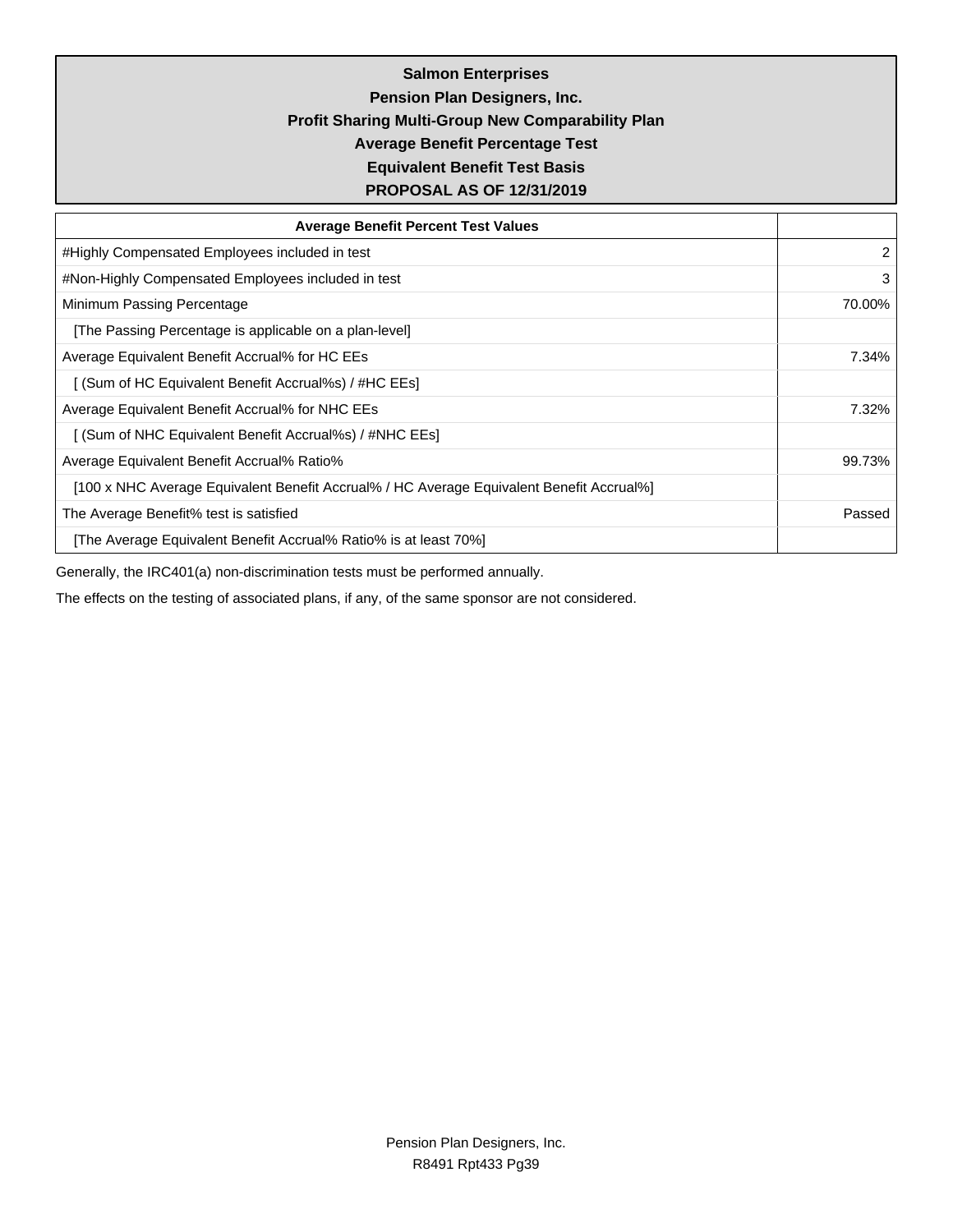## **Salmon Enterprises Pension Plan Designers, Inc. Profit Sharing Multi-Group New Comparability Plan Minimum Contribution Gateway Test PROPOSAL AS OF 12/31/2019**

#### **Allocation Detail For Employees Included In The Test**

|                  |             |                     |               |                 | <b>Tested Allocation</b> |               |  |
|------------------|-------------|---------------------|---------------|-----------------|--------------------------|---------------|--|
| <b>Employee</b>  |             | <b>Compensation</b> |               | %Compensation   |                          |               |  |
| <b>Name</b>      | Id#         | Testing             | <b>IRC415</b> | <b>\$Amount</b> | Testing                  | IRC415 C      |  |
| Char, Arctic     | ###-##-0001 | 89866               | 89866         | 42322           | 47.09%                   | 47.09% H      |  |
| Salmon, Atlantic | ###-##-0002 | 40005               | 40005         | 4000            | 10.00%                   | $10.00\%$   H |  |
| Vardon, Dolly    | ###-##-0003 | 75000               | 75000         | 6000            | 8.00%                    | 8.00%         |  |
| Trout, Cutthroat | ###-##-0004 | 20000               | 20000         | 1600            | 8.00%                    | 8.00%         |  |
| Trout, Rainbow   | ###-##-0005 | 30000               | 30000         | 2400            | 8.00%                    | 8.00%         |  |

#### **Minimum Contribution Gateway Test Results**

|   | Highest HC Allocation as %Testing Compensation                            | 47.09% |
|---|---------------------------------------------------------------------------|--------|
|   | 33.33% of the Highest HC Allocation as %Testing Compensation              | 15.70% |
|   | Lowest NHC Allocation as %Testing Compensation                            | 8.00%  |
| 4 | Lowest NHC Allocation as %IRC415 compensation                             | 8.00%  |
| 5 | The Minimum Contribution Gateway Test is satisfied                        | Passed |
|   | [The allocation is not less than 5% IRC415 compensation for every NHC EE] |        |

The Minimum Contribution Gateway Test is required because the beginning of plan year is after 12/31/2001 and the plan design tests non-discrimination on a equivalent benefit basis.

HC indicates IRC414(q) highly compensated status and NHC indicates non-highly compensated status.

The allocation includes the plan sponsor's current and year-to-date contributions, including IRC401(a) regular profit sharing contribution, reallocated forfeitures (if any) and IRC401(k) qualified non-elective contribution (QNEC) contribution (if any).

Testing compensation is Plan Compensation

Generally, the IRC401(a) non-discrimination tests must be performed annually.

The effects on the testing of associated plans, if any, of the same sponsor are not considered.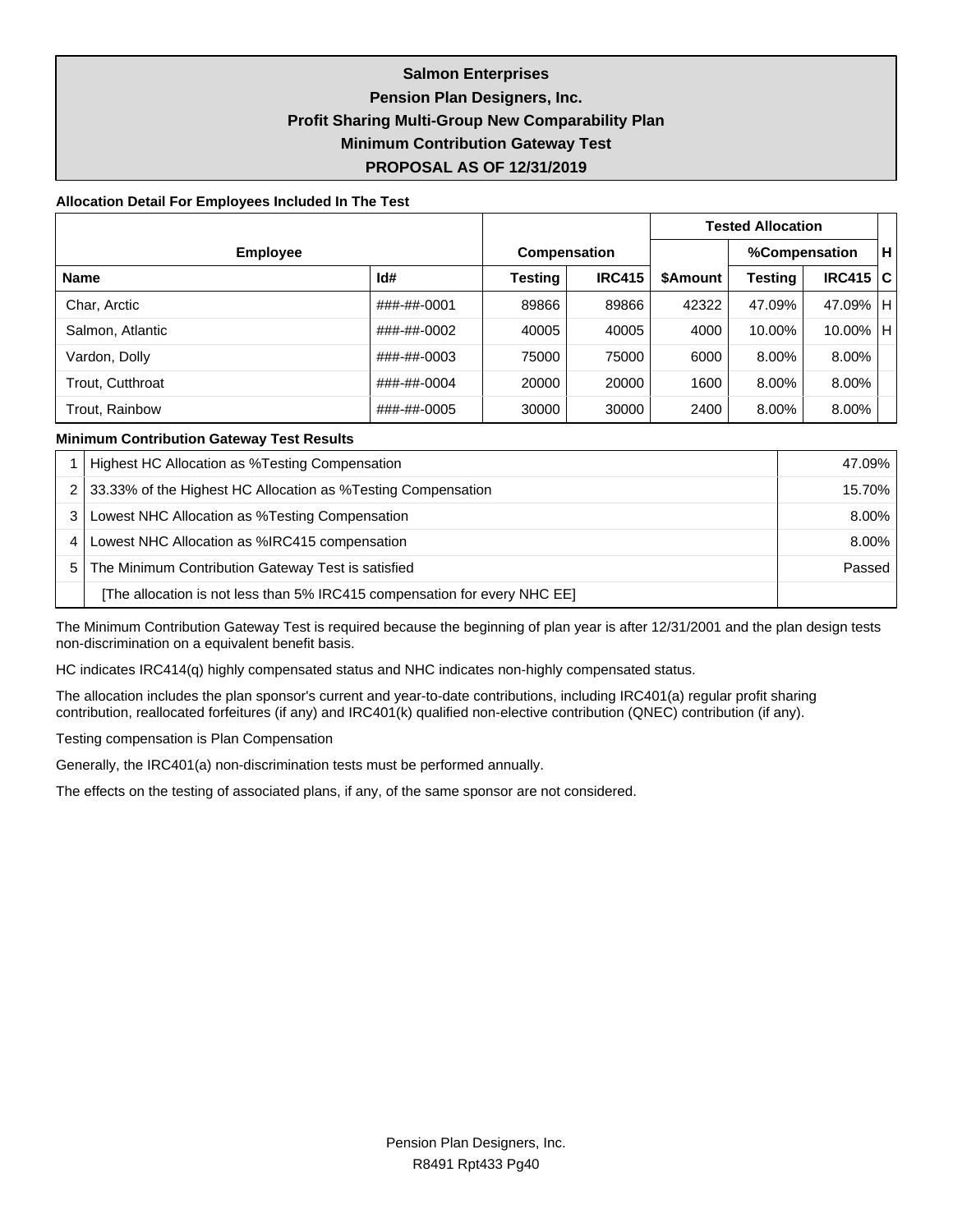## **Salmon Enterprises Pension Plan Designers, Inc. Multi-Group Defined Benefit Cash Balance Plan PLAN PROVISIONS AND ASSUMPTIONS PROPOSAL AS OF 12/31/2019**

### **Plan Effective Date**

January 1, 2019

### **Plan Participation Eligibility**

Minimum Age: None

Minimum Service: None

Timing: Plan entry date coincident with or following the 'satisfaction date'.

Entry date: 01/01

### **Retirement Eligibility**

Minimum age: 65 years

Minimum participation: 5 years

Minimum age and participation required

Timing: 1st day of month on or after attainment of retirement age

### **Retirement Benefit Normal Form**

Life Annuity

### **Retirement Benefit Optional Forms**

Lump Sum

### **Retirement Benefit Formula**

This cash balance plan uses a compensation-based, annual accrual unit benefit formula. The retirement benefit is the actuarial equivalent of the accumulation of annual cash balance allocations. The theoretical cash balance allocations may be based upon compensation, job classification and upon age or service determined as of the current valuation date. Non-discrimination testing under IRC401(a)(4) rules may be required for plan qualification.

Cash Balance Census Groups

Group #1 Employee Class #0

Allocation is 18.916037150135% of All Compensation

Compensation up to \$999,999,999 is considered

Group #2 Employee Class #1

Allocation is 30.890076264739% of All Compensation

Compensation up to \$999,999,999 is considered

## **Pre-Retirement Death Benefit**

100% Of Present Value of Accrued Retirement Benefit

Pension Plan Designers, Inc. R8491 Rpt203 Pg41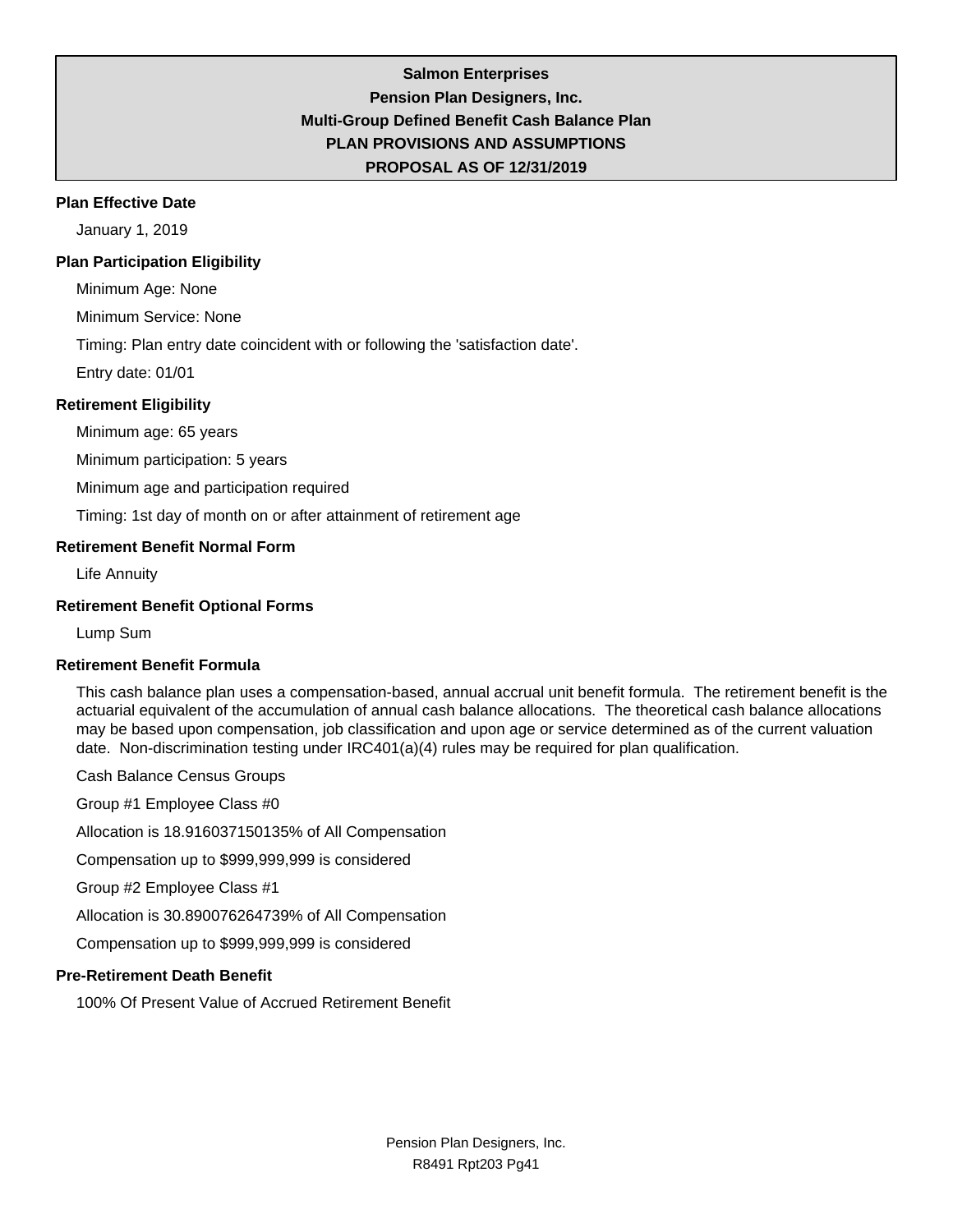## **Salmon Enterprises Pension Plan Designers, Inc. Multi-Group Defined Benefit Cash Balance Plan PLAN PROVISIONS AND ASSUMPTIONS PROPOSAL AS OF 12/31/2019**

### **Top Heavy**

Not Top Heavy

(Plan Would Be Top Heavy If IRC416 Minimums Are Not Provided)

IRC416 Minimum Benefit: 2.00% of Pay Per Year of Top Heavy Service

### **IR415 Limitation**

Maximum Single Life Annuity \$Amount: \$225,000

Maximum Single Life Annuity As %Pay: 100%

Interest Rate for Life Annuity: 5.00%

Interest Rate for Other Benefit Forms: 5.50%

Mortality: 2019 417 Applicable Mortality Table N2018-02

## **Compensation**

Plan Compensation: 3 Year Average

Maximum Compensation: Up To \$280,000 Considered

## **Accrued Benefit**

Benefit Service Accrued to Date

## **Pre-retirement Assumptions**

Compensation Increase: NONE

Mortality: 2019 430 Non-Annuitant N2018-02

### **Retirement Assumptions**

IRC430 Interest:

First 5 years: 3.74%

Next 15 years: 5.35%

After 20 years: 6.11%

IRC404 Interest:

First 5 years: 2.50%

Next 15 years: 3.92%

After 20 years: 4.50%

Mortality: 2019 430 Annuitant N2018-02

## **Pre-Retirement Actuarial Equivalence Assumptions**

Interest: 5.00%

Mortality: NONE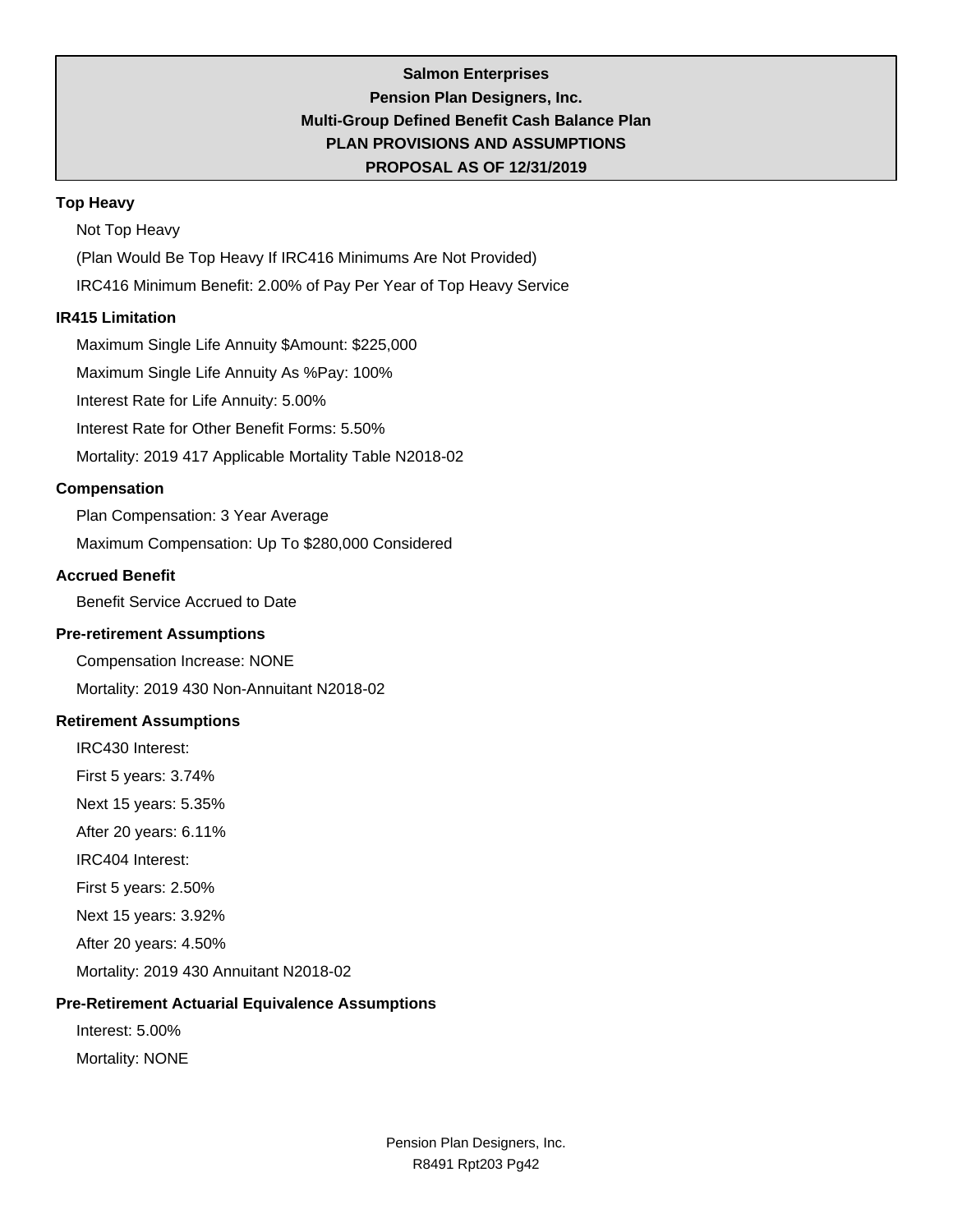## **Salmon Enterprises Pension Plan Designers, Inc. Multi-Group Defined Benefit Cash Balance Plan PLAN PROVISIONS AND ASSUMPTIONS PROPOSAL AS OF 12/31/2019**

## **Retirement Actuarial Equivalence Assumptions**

Interest: 5.00%

Mortality: 2018 417 Applicable Mortality Table N2017-60

## **IRC417(e) Assumptions**

Interest:

First 5 years: 3.43%

Next 15 years: 4.46%

After 20 years: 4.88%

Mortality: 2019 417 Applicable Mortality Table N2018-02

## **Vesting Schedule**

3 Year Cliff Vesting (100% After 3 Years Of Service)

Vesting Based On All Service Excluding That Prior To Age 18

## **Actuarial Cost Method**

PPA06 Funding Rules

### **Current Liability Assumptions**

IRS Notice 89-52: In subsequent years, quarterly contributions to the plan may be required

Pension Plan Designers, Inc. R8491 Rpt203 Pg43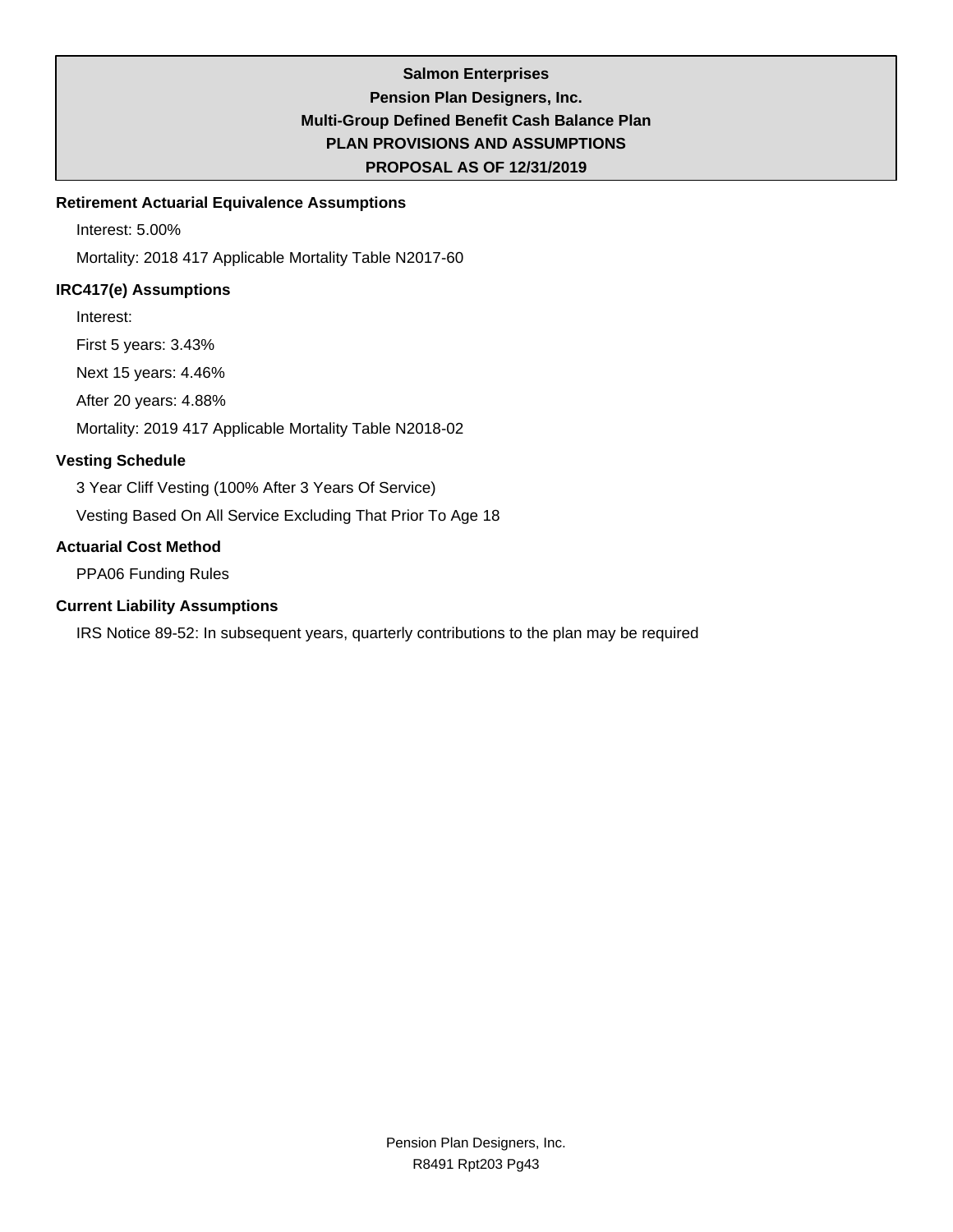## **Salmon Enterprises Pension Plan Designers, Inc. Multi-Group Defined Benefit Cash Balance Plan PROPOSAL AS OF 12/31/2019 EMPLOYEE CENSUS**

Employees Eligible to Participate in the Plan

|                        |          | S            |    |           |     |              |             |                      |            |                           |            |
|------------------------|----------|--------------|----|-----------|-----|--------------|-------------|----------------------|------------|---------------------------|------------|
| <b>Employee</b>        |          | e            |    | Ages      |     | <b>Dates</b> |             |                      |            | Annual                    |            |
| <b>Name</b>            | Owner%   | $\mathbf{x}$ |    | Hire Curr | Ret | <b>Birth</b> | <b>Hire</b> | <b>Participation</b> | Retirement | <b>Compensation   KHP</b> |            |
| Char, Arctic           | 75.0% M  |              | 38 | 68        | 72  | 05/20/1952   | 05/10/1990  | 01/01/2019           | 01/01/2024 | 95537                     | <b>KHP</b> |
| Salmon, Atlantic       | $25.0\%$ | M            | 25 | 61        | 65  | 03/15/1959   | 01/01/1984  | 01/01/2019           | 04/01/2024 | 32306 KHP                 |            |
| Vardon, Dolly          |          | F            | 20 | 37        | 65  | 07/19/1982   | 04/15/2002  | 01/01/2019           | 08/01/2047 | 75000                     |            |
| Trout, Cutthroat       |          | F            | 18 | 47        | 65  | 12/15/1972   | 10/01/1990  | 01/01/2019           | 01/01/2038 | 20000                     |            |
| Trout, Rainbow         |          |              | 30 | 47        | 65  | 08/05/1972   | 02/16/2002  | 01/01/2019           | 09/01/2037 | 30000                     |            |
| Total                  |          |              |    |           |     |              |             |                      |            | 252843                    |            |
| <b>Preferred Total</b> |          |              |    |           |     |              |             |                      |            | 127843                    |            |
| Preferred %Total       |          |              |    |           |     |              |             |                      |            | 51%                       |            |

K indicates an IRC416 Key employee

H indicates an IRC414 Highly Compensated employee

P indicates a preferred employee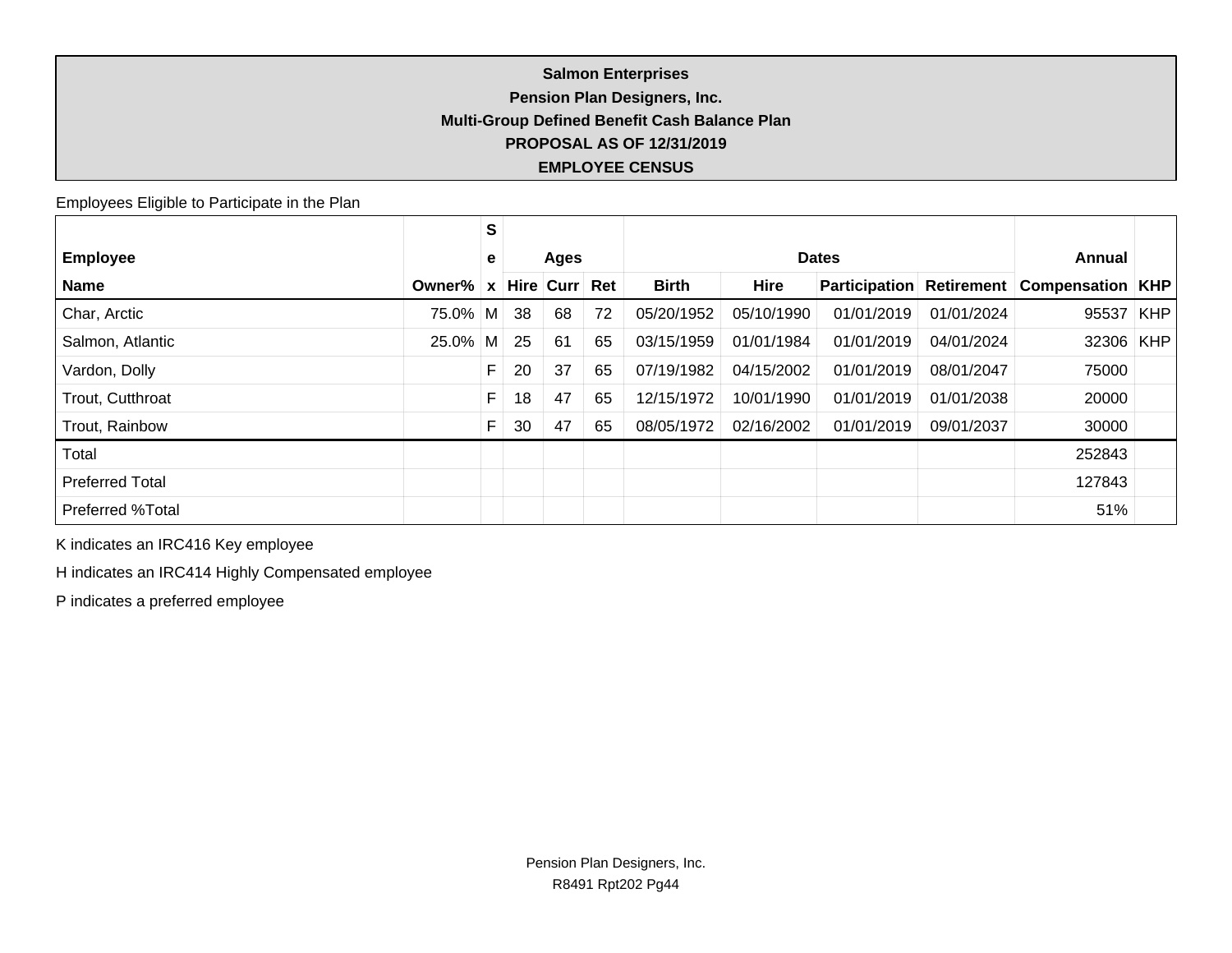## **Salmon Enterprises Pension Plan Designers, Inc. Multi-Group Defined Benefit Cash Balance Plan PROPOSAL AS OF 12/31/2019 BENEFITS AND CONTRIBUTIONS**

|                            |              |                   | <b>Anticipated Benefits</b> |              |                     |            |              |  |
|----------------------------|--------------|-------------------|-----------------------------|--------------|---------------------|------------|--------------|--|
| <b>Participant</b>         | Annual       | <b>Monthly</b>    | <b>Lump Sum</b>             |              | <b>Contribution</b> |            |              |  |
| <b>Name</b>                | Compensation | <b>Retirement</b> | <b>Retirement</b>           | <b>Death</b> | \$Amount            | %Pay $ P $ |              |  |
| Char, A                    | 95,537       | 1,302.92          | 163,079                     | 134,157      | 24,454              | 25.6%      | $\mathsf{P}$ |  |
| Salmon, A                  | 32,306       | 363.39            | 55,083                      | 45,366       | 7,691               | 23.8%      | l P          |  |
| Vardon, D                  | 75,000       | 5,733.22          | 869,954                     | 73,044       | 9,496               | 12.7%      |              |  |
| Trout, C                   | 20,000       | 761.38            | 115,478                     | 48,008       | 7,345               | 36.7%      |              |  |
| Trout, R                   | 30,000       | 1,104.67          | 167,678                     | 69,653       | 11,010              | 36.7%      |              |  |
| <b>TOTAL</b>               | 252,843      |                   |                             | 370,228      | 59,996              | 23.7%      |              |  |
| <b>Preferred Employees</b> | 127,843      |                   |                             | 179,523      | 32,145              | 25.1%      |              |  |
| %Total to Preferred        | 50.6%        |                   |                             | 48.5%        | 53.6%               |            | P            |  |

P indicates a preferred employee for plan design purposes.

Contributions in a defined benefit plan are not individual account additions, but are combined into an unallocated investment fund to provide plan benefits. The plan contribution satisfies the Minimum Funding Standards of IRC430 and is illustrated as due as of the end of the plan year. The IRC430 Minimum Contribution is subject to review by the Plan's Enrolled Actuary and Tax Accountant. Notice 89-52: In subsequent years, quarterly contributions to the plan may be required. Subsequent contributions depend upon aggregate plan experience including that in respect of investment earnings, mortality, turnover, salary changes, and plan amendments.

The 'Anticipated Lump Sum Death Benefit' illustrated is the anticipated initial pre-retirement death benefit as of the plan effective date.

The illustrated benefits and current contributions are estimates which depend on accurate sponsor and census data and the assumptions selected. Availability of the monthly retirement benefit commencing at the retirement date or the lump sum at retirement depend on the plan provisions. Government distribution regulations may limit lump sum payouts from the plan.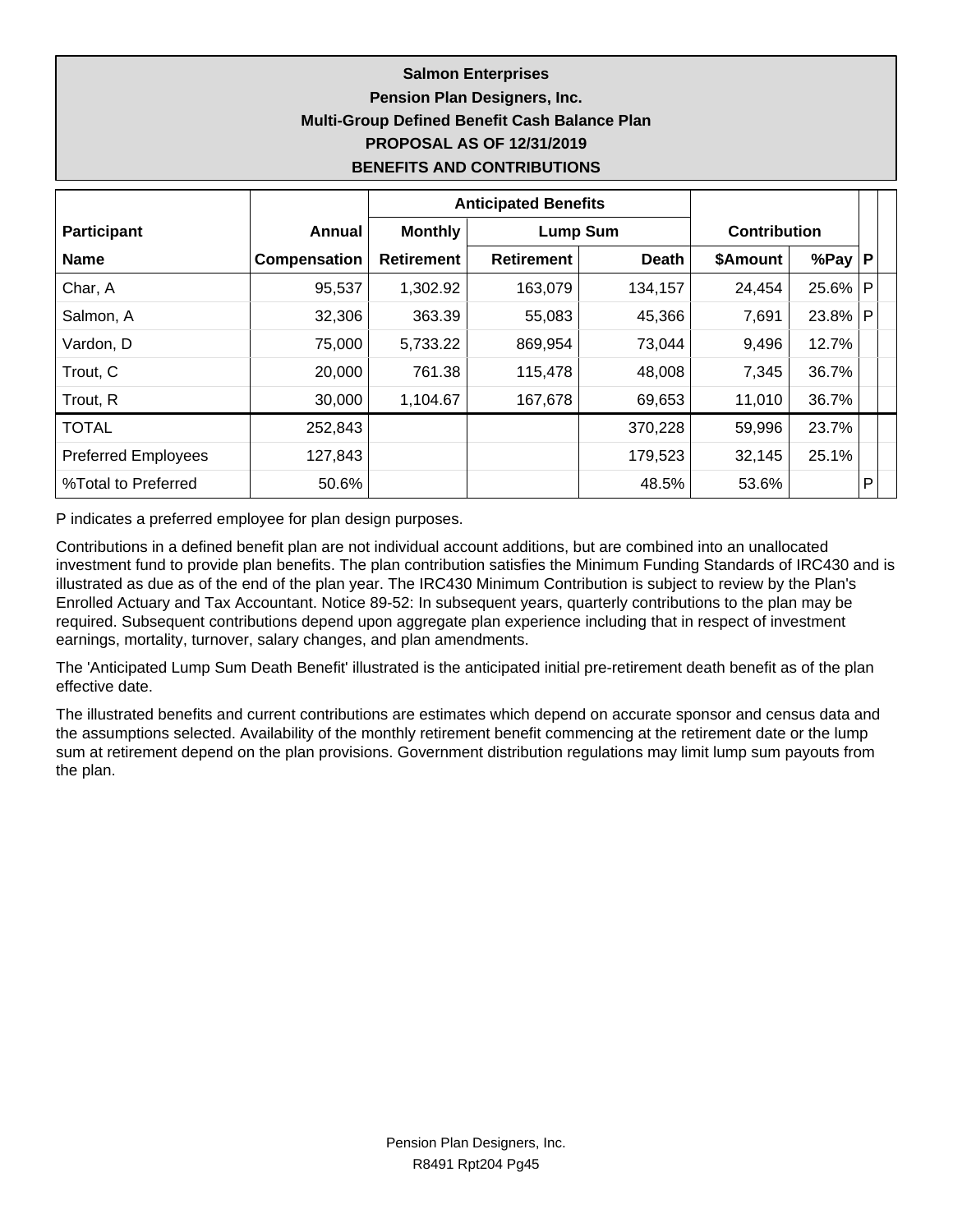**Salmon Enterprises Pension Plan Designers, Inc. Multi-Group Defined Benefit Cash Balance Plan**

**PROPOSAL AS OF 12/31/2019**

**Owner Employee Earned Income Analysis**

| <b>Owner-Employee</b> |      | <b>Initial Plan Contribution</b> |               | Deductible |        |              |               |              |              |
|-----------------------|------|----------------------------------|---------------|------------|--------|--------------|---------------|--------------|--------------|
|                       |      | <b>Minimum</b>                   |               |            | Common | <b>OASDI</b> | <b>Earned</b> | Compensation |              |
| Name                  |      | <b>Pct Compensation</b>          | <b>Profit</b> | Owner      | Law    | Tax          | <b>Income</b> | Plan         | <b>OASDI</b> |
| Char, A               | 75%  | 0                                | 150.000       | 24.454     | 20.888 | 9.121        | 119.991       | 95.537       | 119234       |
| Salmon, A             | 25%  |                                  | 50.000        | 7.691      | 6.963  | 3.040        | 39.997        | 32.306       | 39745        |
| Total                 | 100% |                                  | 200.000       | 32,145     | 27,851 | 12.161       | 159.988       | 127,843      | 158979       |

|   | Schedule C or K-1 earnings ('Profit') for the plan sponsor | \$200,000    |
|---|------------------------------------------------------------|--------------|
|   | Common-law Plan Cost                                       | -\$27,851    |
|   | Deductible OASDI Tax for Owner-employees                   | $-$12.161$   |
| 4 | Owner-employee Earned Income $[(1) - \{(2) + (3)\}]$       | \$159.988    |
| 5 | Initial Plan Contribution for Owner-employees              | $-$ \$32,145 |
| 6 | Owner-employee Plan Compensation [(4) - (5)]               | \$127,843    |

The initial plan contribution for an owner-employee and the common-law plan cost is actuarially computed based on compensation, plan benefits and assumptions. Contributions in a defined benefit plan are not individual account additions, but are combined into an unallocated investment fund to provide plan benefits. The individual allocation of plan costs is for the purpose of this illustration only. Subsequent contributions depend upon aggregate plan experience including that in respect of investment earnings, mortality, turnover, compensation changes and plan amendments.

The plan compensation for an owner-employee is the portion of the owner-employee's earned income which is in excess of the initial plan contribution for the owner-employee. The owner-employee earned income is the portion of the profit attributable to the owner-employee which is subject to federal income tax. It is the excess, if any, of the portion of the Schedule C or K earnings attributable to the owner-employee over the sum of the deductible portion of the OASDI tax for the owner-employee and the portion of the common law plan cost attributable to the owner-employee. It includes the initial plan contribution made on behalf of the owner-employee.

Generally the OASDI tax deduction is not applicable to 'S' corporations.

The Minimum is the pre-arranged minimum compensation amount for the specified owner-employee allocated from Profit prior to the application of the Profit%. The Minimum Compensation is included in the Profit column value.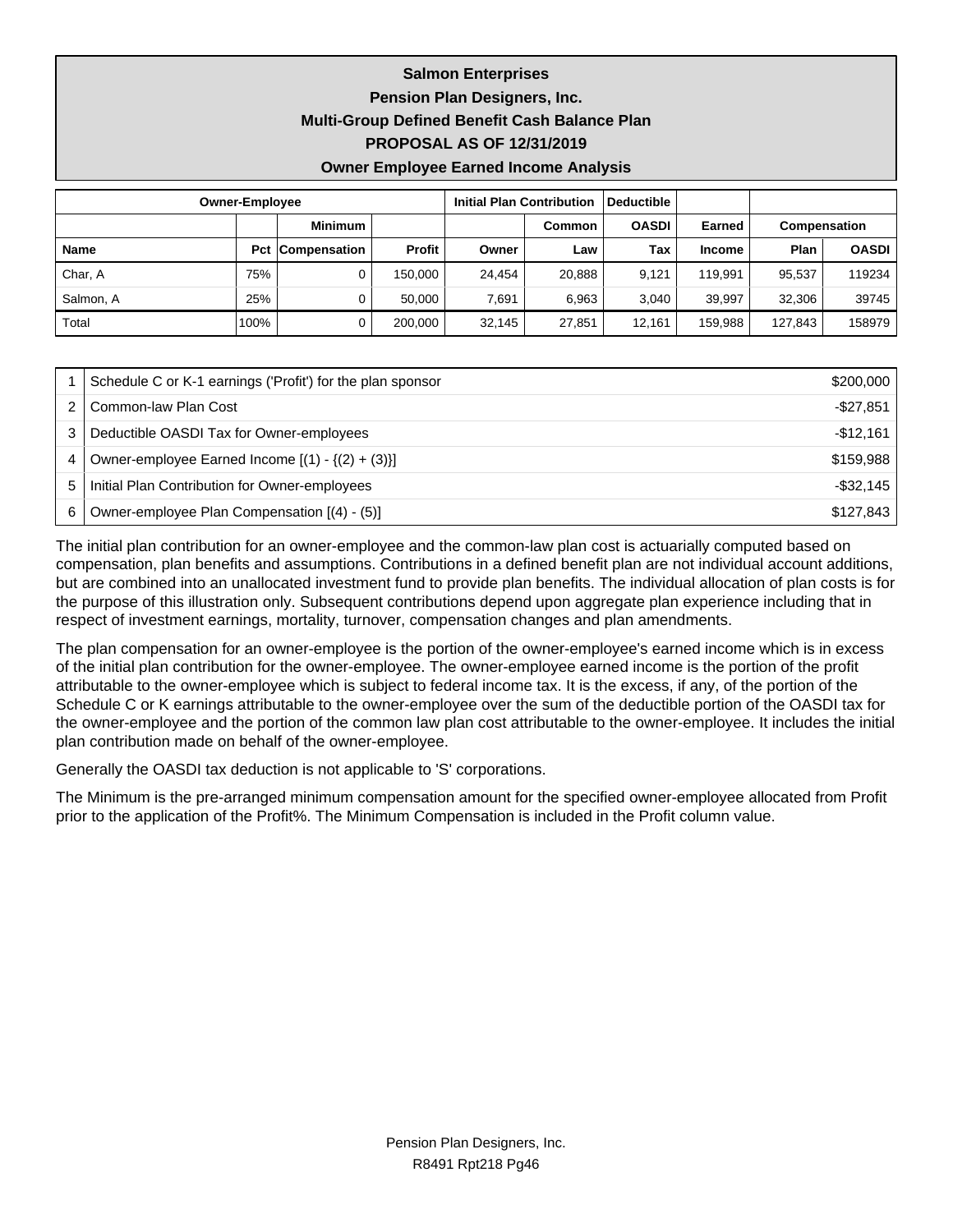## **Salmon Enterprises Pension Plan Designers, Inc. Multi-Group Defined Benefit Cash Balance Plan PLAN CONTRIBUTIONS PROPOSAL AS OF 12/31/2019**

### **Plan Effective Date**

January 1, 2019

## **Plan Participation Eligibility**

Minimum Age: None

Minimum Service: None

Timing: Plan entry date coincident with or following the 'satisfaction date'.

Entry date: 01/01

## **Retirement Eligibility**

Minimum age: 65 years

Minimum participation: 5 years

Minimum age and participation required

Timing: 1st day of month on or after attainment of retirement age

### **Plan Contribution**

1st Year Amount \$59,996

Contribution Actuarially Determined

## **Pre-Retirement Death Benefit**

100% Of Present Value of Accrued Retirement Benefit

Pension Plan Designers, Inc. R8491 Rpt219 Pg47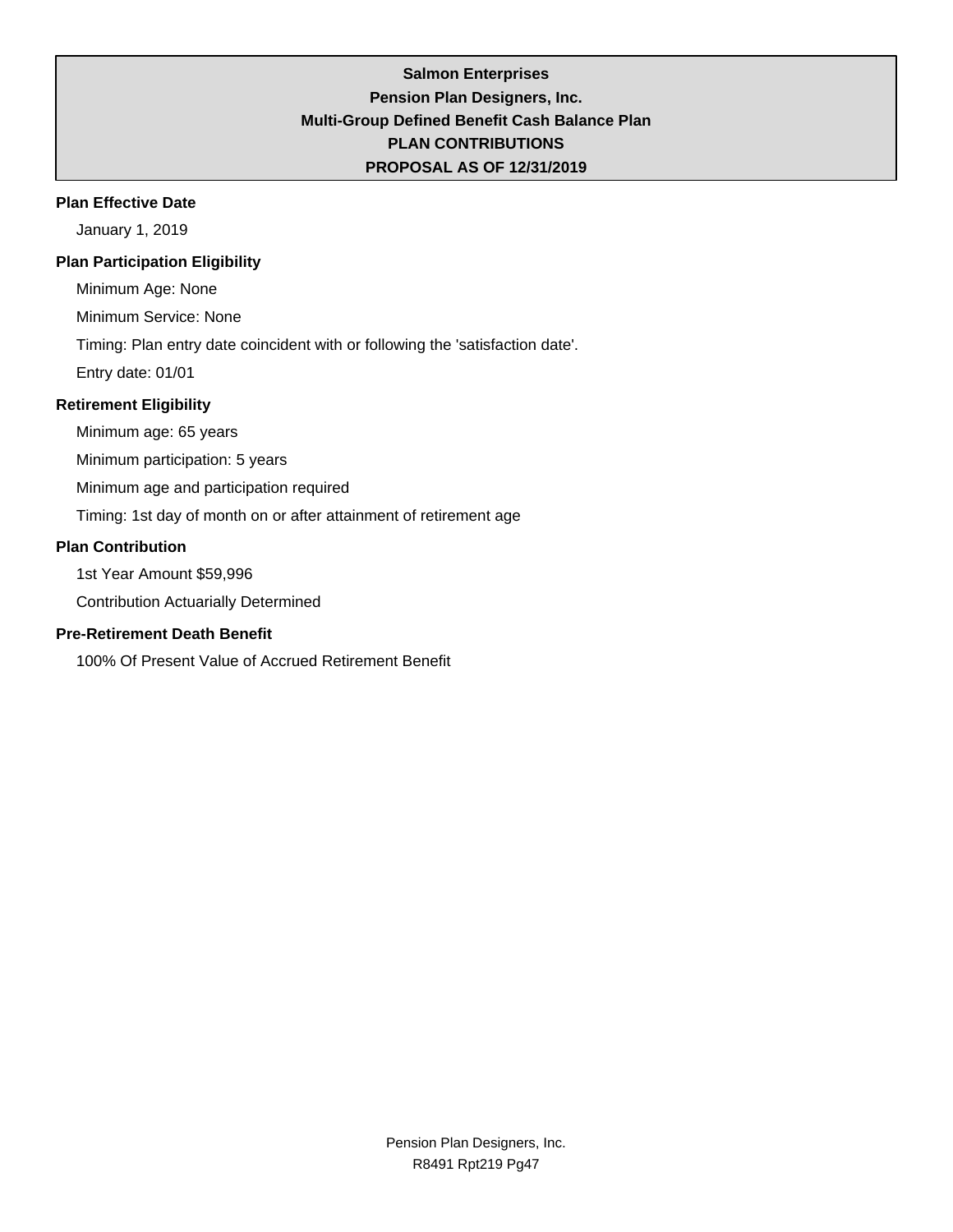## **Salmon Enterprises Pension Plan Designers, Inc. Multi-Group Defined Benefit Cash Balance Plan PLAN CONTRIBUTIONS PROPOSAL AS OF 12/31/2019**



| Total.<br>Preferred |  | .843<br>127<br>، د ، | 50.6%  | 32.145<br>JZ. | 53.6%  | 25.<br>1%       | - |
|---------------------|--|----------------------|--------|---------------|--------|-----------------|---|
| All Participants    |  | 252,843              | 100.0% | 59,996        | 100.0% | 7%<br>nn<br>، ت |   |

P indicates a preferred employee for plan design purposes.

Age: A is age as of the end of the plan year and RA is age as of the anticipated retirement date.

Service: P is past service, F is anticipated future service and T is anticipated total service at retirement.

Contributions in a defined benefit plan are not individual account additions, but are combined into an unallocated investment fund to provide plan benefits. The plan contribution satisfies the Minimum Funding Standards of IRC430 and is illustrated as due as of the end of the plan year. The IRC430 Minimum Contribution is subject to review by the Plan's Enrolled Actuary and Tax Accountant. Subsequent contributions depend upon aggregate plan experience including that in respect of investment earnings, mortality, turnover, salary changes, and plan amendments. IRS Notice 89-52 provides that in subsequent plan years, quarterly contributions to the plan may be required. The illustrated Initial Contributions are estimates which depend on accurate sponsor and census data and the assumptions selected.

Salmon, A | 61 | 65 | 35 | 5 | 40 | 32,306 | 12.8% | 7,691 | 12.8% | 23.8% | P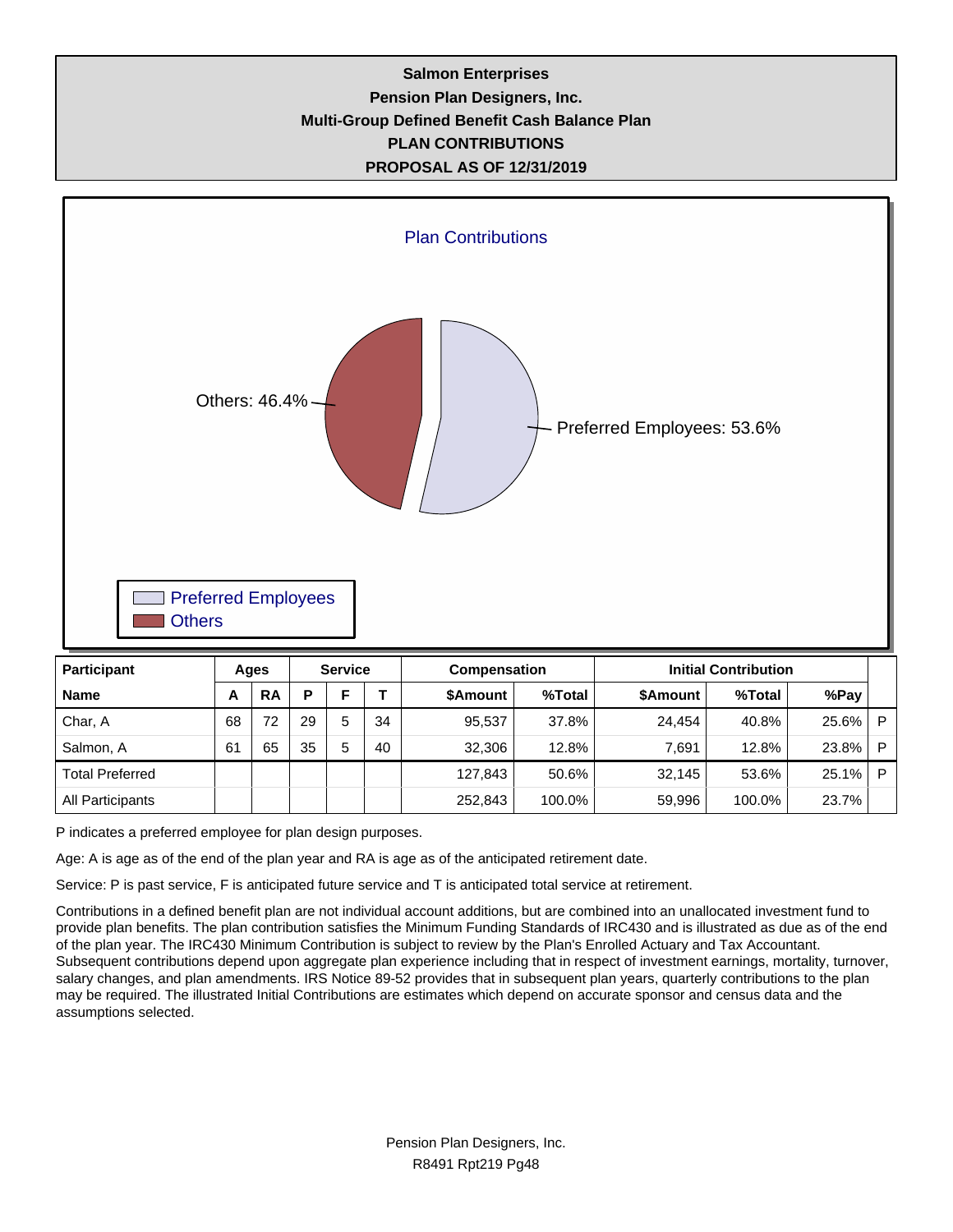| <b>Salmon Enterprises</b><br>Pension Plan Designers, Inc.<br>Multi-Group Defined Benefit Cash Balance Plan<br><b>PROPOSAL AS OF 12/31/2019</b><br>Maximum Deductible Contribution for the Plan Year Beginning: 01/01/2019 |                                                                     |           |  |  |  |  |
|---------------------------------------------------------------------------------------------------------------------------------------------------------------------------------------------------------------------------|---------------------------------------------------------------------|-----------|--|--|--|--|
|                                                                                                                                                                                                                           | <b>Target Normal Cost</b>                                           | \$4,040   |  |  |  |  |
| 2                                                                                                                                                                                                                         | <b>Funding Target</b>                                               | \$413,483 |  |  |  |  |
| 3                                                                                                                                                                                                                         | Cushion                                                             |           |  |  |  |  |
|                                                                                                                                                                                                                           | (a) $.5 \times$ Funding Target                                      | \$206,742 |  |  |  |  |
|                                                                                                                                                                                                                           | (b) Increases to Funding Target due to increases in compensation    | \$0       |  |  |  |  |
| 4                                                                                                                                                                                                                         | Target Normal Cost using the additional assumptions under IRC430(i) | \$4,040   |  |  |  |  |
| 5                                                                                                                                                                                                                         | Funding Target using the additional assumptions under IRC430(i)     | \$425,451 |  |  |  |  |
| 6                                                                                                                                                                                                                         | Greater of $(1 + 2 + 3)$ and $(4 + 5)$                              | \$624,265 |  |  |  |  |
| 7                                                                                                                                                                                                                         | Actuarial Value of Plan Assets                                      | \$0       |  |  |  |  |
| 8                                                                                                                                                                                                                         | Minimum Required Contribution                                       | \$59,996  |  |  |  |  |
| 9                                                                                                                                                                                                                         | Maximum Deductible Contribution [Greater of 8 and (6 - 7)]          | \$624,265 |  |  |  |  |

The values illustrated above are subject to review by the Plan's Enrolled Actuary and Tax Accountant, and depend on data provided by the Plan Administrator. They may not apply if there are additional qualified benefit plans associated with this Plan, or the Plan Year is not a full year, or the deductible limit is based on a weighted average of deductible limits for two consecutive Plan Years, or the Plan Year is not coincident with the Plan Sponsor's Tax Year.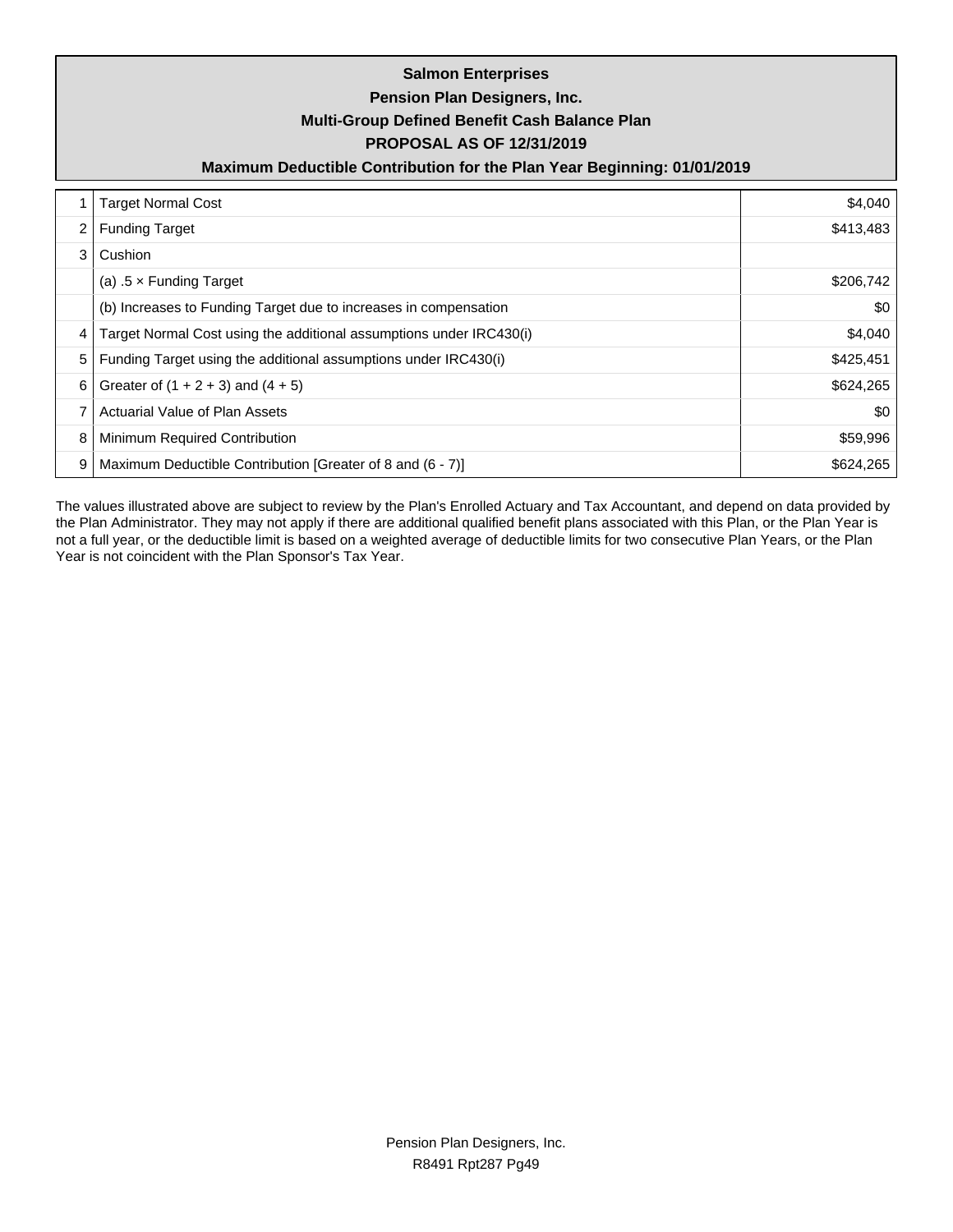## **Salmon Enterprises Pension Plan Designers, Inc. Multi-Group Defined Benefit Cash Balance Plan PROPOSAL AS OF 12/31/2019 Benefits and Contributions**

|                    |                     | <b>Current Liabilities</b> |                   | <b>Theoretical Contribution Allocation</b> |        |                   |           |     |
|--------------------|---------------------|----------------------------|-------------------|--------------------------------------------|--------|-------------------|-----------|-----|
|                    | <b>Current</b>      | <b>Accrued</b>             | <b>Individual</b> | <b>Minimum</b>                             |        | <b>Maximum</b>    |           |     |
| <b>Participant</b> | Annual              | <b>Benefit</b>             | <b>Funding</b>    | Required                                   |        | <b>Deductible</b> |           | н.  |
| <b>Name</b>        | <b>Compensation</b> | At BOPY                    | <b>Target</b>     | Amount   %Total                            |        | Amount            | ∣%Total I | ∣C⊦ |
| Char, Arctic       | 95,537              | 1,303                      | 137,926           | 24,454                                     | 40.76  | 219,745           | $35.20$ H |     |
| Salmon, Atlantic   | 32,306              | 363                        | 47,333            | 7,691                                      | 12.82  | 74,401            | 11.92   H |     |
| Vardon, Dolly      | 75,000              | 1,887                      | 51,266            | 9,496                                      | 15.83  | 118,927           | 19.05     |     |
| Trout, Cutthroat   | 20,000              | 761                        | 45,204            | 7,345                                      | 12.24  | 86,170            | 13.80     |     |
| Trout, Rainbow     | 30,000              | 1,105                      | 65,164            | 11,010                                     | 18.35  | 125,022           | 20.03     |     |
| Total: HC EEs      | 127,843             |                            | 185,259           | 32,145                                     | 53.58  | 294,146           | 47.12     |     |
| Total: Non-HC EEs  | 125,000             |                            | 161,634           | 27,851                                     | 46.42  | 330,119           | 52.88     |     |
| Total: All EEs     | 252,843             |                            | 346,893           | 59,996                                     | 100.00 | 624,265           | 100.00    |     |

Contributions in a defined benefit plan are not individual account additions, but are combined into an unallocated investment fund to provide plan benefits. Current and subsequent contributions depend on aggregate plan experience including investment earnings, mortality, turnover, salary changes, and plan amendments.

The plan contribution satisfies the Minimum Funding Standards of IRC430 and is computed as due on the valuation date. The IRC430 Minimum Contribution is subject to review by the Plan's Enrolled Actuary and depends on data provided by the Plan Administrator.

IRC401(a)(17) limits Current Annual Compensation which may be considered under the plan.

Pension Plan Designers, Inc. R8491 Rpt289 Pg50